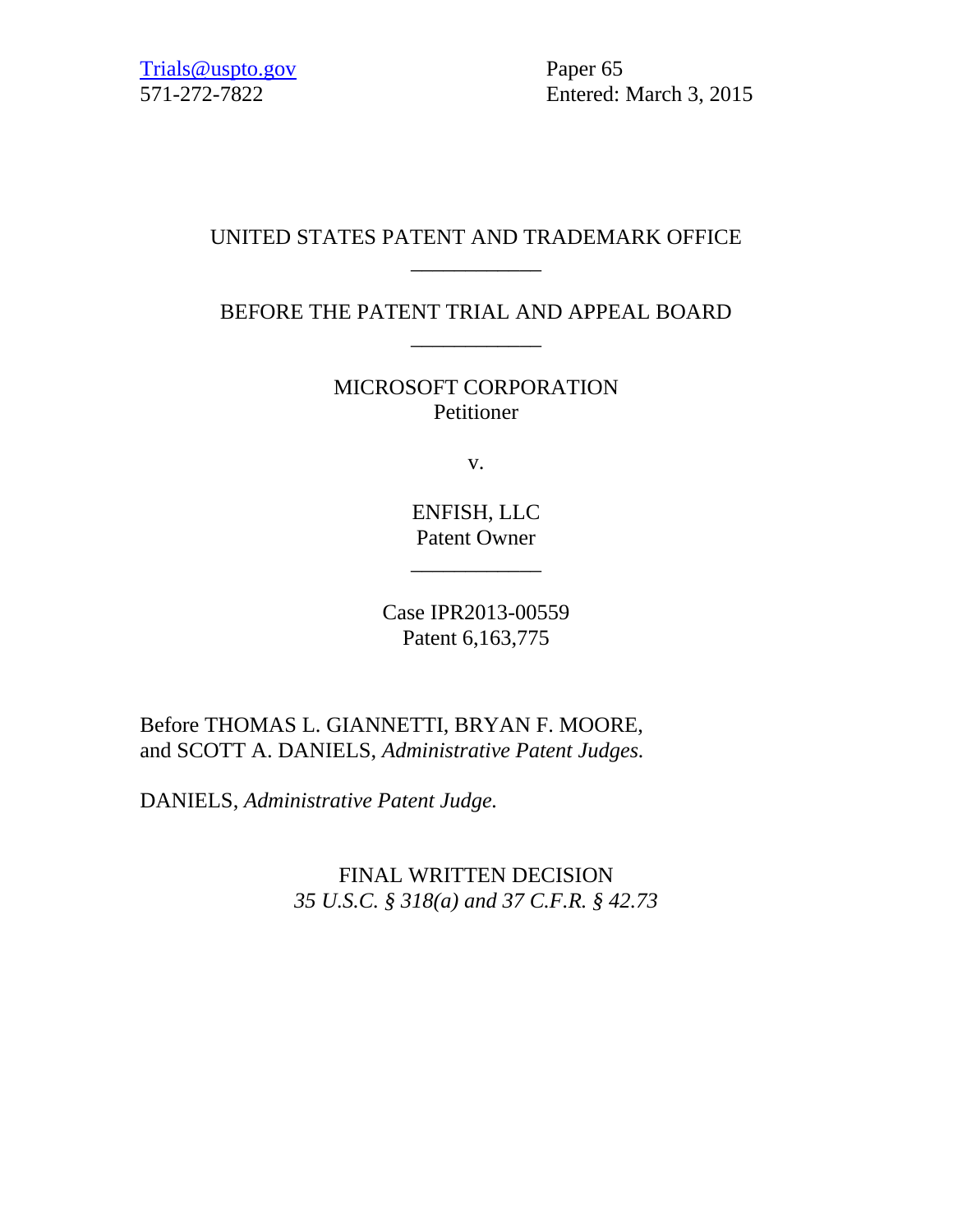# I. INTRODUCTION

# *A. Background*

l

Petitioner Microsoft Corporation ("Microsoft") filed a petition to institute an *inter partes* review of claims 1–15 and 31–45 of U.S. Patent No. 6,163,775 ("the '775 patent"). Paper 1 ("Pet."). We instituted trial for claims 1–15 and 31–45 on certain grounds of unpatentablility alleged in the Petition. Paper 14 ("Decision to Institute" or "Inst. Dec.").

After institution of trial, Patent Owner, Enfish, LLC ("Enfish"), filed a Patent Owner Response (Paper 30), along with a Declaration by Enfish's Declarant, Dr. H.V. Jagadish ("Jagadish Declaration"). On September 16, 2014, Enfish filed an unopposed motion to correct typographical errors in both papers and filed therewith the corrected Paper Owner Response ("PO Resp.," Paper 40) and the corrected Jagadish Declaration (Ex. 2007).<sup>1</sup>

Microsoft filed a Reply ("Reply"). Paper 35.

A consolidated hearing for IPR2013-00559, IPR2013-00560, IPR2013-00561, IPR2013-00562, and IPR2013-00563, each involving the same Petitioner and the same Patent Owner, was held on December 3, 2014. The transcript of the consolidated hearing has been entered into the record. Paper 64 ("Tr.").

We have jurisdiction under 35 U.S.C. § 6(c). This final written decision is issued pursuant to 35 U.S.C. § 318(a).

Microsoft has shown by a preponderance of the evidence that claims 31, 41, and 45 of the '775 patent are unpatentable. Microsoft has not

<sup>&</sup>lt;sup>1</sup> For clarity, we refer to Enfish's corrected Patent Owner Response (Paper 40) and corrected Jagadish Declaration (Exhibit 2007), both filed on September 16, 2014.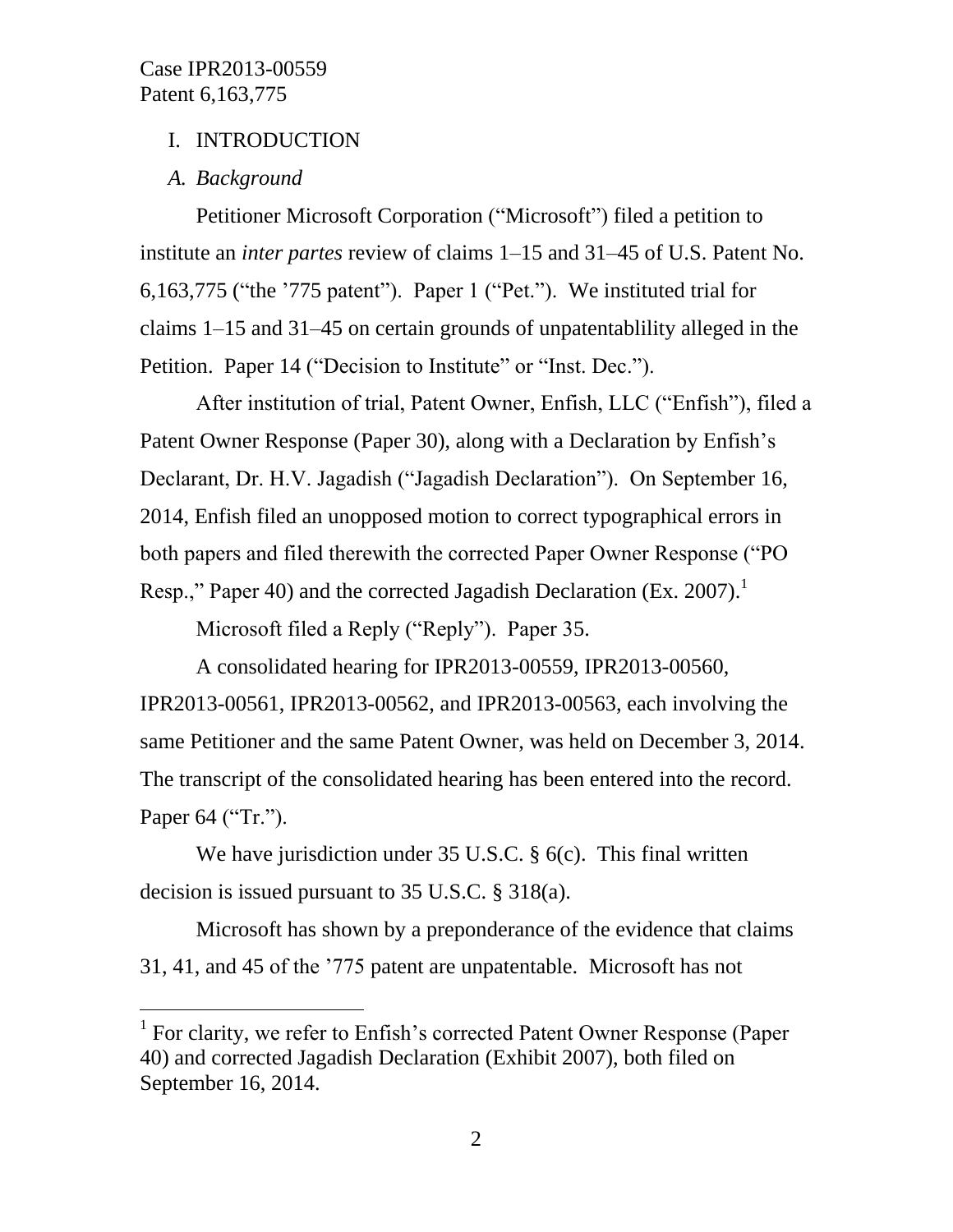sustained its burden of showing that claims 32–40 and 42–44 are unpatentable by a preponderance of the evidence. For the reasons discussed below, we are unable to reach a determination on the alleged grounds of unpatentability over prior art for claims 1–15. Accordingly, we terminate this proceeding with respect to claims 1–15 under 37 C.F.R. § 42.72.

#### *B. Additional Proceedings*

In addition to this petition, Microsoft has filed petitions challenging the patentability of claims  $17-23$  and  $47-53$ , as well as claims 16, 24–30, 46, and 54–60 of the '775 patent. *See* IPR2013-00560, and IPR2013-00561. Microsoft indicates that claims of the '775 patent are presently asserted against Microsoft in *Enfish, LLC v. Microsoft Corporation, et al.*, Case No. CV12-7360 MRP (MRWx), in the Central District of California. Pet. 2. Microsoft further contends that a final judgment of invalidity for all the asserted claims in the lawsuit has been entered in the California case against Enfish. Ex. 1071.

Microsoft has also filed two petitions challenging the patentability of claims 1–60 of U.S. Patent 6,151,604 ("the '604 patent").<sup>2</sup> See IPR2013-00562; IPR2013-00563.

#### *C. The '775 Patent*

l

The '775 patent (Ex. 1001), titled "Method and Apparatus Configured According to a Logical Table Having Cell and Attributes Containing Address Segments," generally relates to a system and method for data storage, manipulation and retrieval in a self-referential logical table of a

 $2$  The '775 patent and the '604 patents both issued from continuations of application No. 08/383,752, filed March 28, 1995, now U.S. Patent No. 5,729,730. Pet. 6.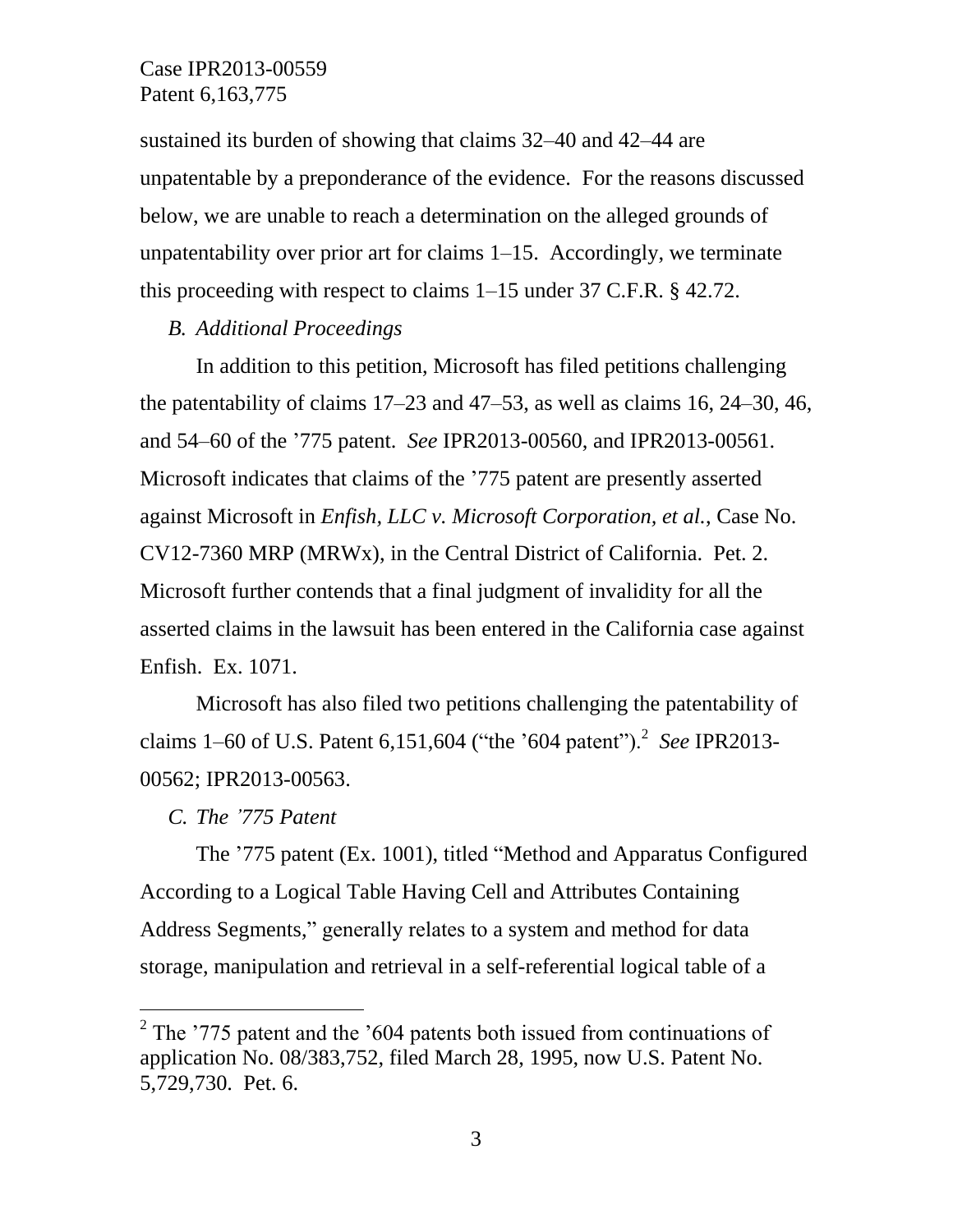database. This table is a logical structure, not a physical structure stored contiguously in the memory. *Id*. at 6:39–41.

Figure 3 of the '775 patent, reproduced below, illustrates a table structure of a logical table. *Id*. at 3:36–37.

|         | 120              | 122<br>130             | 124                         |                          | 126<br>134             | 132                     | 100                      |
|---------|------------------|------------------------|-----------------------------|--------------------------|------------------------|-------------------------|--------------------------|
| $108 -$ | <b>OBJECT 1D</b> | <b>TYPE</b><br>[# 101] | $\frac{410121}{2}$<br>LABEL | <b>ADDRESS</b><br>H1013I | EMPLOYED BY<br>[#1019] | <b>TITLE</b><br>[#1033] | <b>AUTHOR</b><br>[#1032] |
| $110 -$ | #1100            | #1020<br>[COMPANY]     | DEXIS                       | 117 EAST<br>COLORADO     |                        | N/A                     | N/A                      |
| $138 -$ | #1101            | #1010<br>[PERSON]      | <b>SCOTT</b><br>WLASCHIN    |                          | #1100<br>[DEXIS]       | N/A                     | N/A                      |
|         | #1118            | #1030<br><b>[BOOK]</b> |                             |                          |                        |                         | #1122                    |
|         | #1122            | #1050<br><b>[MEMO]</b> |                             |                          |                        |                         | #1122                    |
|         | #1127            | #1060<br>[DOCUMENT]    |                             | C:\WORD\<br>PROJ.DOC     |                        | PROJECT<br>PLAN         | #1101                    |
| $136 -$ | #1019            | #210<br>[FTELD]        | <b>EMPLOYED</b><br>BY       |                          |                        |                         |                          |
| $135 -$ | #210             | #111<br><b>ITYPE</b>   | COLUMN                      |                          |                        |                         |                          |
| $140 -$ | #111             | #111<br>[IYPE]         | <b>TYPE</b>                 |                          |                        |                         |                          |
|         |                  | 133                    |                             |                          |                        |                         |                          |

As depicted by Figure 3 of the '775 patent, above, table 100 is defined by rows 108, 110, 138, 136, 135, and 140 and columns 120, 122, 124, and 126. Ex. 1001, Fig. 3. The intersection of a row and a column defines a cell in the table. *Id*. at, 6:48-49. Each column corresponds to an attribute spanning various records. *Id*. at 6:46. An attribute is a single class description, such as an employer, denoted in column 126 of Figure 3, for example, by the text "Employed By." *Id.* at 7:25-26.

Each row corresponds to a record spanning various attributes. Ex. 1001, 6:45-46. For example, row 110 corresponds to a company as shown in cell 130. *Id*. at 6:62–64.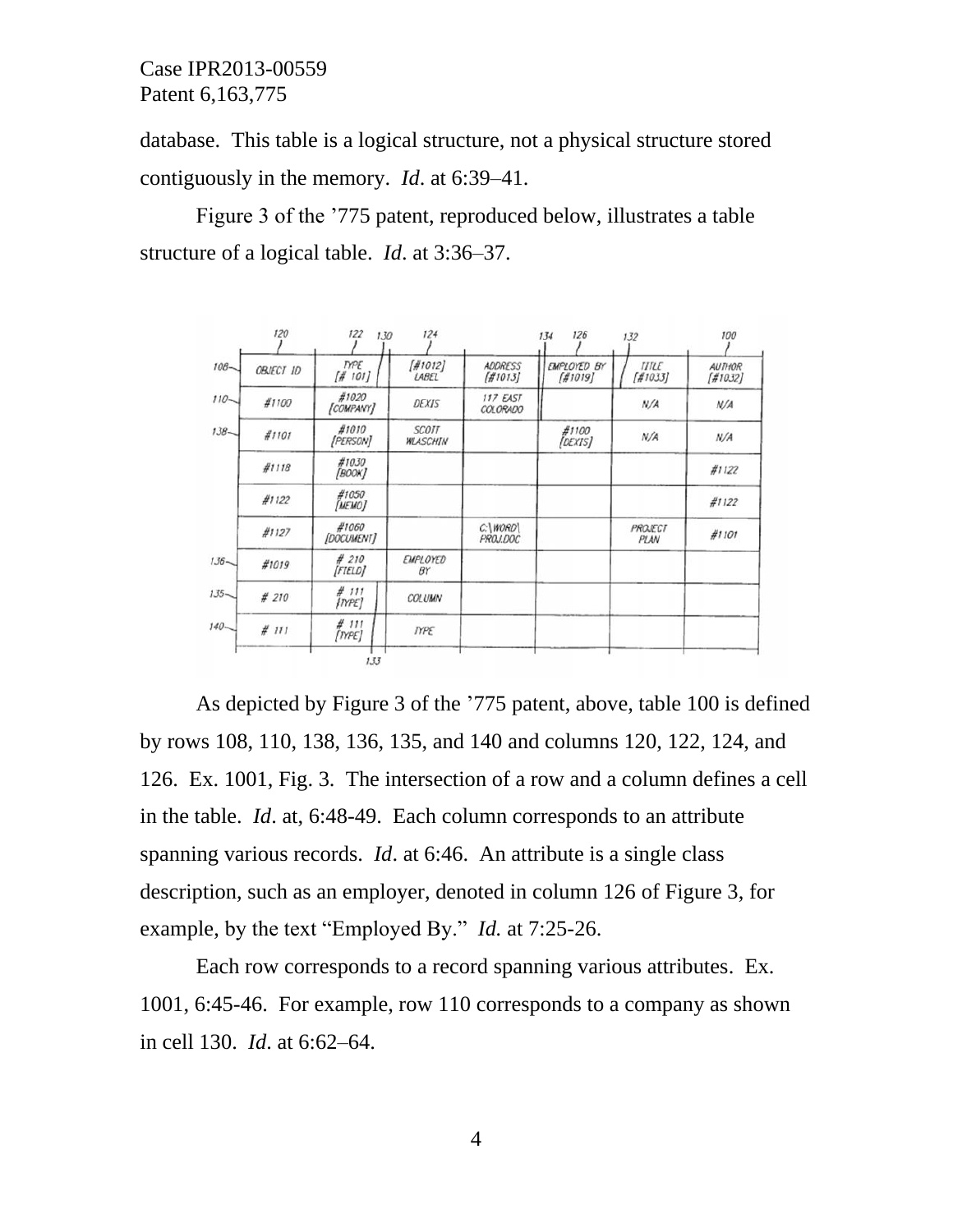*D. Illustrative claims*

Of the challenged claims, the independent claims are 1, 11, 15, 31, 41, and 45. Each of claims 2–10 depends, directly or indirectly, from claim 1. Each of claims 12–14 depends, directly or indirectly, from claim 11. Each of claims 32–40 depends, directly or indirectly, from claim 31. Each of claims 42–44 depends, directly or indirectly, from claim 41. Claim 31 illustrates the claimed subject matter and is reproduced below:

31. A method for storing and retrieving data in a computer system having a memory, a central processing unit and a display, comprising the steps of:

- configuring said memory according to a logical table, said logical table including:
	- a plurality of cells, each said cell having a first address segment and a second address segment;
	- a plurality of attribute sets, each said attribute set including a series of cells having the same second address segment, each said attribute set having an object identification number (OID) to identify each said attribute set;
	- a plurality of records, each said record including a series of cells having the same first address segment, each said record including an OID to identify each said record, wherein at least one of said logical rows has an OID equal to the OID of a corresponding one of said attribute set, and at least one of said records includes attribute set information defining each of said attribute sets.

*E. Prior Art Relied Upon*

Microsoft relies upon the following prior art references:

Chang et al., EP Publication No. 0 336 580 A2 (pub. Oct. 11, 1989)

("Chang," Ex. 1003).

Dickerson et al., EP Publication No. 0 394 019 A2 (pub. Apr. 18,

1990) ("Dickerson," Ex. 1003).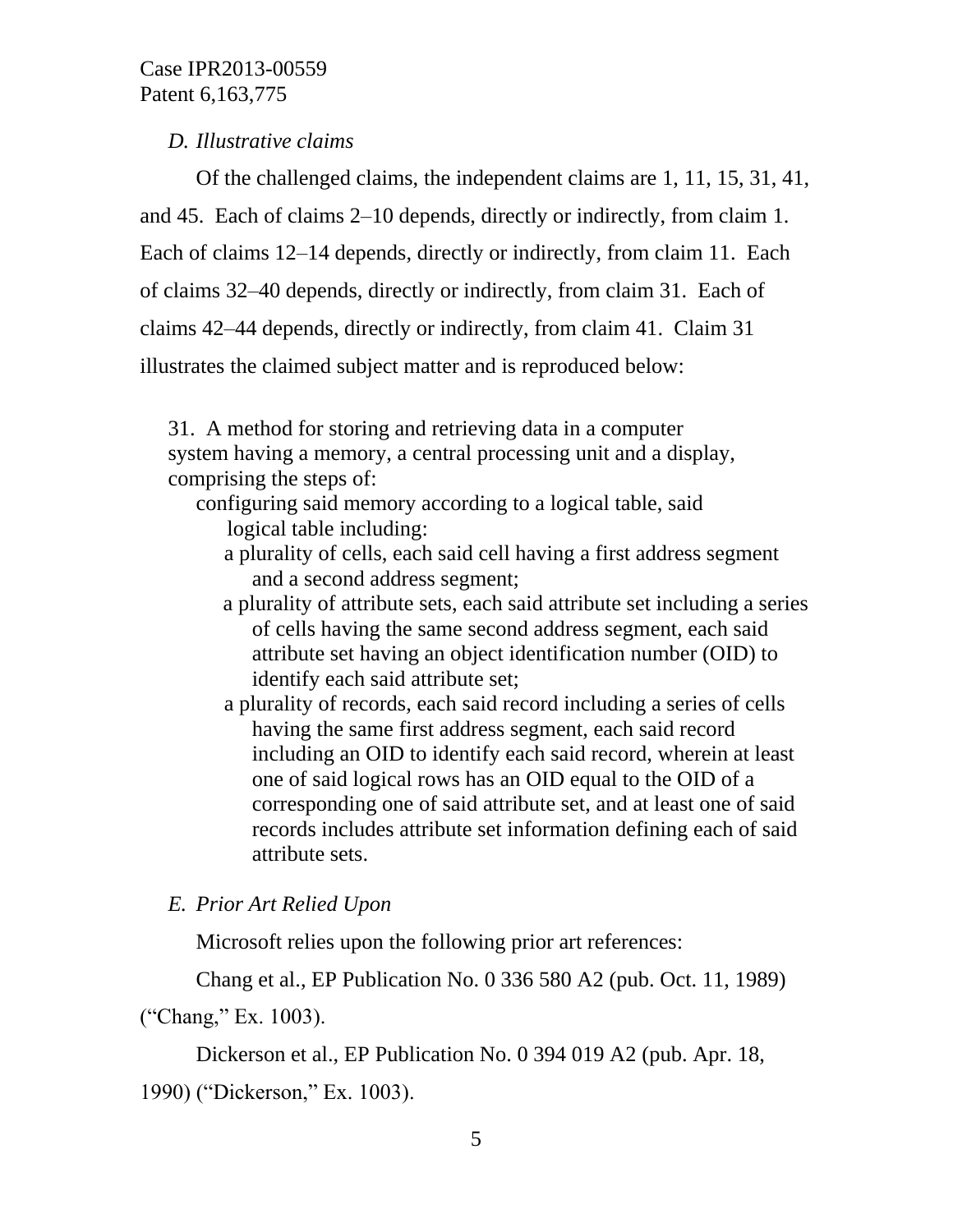Crus et al., U.S. Patent No. 5,133,068 (issued Jul. 21, 1992) ("Crus '068," Ex. 1010).

Smith et al., U.S. Patent No. 5,181,162 (issued Jan. 19, 1993) ("Smith  $162$ ," Ex. 1008).

Goldberg et al., U.S. Patent No. 5,201,046 (issued Apr. 6, 1993) ("Goldberg '046," Ex. 1011).

Horn et al., U.S. Patent No. 5,226,158 (issued Jul. 6, 1993)

("Horn'158," Ex. 1005).

Smith et al., U.S. Patent No. 5,404,510 (issued Apr. 4, 1995) ("Smith '510," Ex. 1006).

Jenness, U.S. Patent No. 5,463,774 (issued Oct. 31, 1995) ("Jenness '774," Ex. 1013).

Anderson et al., U.S. Patent No. 5,463,724 (issued Oct. 31, 1995) ("Anderson '724," Ex. 1012).

Covey, U.S. Patent No. 5,745,755 (issued Apr. 28, 1998) ("Covey  $'755$ ," Ex. 1014).

MARY E. S. LOOMIS, THE DATABASE BOOK (1987) ("Loomis," Ex. 1019).

KENNETH WEBB AND LORI LAFRENIERE, ORACLE DISTRUBUTED SYSTEMS-A C PROGRAMMER'S DEVELOPMENT GUIDE (1991) ("Webb," Ex. 1007).

MICROSOFT® VISUAL BASIC™ PROGRAMMING SYSTEM MANUAL FOR WINDOWS™ VERSION 3.0 (1993) ("Visual Basic," Ex. 1004).

IEEE, STANDARD DICTIONARY OF ELECTRICAL AND ELECTRONICS TERMS  $(4^{\text{th}}$  Ed.) ("IEEE," Ex. 1018).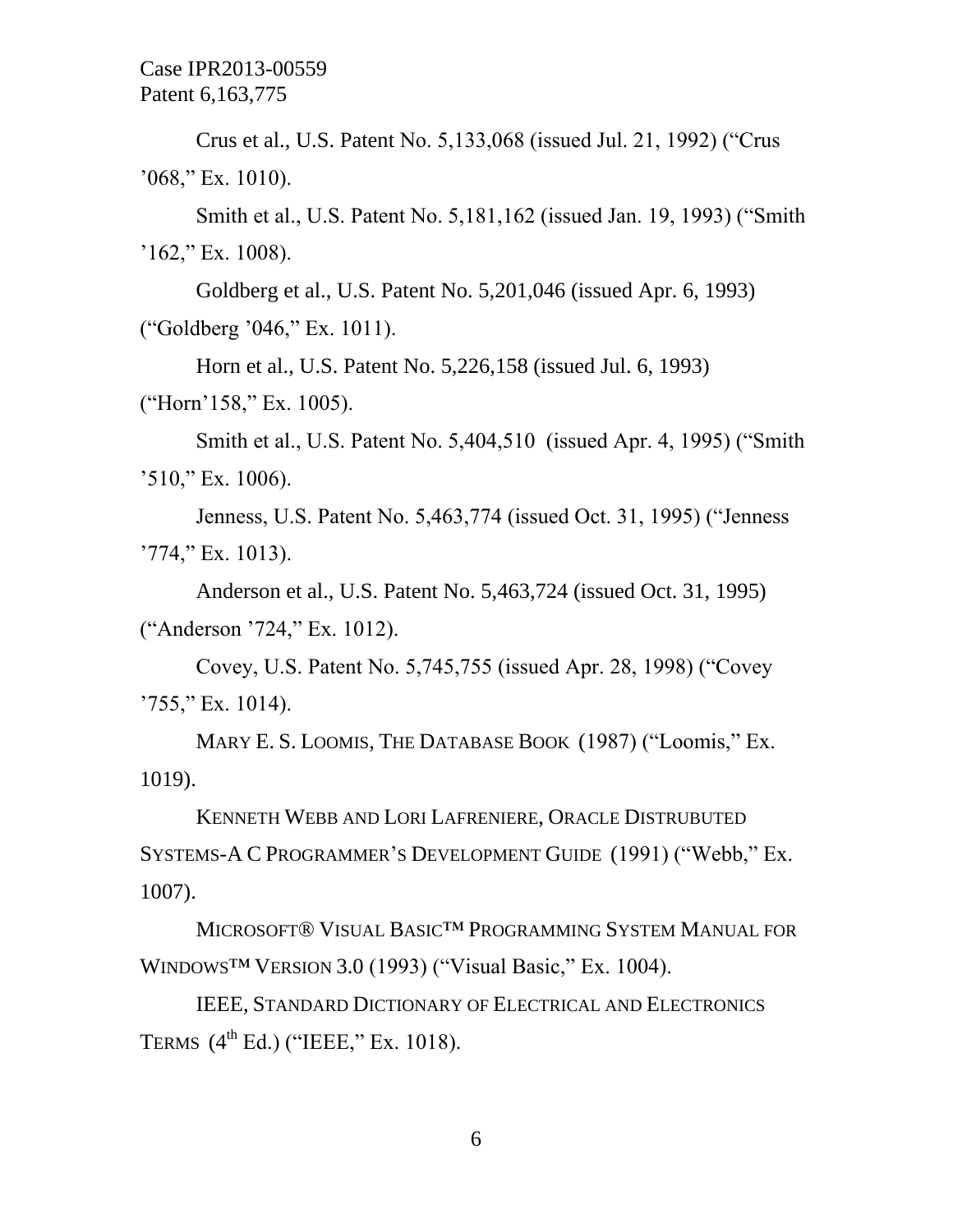# *F. The Instituted Alleged Grounds of Unpatentability*

| Reference(s)                                    | <b>Basis</b> | Claims challenged      |
|-------------------------------------------------|--------------|------------------------|
| Chang (Ex. 1003)                                | § 102        | $1, 2, 31, 32,$ and 41 |
| Chang and Horn (Ex.<br>1005)                    | \$103        | 11                     |
| Chang and Webb (Ex.<br>1007)                    | \$103        | 15 and 45              |
| Chang and Smith '162<br>(EX. 1008)              | \$103        | 3, 8, 33, and 38       |
| <b>Chang and Dickerson</b><br>(Ex. 1009)        | \$103        | 4 and 34               |
| Chang, Dickerson and<br>Crus (Ex. 1010)         | \$103        | 5 and 35               |
| Chang and Goldberg<br>(EX. 1011)                | \$103        | 6 and 36               |
| <b>Chang and Anderson</b><br>(EX.1012)          | \$103        | 7 and 37               |
| Chang, Smith '162, and<br>Jenness (Ex. $1013$ ) | \$103        | 9 and 39               |
| Chang and Covey<br>(EX.1014)                    | \$103        | 10 and 40              |
| Chang, Horn, and Smith<br>162                   | \$103        | 13 and 43              |
| Chang, Horn, Smith<br>'162, and Jenness         | \$103        | 14 and 44              |
| Chang, Horn, and<br>Anderson                    | § 103        | 12 and 42              |

In support of the above-referenced grounds of unpatentability,

Microsoft relies on the Declaration of Dr. Antony Hosking (Ex. 1022).

# II. CLAIM CONSTRUCTION

# *A. Legal Standard*

In an *inter partes* review, claim terms in an unexpired patent are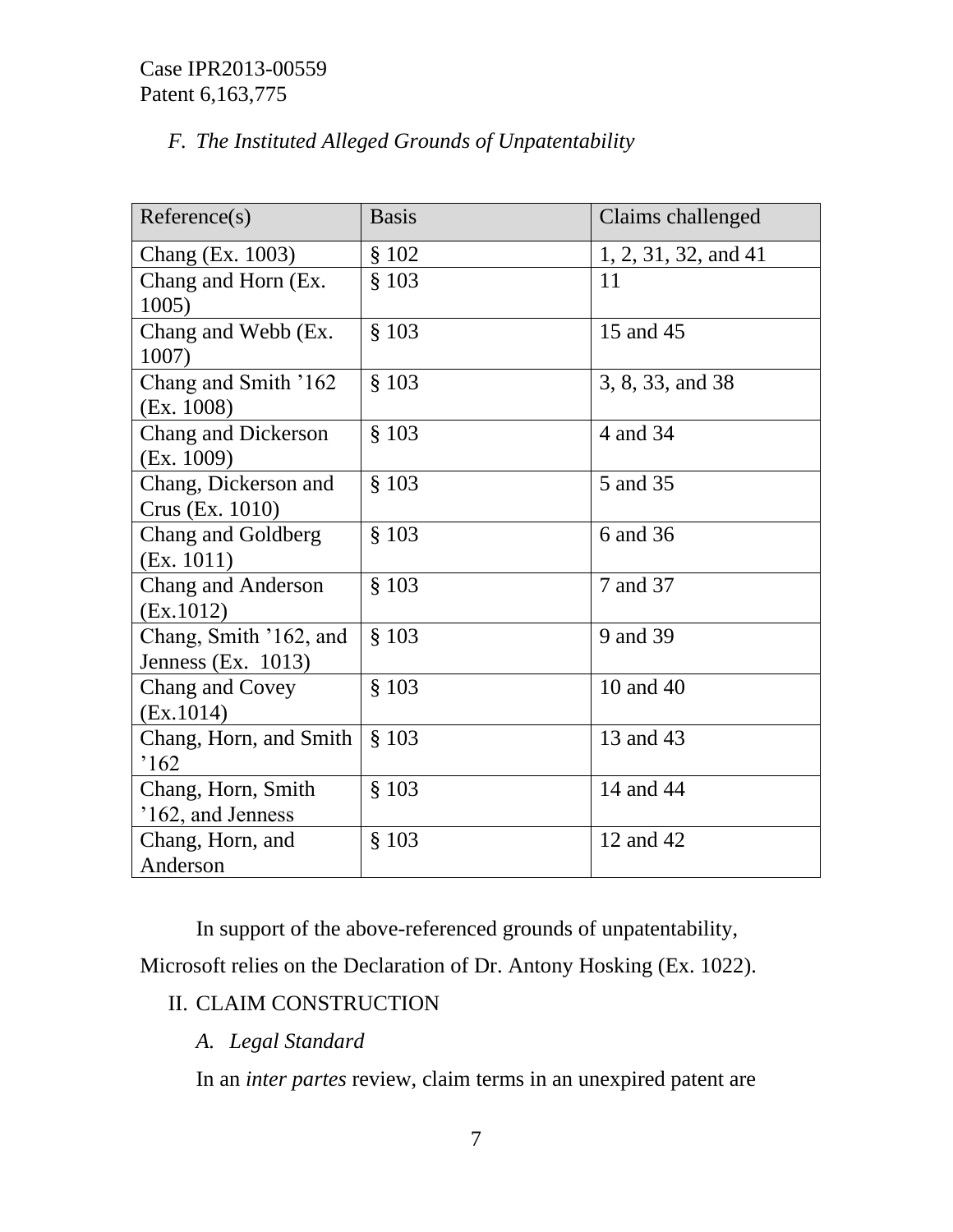interpreted according to their broadest reasonable construction in light of the specification of the patent in which they appear. 37 C.F.R. § 42.100(b); *see also In re Cuozzo Speed Techs., LLC.*, No. 14-01301, slip op. at 16, 19 (Fed. Cir. Feb. 4, 2015) ("Congress implicitly adopted the broadest reasonable interpretation standard in enacting the AIA," and "the standard was properly adopted by PTO regulation."). Claim terms are given their ordinary and customary meaning as would be understood by a person of ordinary skill in the art at the time of the invention and in the context of the entire patent disclosure. *In re Translogic Tech., Inc.*, 504 F.3d 1249, 1257 (Fed. Cir. 2007). If the specification "reveal[s] a special definition given to a claim term by the patentee that differs from the meaning it would otherwise possess[,] . . . the inventor's lexicography governs." *Phillips v. AWH Corp.*, 415 F.3d 1303, 1316 (Fed. Cir. 2005) (en banc) (citing *CCS Fitness, Inc. v. Brunswick Corp*., 288 F.3d 1359, 1366 (Fed. Cir. 2002)). Also, we must be careful not to read a particular embodiment appearing in the written description into the claim, if the claim language is broader than the embodiment. *See In re Van Geuns*, 988 F.2d 1181, 1184 (Fed. Cir. 1993) ("[L]imitations are not to be read into the claims from the specification."). We apply this standard to the claims of the '775 patent.

*B. Overview of the Parties' Positions*

Microsoft contends that this case involves a computer-implemented invention. Pet. 7–10. Microsoft also contends that the challenged independent claims invoke means-plus-function claiming, but the '775 patent fails to disclose an algorithm, which is an issue under § 112, sixth paragraph, that cannot be addressed in this proceeding. Pet. 13. In the Decision to Institute, we invited Enfish to direct us to the specific portions of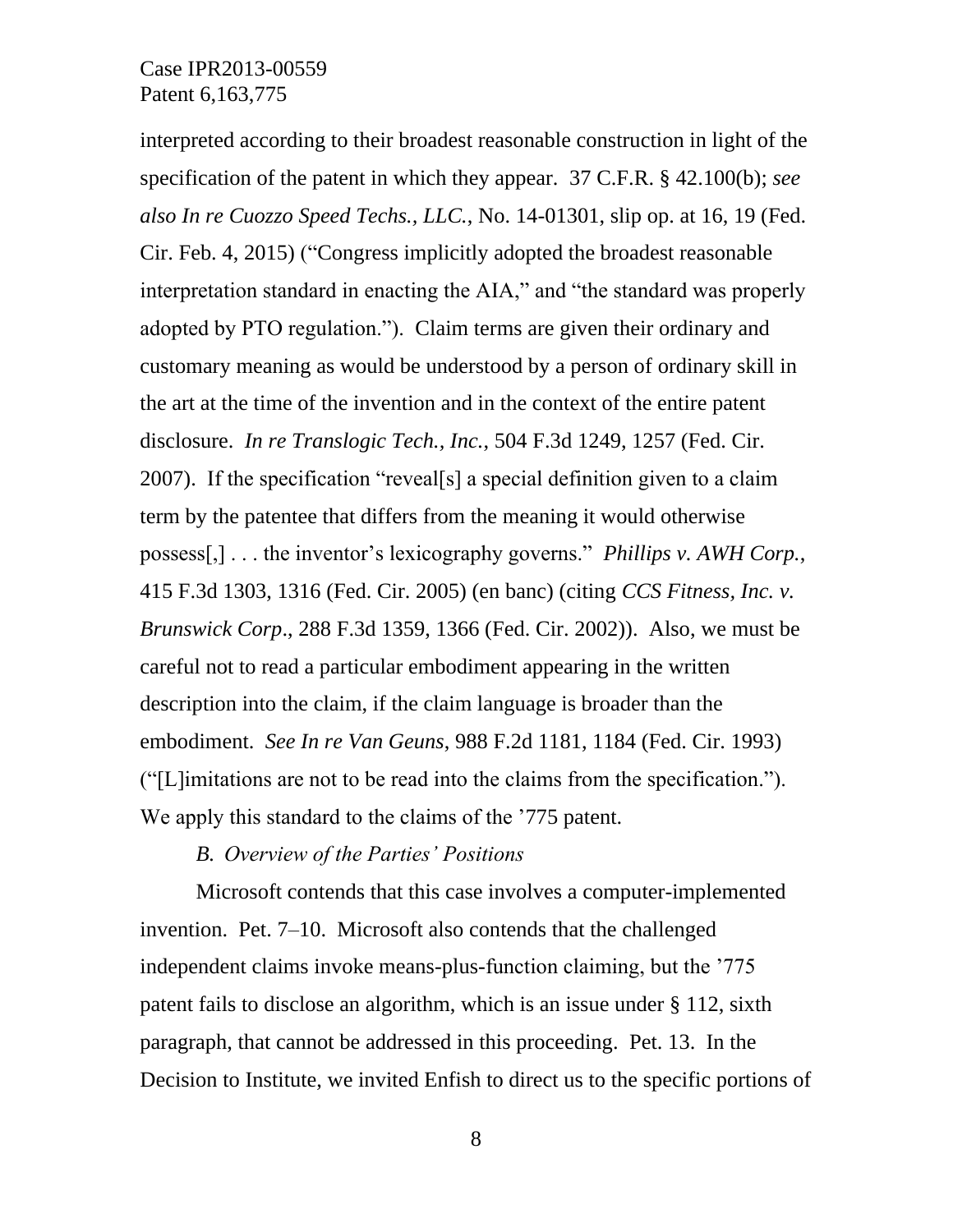the specification that clearly link or associate a computer program or algorithm to the function corresponding to the claimed means. Inst. Dec. 12. For the reasons discussed below, we determine that Enfish in its response does not identify sufficient corresponding structure, as required under 35 U.S.C. § 112, sixth paragraph, for the "means for configuring said memory according to a logical table," recited in claims 1, 11, and 15.

With respect to the method claims 31–45, in the Decision to Institute, we provided constructions for "logical table," and "object identification number," which are shown in the table below. Inst. Dec. 12–13. We also determined that no express construction is needed for the following terms: "memory," "record," "attribute set," "at least one of said records includes attribute set information defining each of said attribute sets," and "defining the type of a different record," Inst. Dec. 15.

| <b>Claim Term or Phrase</b> | Construction in the Decision to Institute                                                                                                                                                  |
|-----------------------------|--------------------------------------------------------------------------------------------------------------------------------------------------------------------------------------------|
| "logical table"             | "[W]e construe the term "table" to mean: 'a<br>structure of a database comprising rows and<br>columns." Inst. Dec. 12. "We determine no<br>express construction of 'logical' is needed for |
|                             | this decision." <i>Id.</i>                                                                                                                                                                 |
| "object identification      | "[W]e construe 'identification number' in light                                                                                                                                            |
| number"                     | of the specification to mean: 'an array of bits                                                                                                                                            |
|                             | that define.' For the purpose of this decision,                                                                                                                                            |
|                             | an express construction of 'object' is not                                                                                                                                                 |
|                             | necessary." Inst. Dec. 13.                                                                                                                                                                 |

Enfish contends that our construction for "object identification number" is incomplete. PO Resp. 13. We evaluate Enfish's contention below. With the exception of the means-plus-function limitation, we discern no reason, based on the complete record now before us, to change our constructions in the Decision to Institute.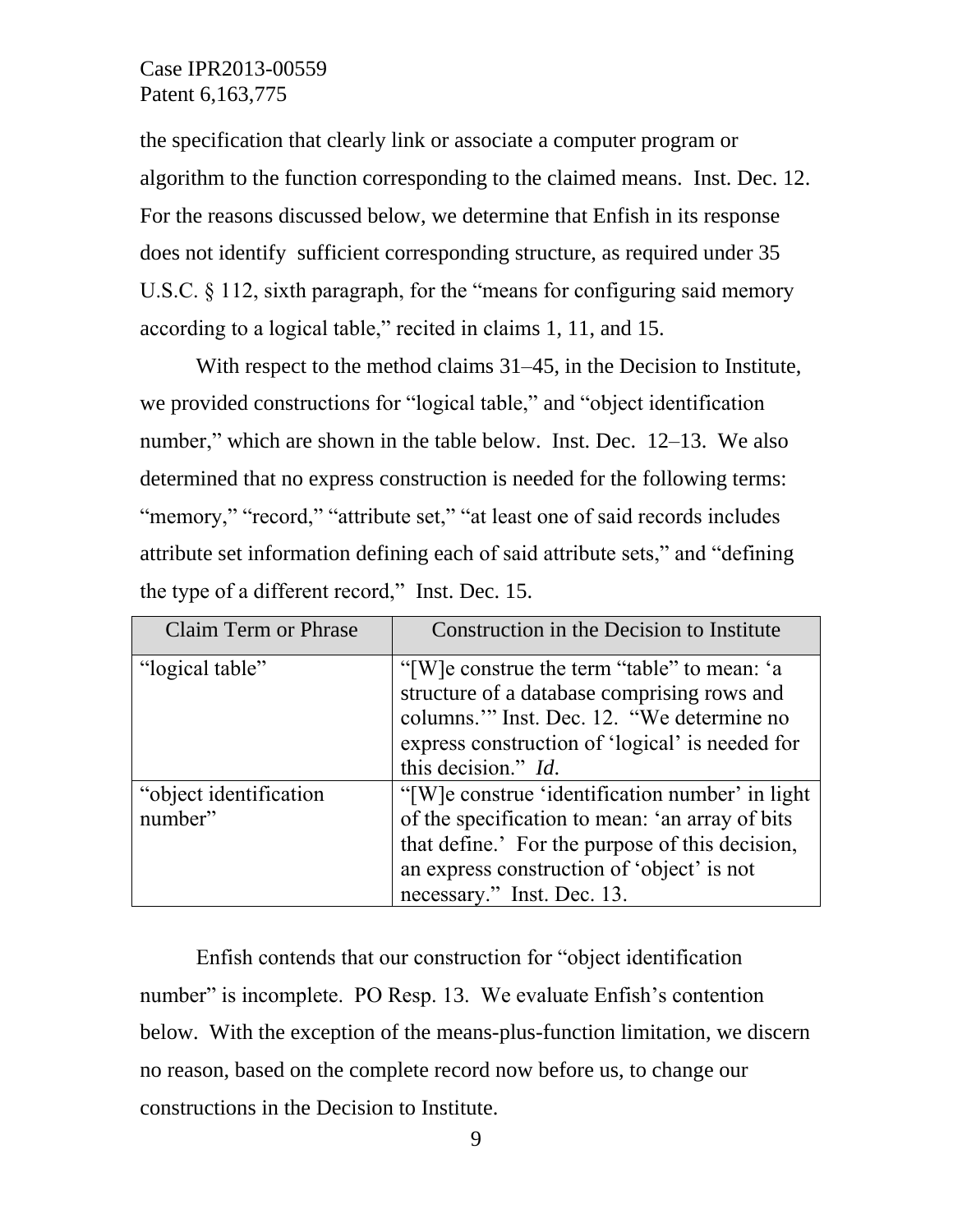*C. Analysis of the Parties' Claim Construction Positions*

*1. Means for configuring said memory according to a logical table*

Independent claims 1, 11, and 15 include the limitation, "means for configuring said memory according to a logical table." In the Decision to Institute, we agreed with Microsoft that under the broadest reasonable interpretation, the function for the means for configuring is "configuring memory according to a logical table." Inst. Dec. 11. Additionally, we considered the corresponding structure for the recited function as including a general purpose computer. *Id*. at 11–12. Enfish does not challenge persuasively either of these determinations; however, Enfish identifies portions of the specification that Enfish contends provide algorithmic support for the recited function. PO Resp. 17–21. In particular, Enfish contends that the '775 patent discloses a four-step algorithm that is linked to the recited function of configuring memory according to a logical table. *Id*. at 18–20.

"[T]he corresponding structure for a  $\S 112 \P 6$  claim for a computerimplemented function is the algorithm disclosed in the specification." *Aristocrat Techs. Austl. Party Ltd. vs. Int'l Game Tech.*, 521 F.3d 1328, 1333 (Fed. Cir. 2008) (quoting *Harris Corp. v. Ericsson Inc.*, 417 F.3d 1241, 1249 (Fed. Cir. 2005)). Additionally, specific portions of the specification must clearly link or associate a computer program or algorithm to the function corresponding to the claimed means. *See Medical Inst. & Diag. Corp. v. Elektra AB*, 344 F.3d 1205, 1211 (Fed. Cir. 2003). For the reasons set forth below, we conclude that the four steps and other '775 patent specification portions identified by Enfish do not describe an algorithm for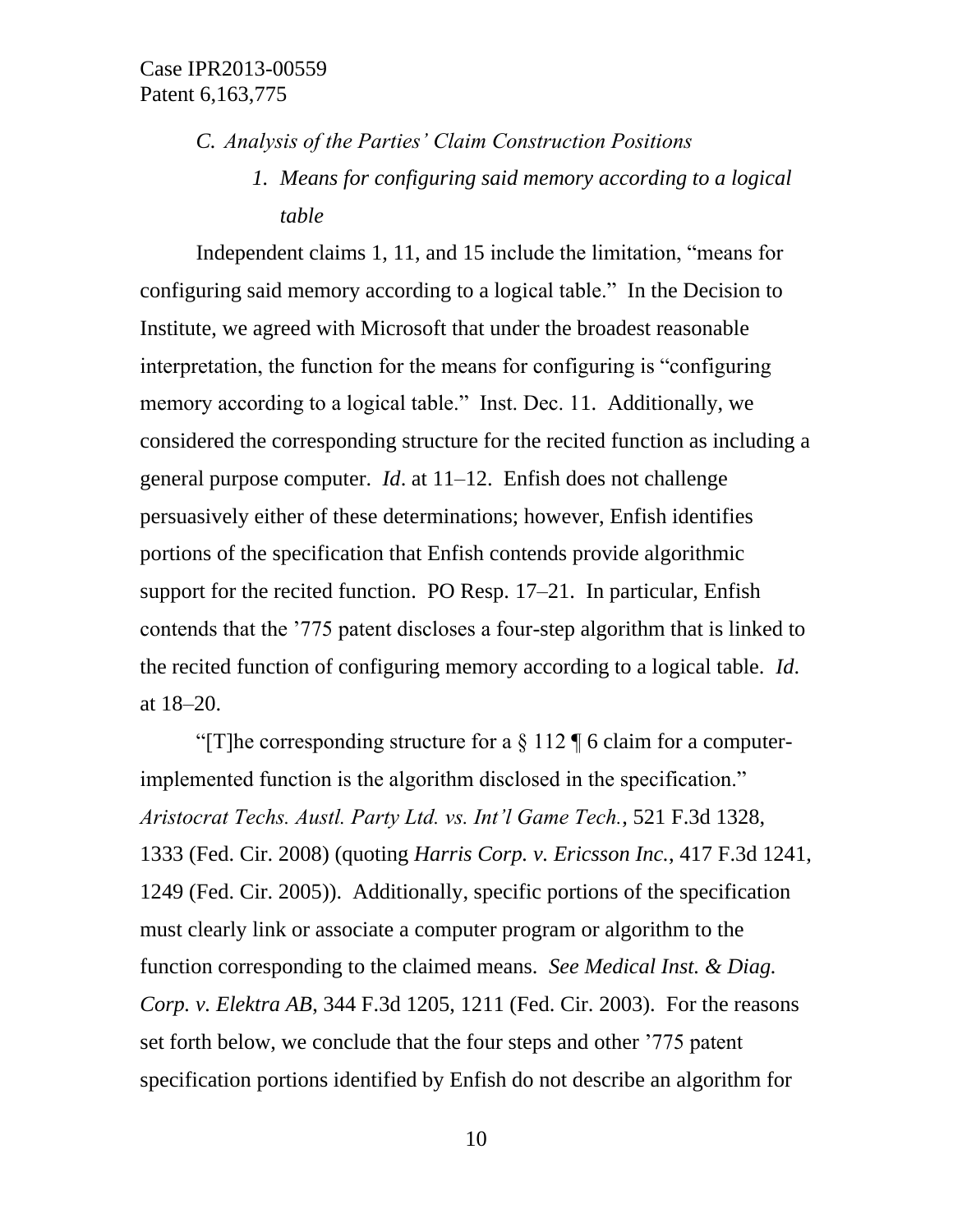the recited function of "configuring memory according to a logical table." We further conclude that Enfish has not clearly linked or associated the recited function to the four steps or the portions of the '775 patent specification that Enfish identifies.

For algorithmic support, Enfish identifies disparate excerpts of the '775 patent specification, which do not link or associate clearly a computer program or algorithm to the function corresponding to the claimed means for configuring said memory according to a logical table. For example, the first step, "[c]reate, in a computer memory, a logical table" (PO Resp. 18) appears to be similar to the recited function of configuring memory according to a logical table, but the first step is not found in the '775 patent specification. Additionally, none of the portions of the '775 patent specification that Enfish cites for this first step provide an algorithm or computer program for performing the recited function of "configuring memory according to a logical table" or clearly link or associate any algorithm or program to this recited function. PO Resp. 18 (citing Ex. 1001, Abs., 2:59–63, 6:38–46, Figs. 1, 3, 9). These portions describe that an already-formed table has rows and columns, without describing how memory is configured to create a logical table having rows and columns. Ex. 1001, 2:59–63. One portion states that memories "need not store" the table contiguously, but fails to describe an algorithm or computer program for configuring memory such that a logical table is not stored contiguously. *Id*. at 6:38–46.

Enfish's three remaining steps and the other '775 patent specification portions identified by Enfish fail to remedy these deficiencies. The second step is: "[a]ssign each row and column an object identification number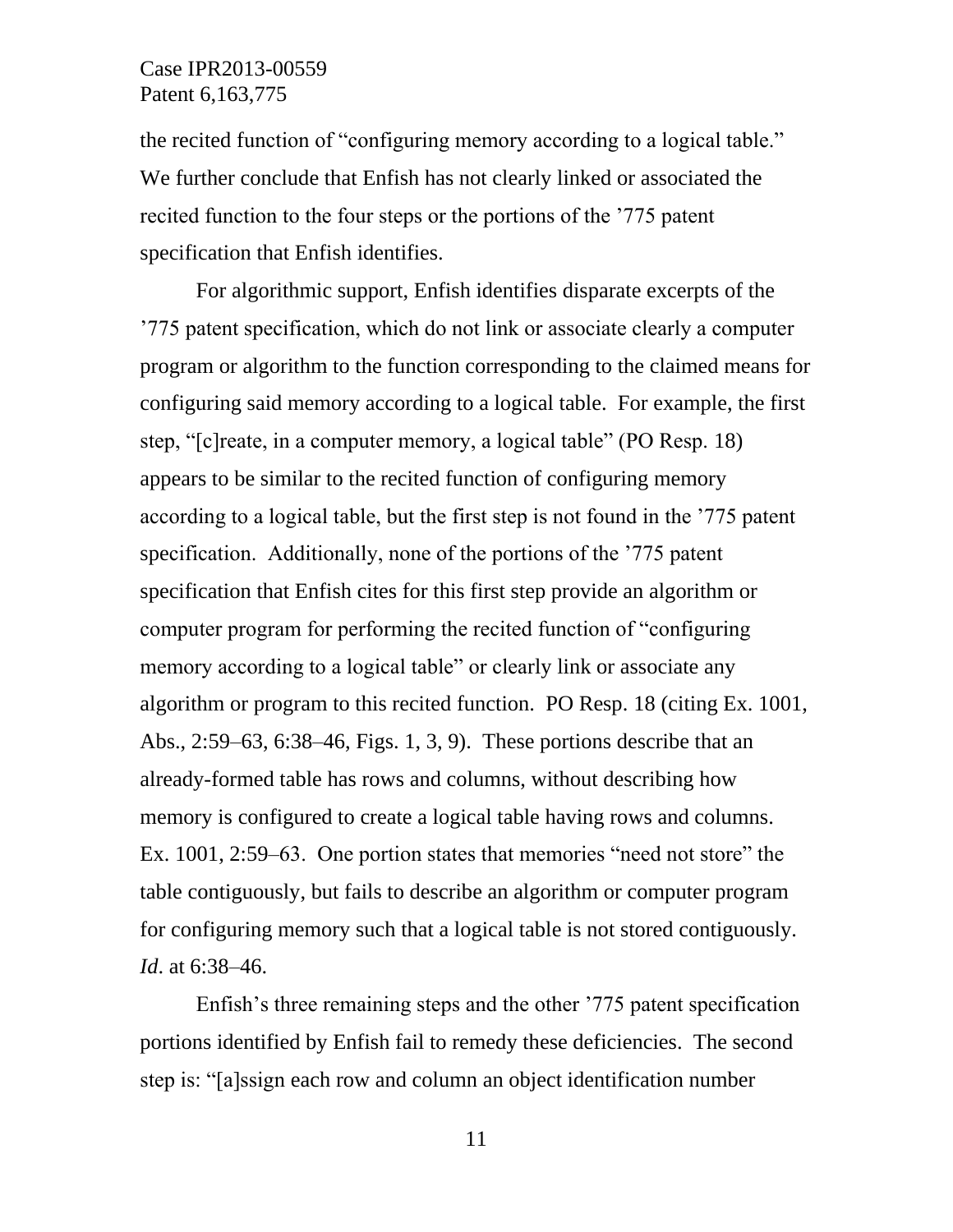(OID) that, when stored as data, can act as a pointer to the associated row or column." PO Resp. 18–19. One of the portions of the '775 patent specification cited by Enfish for the second step indicates "the system must generate a unique OID when columns and rows are formed." Ex. 1001, 8:15–16. The remainder of the identified portions relate to assigning an OID or indicate that an OID "may be used" as a pointer, without describing an algorithm for forming columns and rows of a table or showing how assigning an OID relates to steps for forming columns and rows. Ex. 1001, Abstract, 2:60–61, 6:50–57, 7:1–2, 8:18–60, Figs. 3, 4. Additionally, the identified portions discuss assigning a numeric value to an OID in the form of a bit array, but fail to describe how to configure memory such that an OID may be used as a pointer. *Id*.

The third step is "[f]or each column, store information about that column in one or more rows of the logical table." The portions of the '775 patent specification cited by Patent Owner for the third step (PO Resp. 25 (citing Ex. 1001, Abstract, 2:66–3:2, 6:47–48, 7:25–31, Fig. 3)) indicate that a table has a row that corresponds to columns, and the row contains information about the column, such as a header row, which is a generic feature of an already-formed table. These '775 patent specification portions identified by Enfish (*id*.) describe the table having such corresponding rows and columns, however, these excerpts do not describe how to form a table with this feature or link or associate this feature to the recited function.

The fourth step, i.e., storing and accessing data in cells (PO Resp. 19– 20), is performed in an already-configured table and, therefore, occurs after the recited function of configuring a table has occurred. Nonetheless, the '775 patent specification portions identified by Enfish (*id*. (citing Ex. 1001,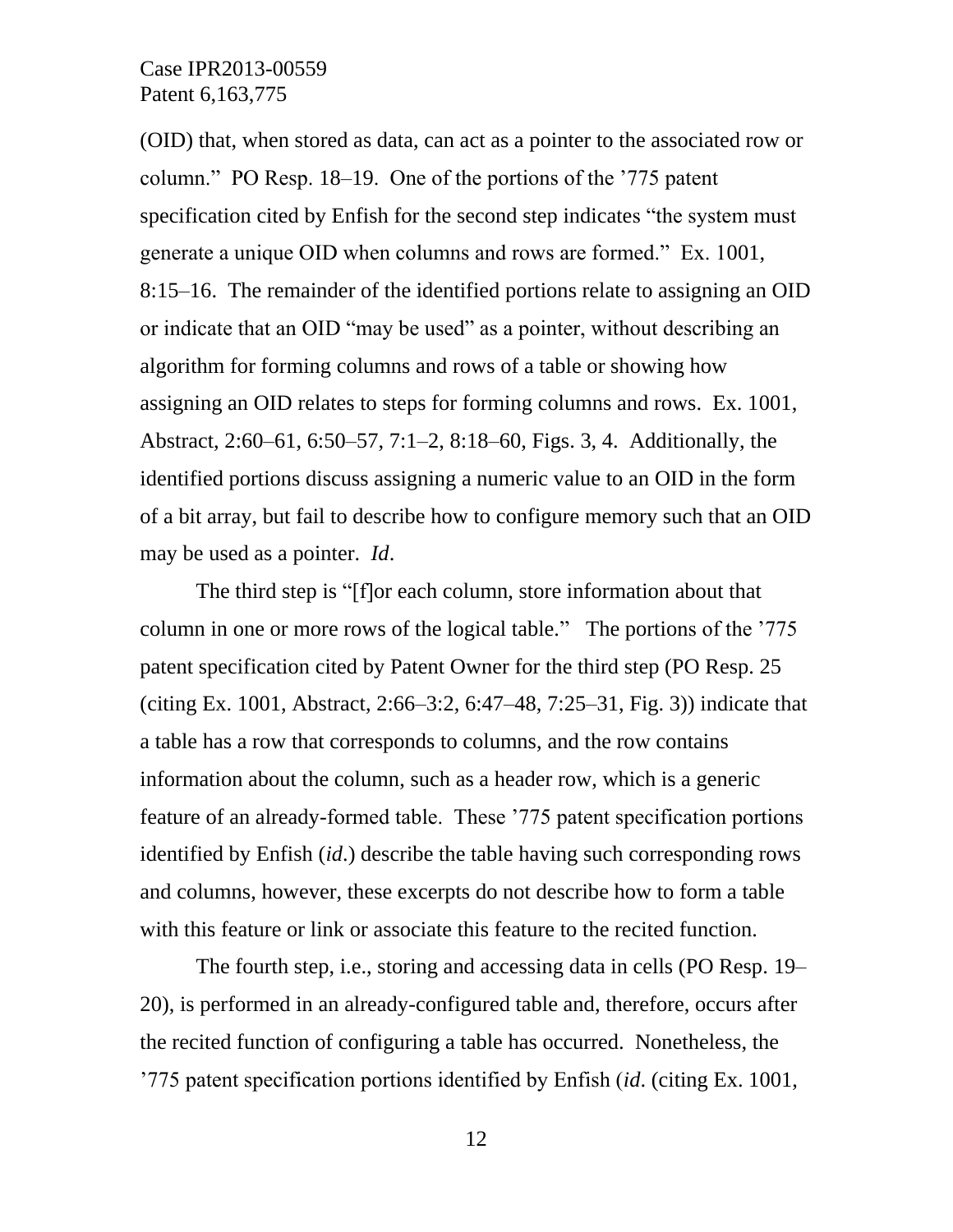Abstract, 2:63–66, 6:48–49, 6:61–62, 7:9–10, 7:23–24, 11:52–62, Fig. 10)) suffer from the same deficiencies noted above.

We conclude that the four steps and other '775 patent specification portions identified by Enfish do not describe an algorithm for configuring memory in accordance with the claimed table. The portions of the '775 patent specification identified by Enfish describe an already-formed table having generic characteristics, such as columns, rows, identifiers, and a header row. *See, e.g.*, Ex. 1001, Fig. 3. The description, however, does not disclose any algorithm or computer program for forming this table. Additionally, the description identified by Enfish is not linked or associated clearly with the recited function of "configuring memory according to a logical table."

Enfish also relies on Dr. Jagadish's Declaration to show that the '775 patent specification provides an algorithm and clearly links the algorithm to the recited function. PO Resp. 18–20 (citing Ex. 2007 ¶¶ 68–76). The Jagadish Declaration, however, relies on similar portions of the '775 patent specification cited in Patent Owner's Response. For the reasons given, the Jagadish Declaration does not support Enfish's assertion. Dr. Jagadish further asserts, "[i]t is also my opinion that one of ordinary skill in the art would understand how to implement those algorithm steps using techniques and resources that were available at the time the '775 Patent was filed." Ex. 2007 ¶ 69. Enfish, however, cannot rely on the knowledge of one skilled in the art to address the deficiencies noted above. *See Function Media, LLC v. Google Inc.*, 708 F.3d 1310, 1319 (Fed. Cir. 2013) ("Having failed to provide any disclosure of the structure . . . FM cannot rely on the knowledge of one skilled in the art to fill in the gaps.")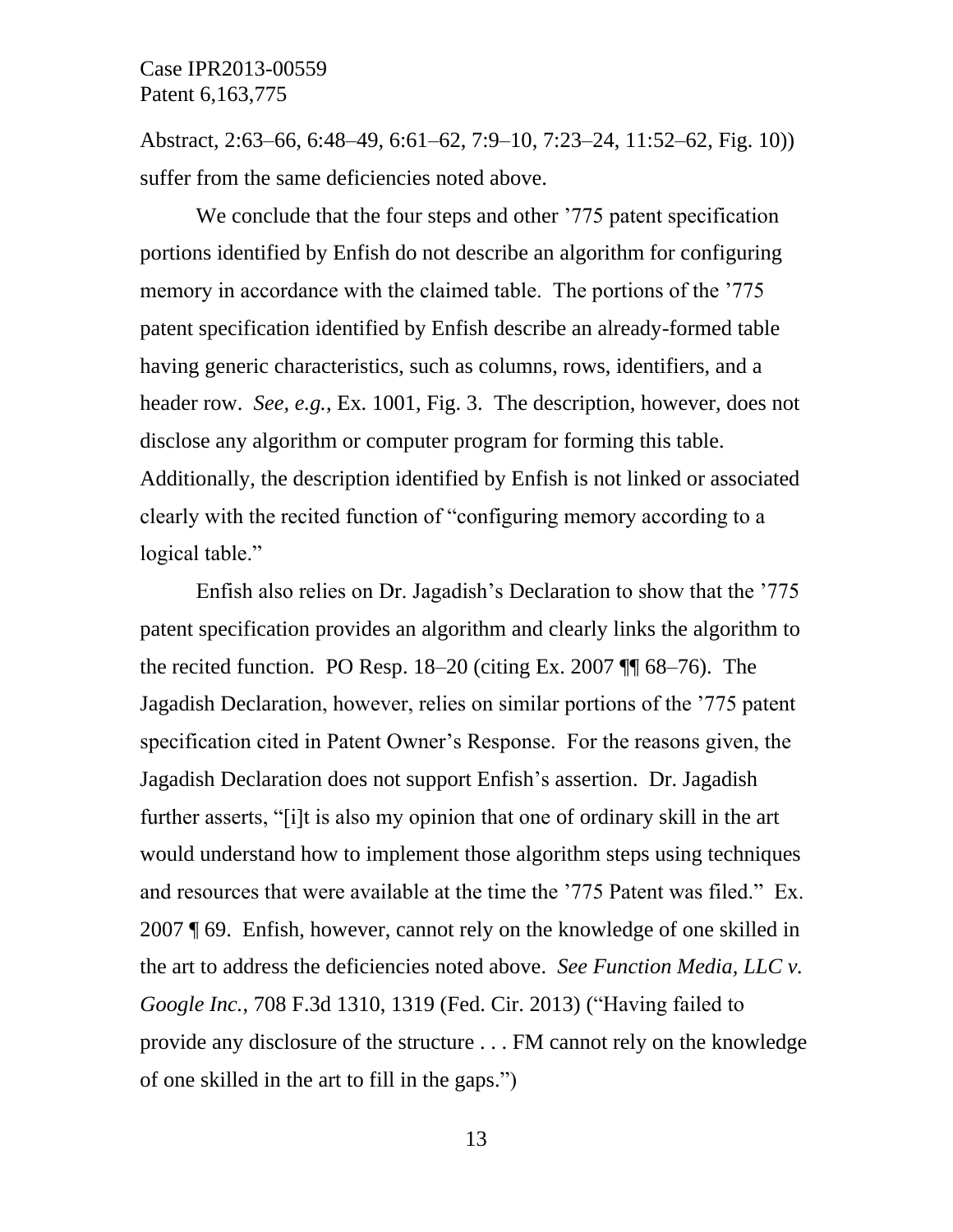Because we conclude that the four steps and other '775 patent specification portions identified by Enfish do not describe an algorithm for configuring memory in accordance with the claimed table, we terminate this proceeding with respect to the claims that recite this means-plus-function limitation. As explained in *BlackBerry Corporation v. Mobile Media Ideas, LLC*, Case IPR2013-00036 (PTAB Mar. 7, 2014) (Paper 65), the specification must disclose enough of a specific algorithm to provide the necessary structure under § 112, sixth paragraph. In the circumstance when the specification of the challenged patent lacks sufficient disclosure of structure under 35 U.S.C. § 112, sixth paragraph, the scope of the claims cannot be determined without speculation and, consequently, the differences between the claimed invention and the prior art cannot be ascertained. *Id*. For the reasons given, we determine that independent claims 1, 11, and 15 are not amenable to construction and, thus, we terminate this proceeding with respect to claims 1, 11, and 15 under 37 C.F.R. § 42.72. Because claims 2–10 depend, directly or indirectly, from claim 1, and claims 12–14 depend, directly or indirectly, from claim 11 we also terminate this proceeding with respect to these claims under 37 C.F.R. § 42.72.

# *2. Means for configuring said memory according to a logical table*

Because we determine that this proceeding should be terminated as to claims 1–15 for the reasons discussed above, we need not construe other means-plus-function terms appearing in those claims for the purposes of this Decision.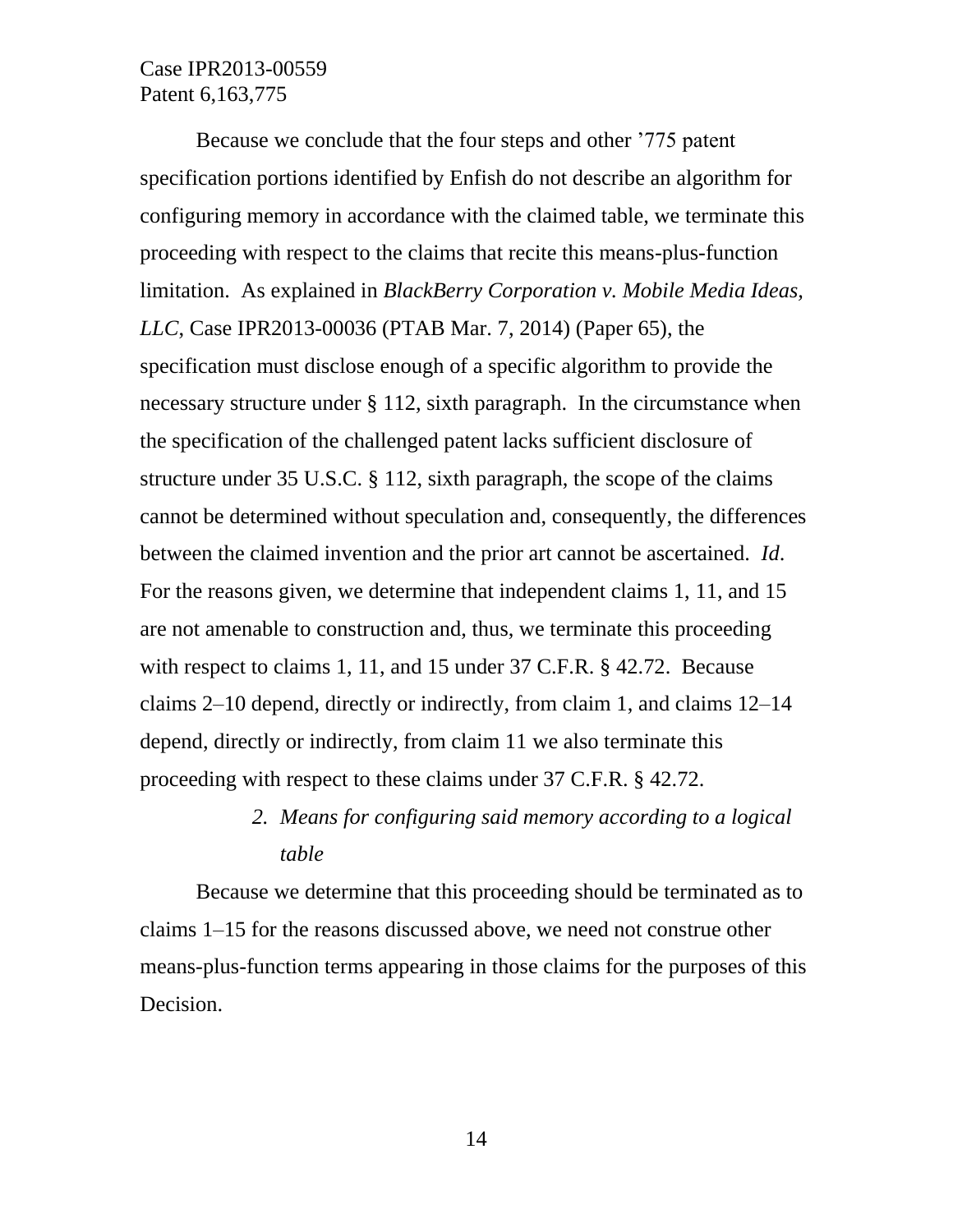#### *3. Object Identification Number (OID)*

Independent claims 1, 11, and 15 recite "object identification number (OID)" and "OID." In the Decision to Institute, we construed "object identification number" in light of the specification to mean: "an array of bits that define an object." Inst. Dec. 13 (citing Ex. 1001, 3:38–40, 8:43–45).

Enfish "agrees in principle" with our construction, but contends that the construction is incomplete. PO Resp. 13. Enfish contends that "OID" should be defined further as "a unique, immutable, and system-generated value that identifies an object." *Id*. Microsoft contends that Enfish seeks to read into the claims extraneous limitations that are unsupported by either intrinsic or extrinsic evidence. Pet. Reply 2. Microsoft additionally contends that Enfish's proposed construction does not provide an appropriate context for the additional limitations. *See, e.g.*, Pet. Reply 3.

At the heart of Enfish's contention is an assertion that an OID will not function properly if it is not unique, immutable, and system generated. PO Resp. 13–17. For example, Enfish contends that an OID must be a unique value because "if an OID were not unique the database would be nonfunctional." PO Resp. 14. Enfish asserts that "The invention assigns the unique OIDs to every row and every column: 'Each row is assigned a unique object identification number (OID) stored in column 120 and each column also is assigned a unique OID, indicated in brackets and stored in row 108.'" PO Resp. 14–15 (citing Ex. 1001, 6:50-52).

Microsoft contends that Enfish's "unique" OID requirement would conflict with the patent, which describes a row in a table with an OID that has the same value as the OID of a column in the same table. Pet. Reply 3 (citing Ex. 1001, Fig. 3). Our examination of the '775 patent indicates that a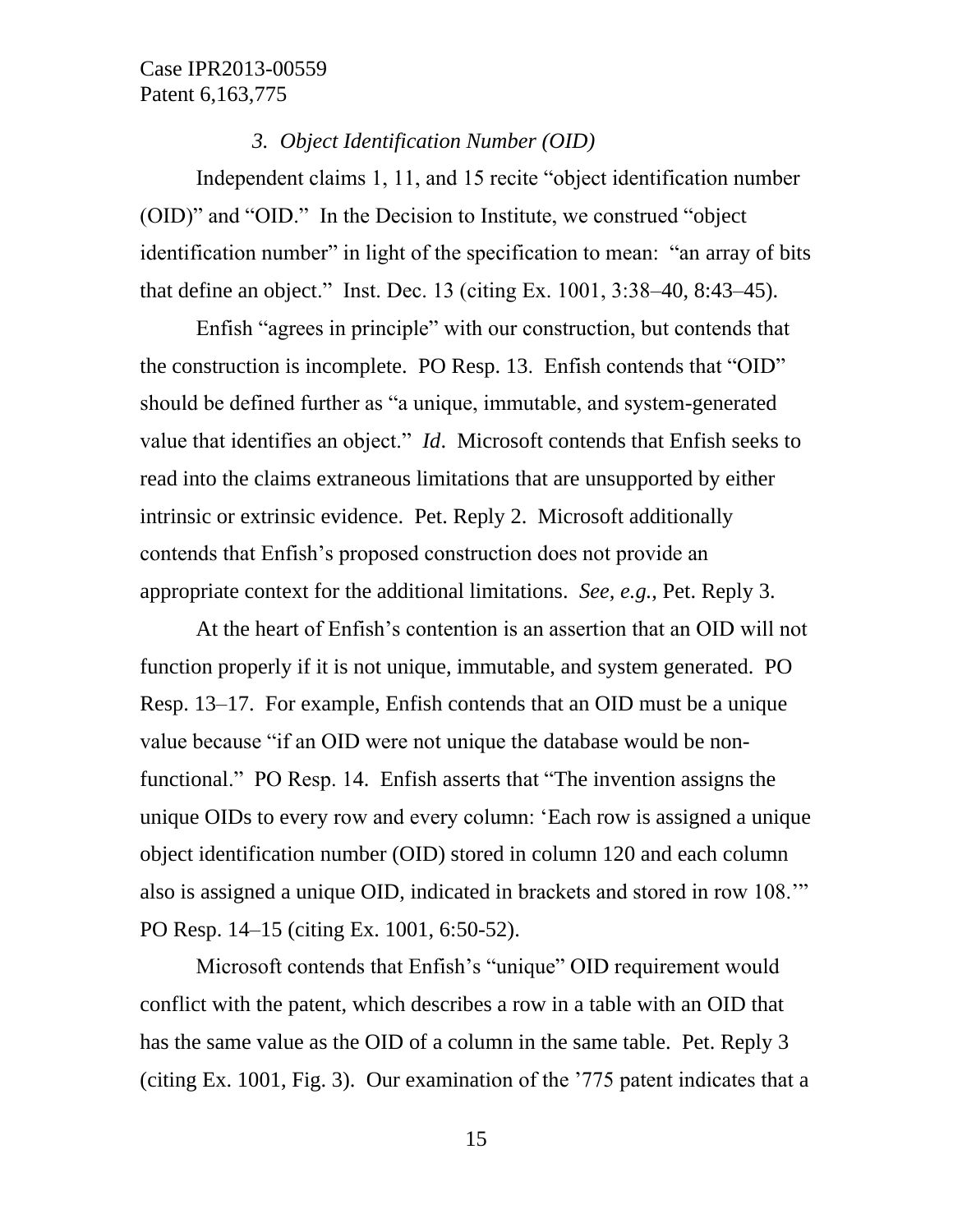column can have the same OID as a row, in fact, this is the particular aspect of the table being self-referential. Ex. 1001, 2:66–3:3 ("To enhance searching and to provide for synchronization between columns, columns are entered as rows in the table and the record corresponding to a column contains various information about the column. This renders the table self referential"). Figure 3 of the '775 patent discloses row 136 (corresponding to column 126) having OID #1019, and column 126 also having OID #1019. To the extent such an OID is unique, we are persuaded that it is unique "to every row and column" as Enfish asserts. PO Resp. 14–15.

Microsoft also contends that "immutable" should not be imported into the construction of OID because the term is absent from the specification, claims, and file history, and the specification is devoid of disclosure relating to immutability of an OID. Pet. Reply 3–5. Microsoft alleges that PO relies solely on extrinsic support for OID being "immutable. *Id.* at 4.

We determine that adopting Enfish's proposed construction without further context would create ambiguity. Limitations are not to be read into the claims from embodiments in the specification. *See In re Van Geuns*, 988 F.2d at 1184. Furthermore, we agree with Microsoft that Enfish relies on insufficient extrinsic evidence for support, for example, that an OID is "immutable." We, therefore, determine that the construction of "OID" in the Decision to Institute should not be changed.

#### III. ANALYSIS

For the reasons given below, Microsoft has shown, by a preponderance of the evidence, that each of claims 31 and 41 is unpatentable under 35 U.S.C. § 102 as anticipated by Chang and that claim 45 is unpatentable under 35 U.S.C. § 103 as obvious over Chang and Webb.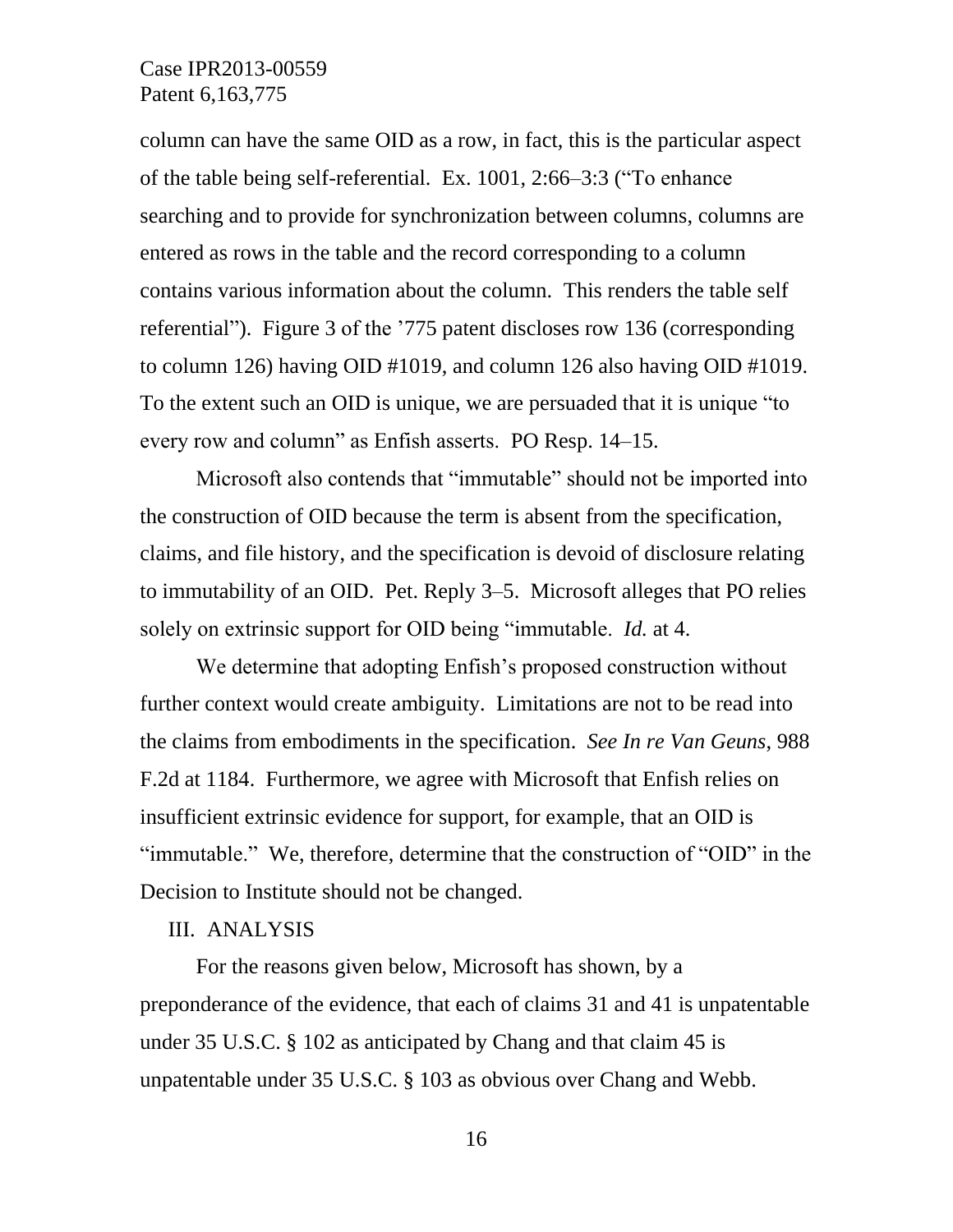Also, we determine that Microsoft has not shown by a preponderance of the evidence that claims 32–40 and 42–44 are obvious over Chang as combined with one or more of Smith '162, Dickerson, Crus, Goldberg, Anderson, Jenness, Covey, and Horn.

#### *A. Anticipation by Chang*

We have reviewed Microsoft's anticipation argument and supporting evidence, including Chang's disclosure and the detailed explanation appearing on pages 21–40 of the Petition. Microsoft's explanation persuasively reads all limitations of claims 31 and 41, but not claim 32, onto the disclosure of Chang. Despite the counter-arguments in Enfish's Patent Owner Response, and the evidence cited therein, which we also have considered, Microsoft has shown, by a preponderance of the evidence, that each of claims 31 and 41 are unpatentable under 35 U.S.C. § 102(b) as anticipated by Chang. *See* 35 U.S.C. § 316(e).

#### *1. Chang*

Chang discloses a relational database including EMPLOYEE TABLE 10 ("EMP") in Figure 1, which includes a number of records, each record (row) containing specific data relating to a certain employee. Each record in EMPLOYEE TABLE 10 includes the employee number, name, salary, and department number aligned in columns 1–4 respectively. Ex. 1003, 5:26-33. The relational database also includes other tables, i.e., system catalogs, as shown in Figures 2–4. The system catalogs contain further information about the tables in the database, for example SYS.TABLES 12 in Figure 2 contains a record for EMPLOYEE TABLE 10 including the table name, and the creator in columns 1 and 2. Chang states that SYS.TABLES 12 may also contain information about a different table, such as an employee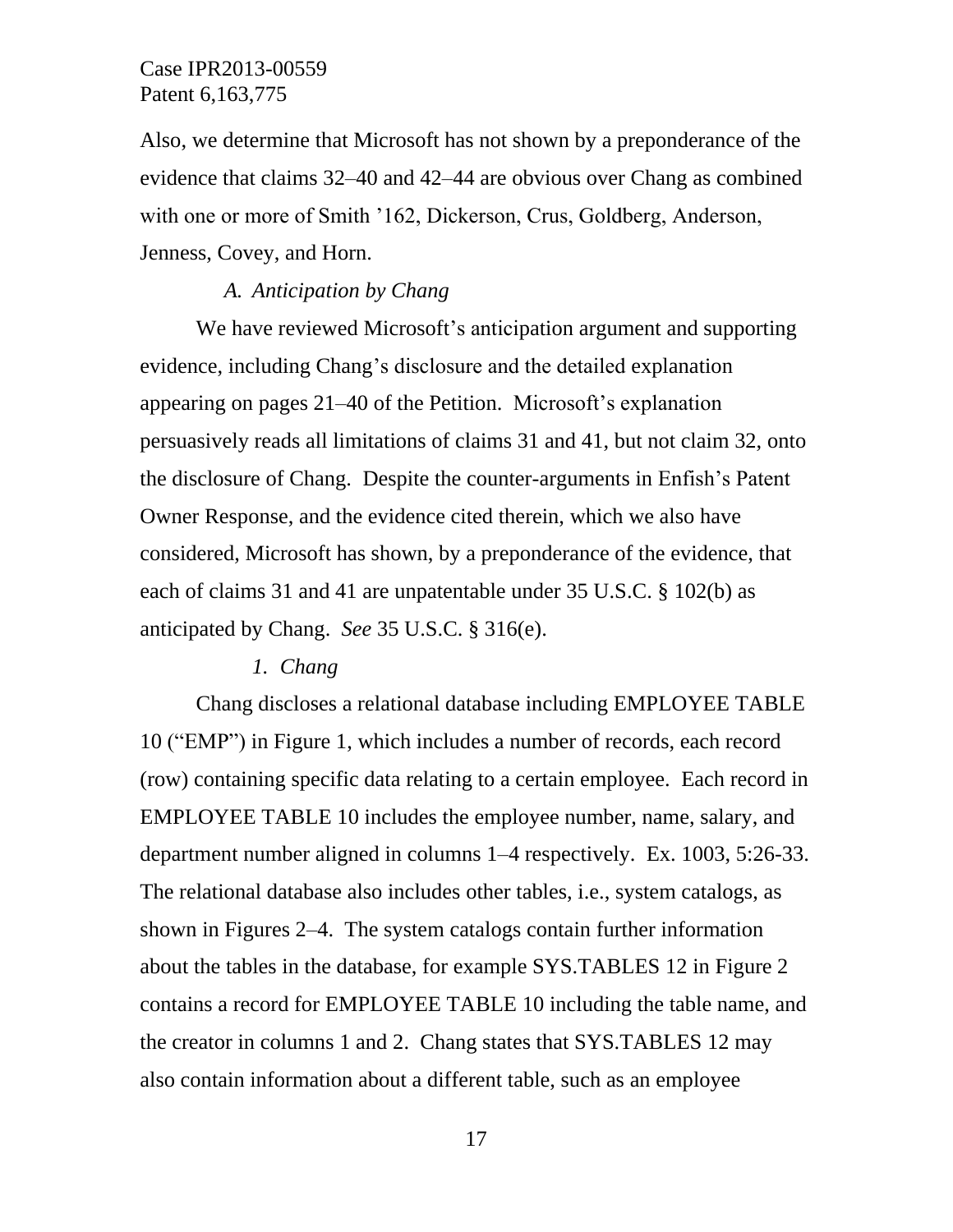location table (not shown) including the employee number and location. *Id.*

at 5:40–45. Chang explains that:

Due to common elements in these various tables relational information may be derived by using this commonality. For example, because the employee number is common to the aforementioned employee table and site location table, this piece of information may be used to relate a particular employee's name from the first table to the location where the employee works derived from the second table.

# *Id*. at 5:45–53.

Chang also discloses storing definitional information relating to column attributes in a single record (row) of a table so that "[a]ccessing the row corresponding to a particular object returns a description of all of the attributes of the object's (i.e. the column) component objects, as well as information describing the object itself." *Id*. at 3:58–4:3. More specifically, Chang explains that the table shown in Figure 3 as reproduced below, SYS.COLUMNS catalog 14, contains records relating to the database structure, i.e. database objects and component objects, of the EMPLOYEE TABLE 10.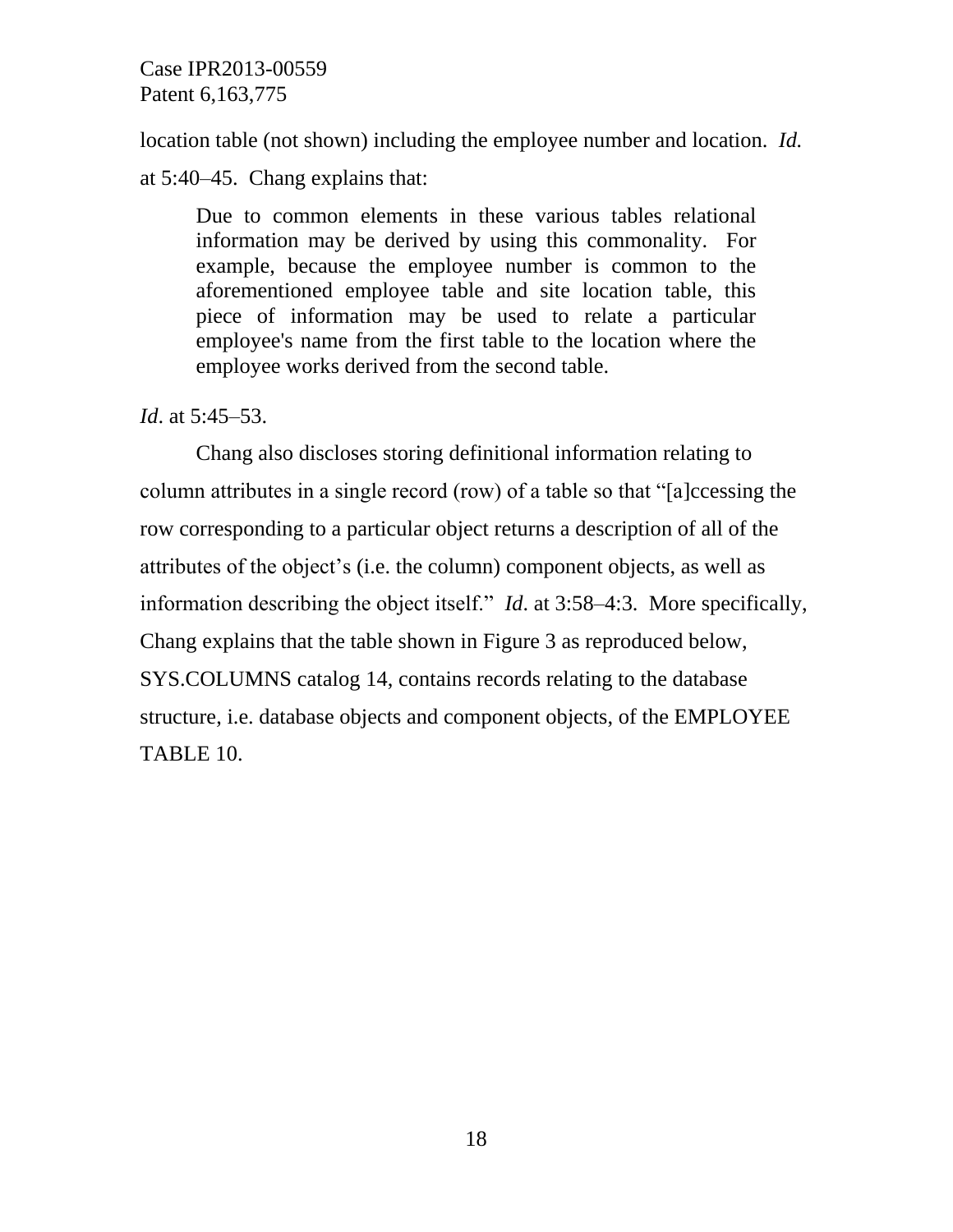

Figure 3, above, reveals that SYS.COLUMNS catalog 14 contains specific information about the attributes of each of the columns in the EMPLOYEE TABLE 10. *Id*. at 6:25-39. Chang describes that:

each record in the SYS.COLUMNS catalog 14 shown therein contains a number of fields describing attributes of a correlative one of the columns in the employee table 10…for example, EMP in the "Table" column as the first field thereof indicates that the data to the right is further information or attributes about a column appearing in the employee table.

*Id.* at 6:40–44. Each record (row) in the SYS.COLUMNS catalog 14 includes a field ("COL.NO" 25) having the column number relating to the corresponding column in the EMPLOYEE TABLE 10, which is defined by that particular row. For instance, from the SYS.COLUMNS catalog 14 in Figure 3, the value "1" in COL.NO 25 correlates this record with column 1 in the EMPLOYEE TABLE 10 shown in Figure 1. *Id*. at 6:50–7:10.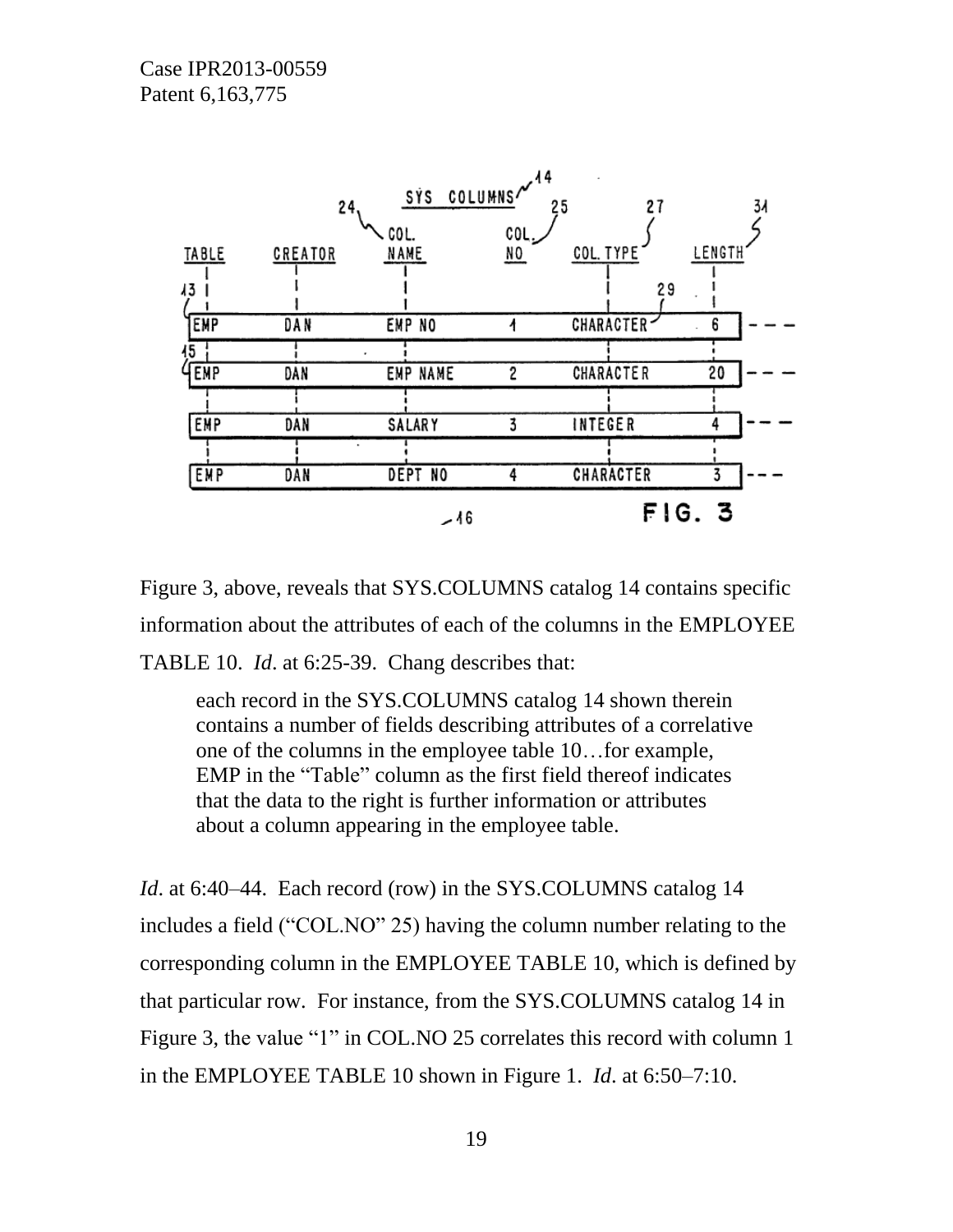#### *2. Claims 31 and 41*

We have reviewed Microsoft's anticipation argument and supporting evidence which relates persuasively each element of claims 31and 41 to the disclosure of Chang. Pet. 22–40.

Microsoft asserts generally that Chang discloses a relational database and that it is well known that databases are used to store and retrieve data. Pet. 23 (citing Ex. 1003, 1:3–4, Abst., Ex. 1022 ¶ 170). Microsoft contends that Chang describes implementing the database on a computer system having memory, a central processing unit, and a display. *Id.* (citing Ex. 1003, Fig. 11). Microsoft further asserts that Chang discloses a method for configuring the memory according to a logical table that organizes data into rows and columns, and that the intersection of the rows and tables, by combination of the row/record i.d. and column value, identifies a cell. *Id.* at 24 (citing Ex. 1003, 13:57–14:10, Figs. 2–5, 11, Ex. 1022 ¶¶ 173–175, 182– 184). Microsoft alleges that the cells in each column (attribute set) have the same second address segment, such as the same column number, to identify each cell. *Id.* at 28 (citing Ex. 1022, Hosking Decl. at ¶¶ 176–178). The OID's, Microsoft contends, are disclosed at least by "[t]he column number and/or ordinal number [] values that identify an object. Here, that object is a column." *Id.* at 29. Microsoft's arguments here relate to portions [A], [B], [C], and [D] of claim 31 for example, reproduced below. We are persuaded that Chang discloses these initial limitations of claim 31 because, as Microsoft's evidence shows, Chang describes a relational database having objects such as tables, and columns for storing data in a determinable way. Ex. 1003, 1:1–14. Chang further explains how various data entry, search,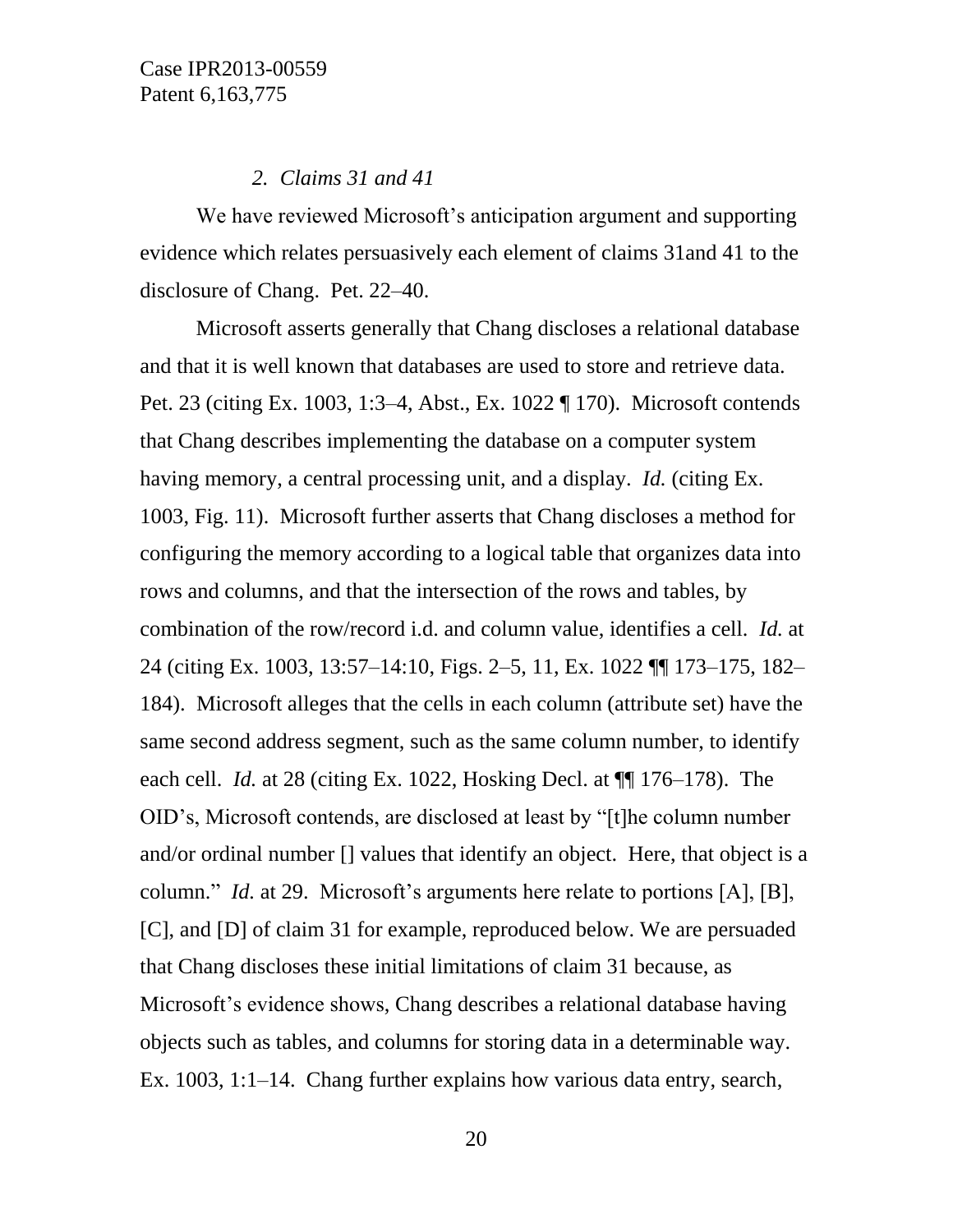and manipulation is carried out with respect to such objects. *Id.* at 27–37, Also, Chang discloses, in accordance with our claim construction, that the database tables include column identifiers, such as column numbers, and columns names, comporting with the proper interpretation of an OID, as "an array of bits that define" a column. *Id.* at 5:41–45.

Turning to the remaining limitations in claims 31 and 41, referenced as [E], [F1], and [F2], Enfish makes three specific arguments regarding why Chang does not disclose all the limitations of independent claims 31, and 41. PO Resp. 22. For purposes of clarity, we reproduce below method claim 31, including the additional reference elements ([E] and [F1]) referred to by Enfish.

31. [A] A method for storing and retrieving data in a computer system having a memory, a central processing unit and a display, comprising the steps of:

[B] configuring said memory according to a logical table, said logical table including:

[C] a plurality of cells, each said cell having a first address segment and a second address segment;

[D]a plurality of attribute sets, each said attribute set including a series of cells having the same second address segment, each said attribute set including an object identification number (OID) to identify each said attribute set; and

[E] a plurality of records, each said record including a series of cells having the same first address segment, each said record including an OID to identify each said record, [F1] wherein at least one of said records has an OID equal to the OID of a corresponding one of said attribute sets, and [F2] at least one of said records includes attribute set information defining each of said attribute sets.

Enfish asserts first that no one, single table in Chang includes all the limitations of these independent claims. *Id.* Second, Enfish contends that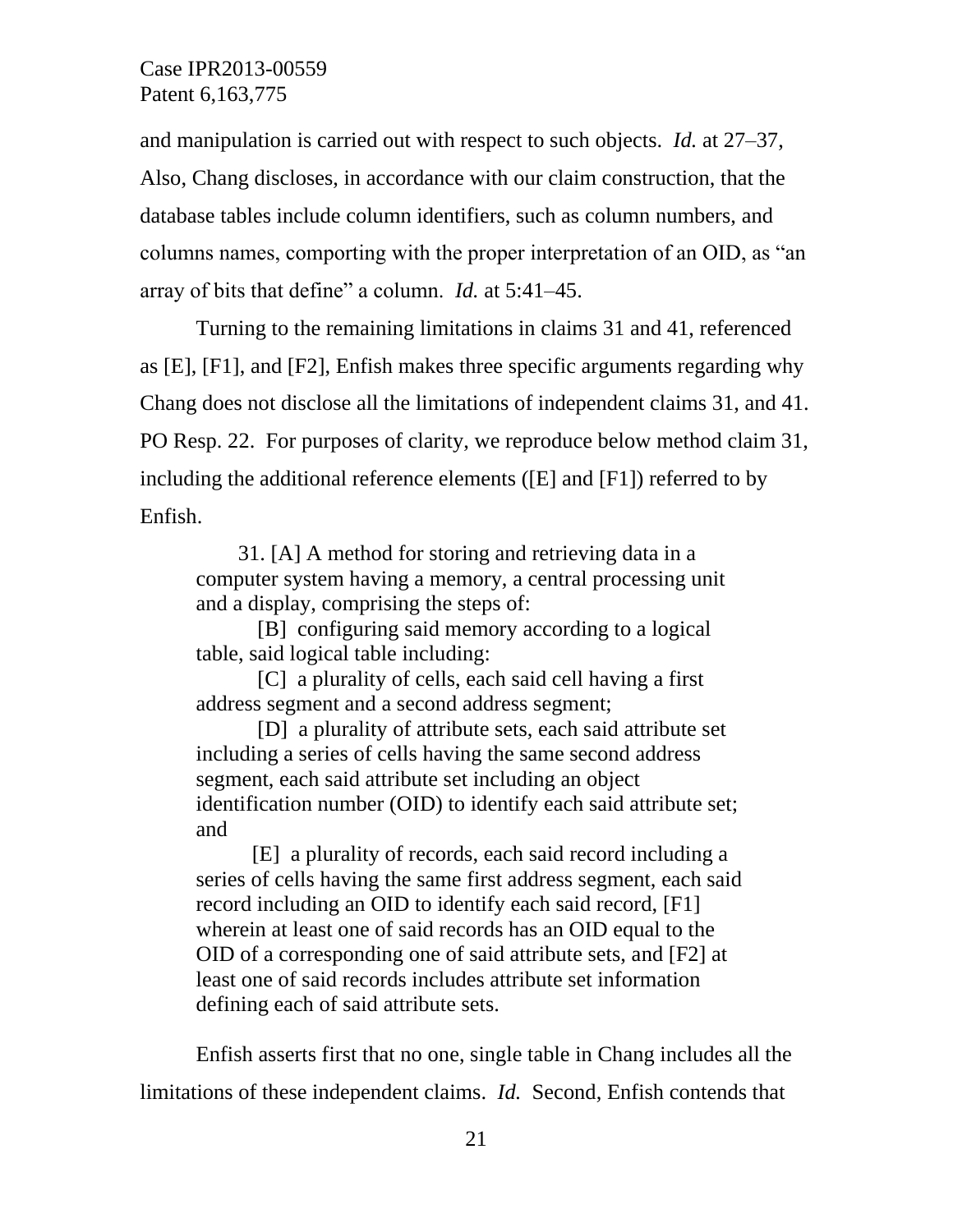neither of Chang's two tables (SYS.TABLES, SYS.COLUMNS), disclose the row OID limitation [E], and third, neither table discloses the limitation [F1] requiring a row OID to be equal to a column OID. *Id.* Enfish's contentions are based on its proposed construction of OID, which we decline to adopt for the reasons given above. Nonetheless, we disagree with Enfish's first assertion because, while we are persuaded by Enfish's position that the claims require all the elements to be found in a single table, Microsoft provided persuasive evidence that Chang's SYS.COLUMNS, at least inherently, if not expressly, includes a record row that defines each of the columns that appear in the SYS.COLUMNS table itself. Pet. 37. To anticipate a patent claim under 35 U.S.C. § 102, "a single prior art reference must expressly or inherently disclose each claim limitation." *Finisar Corp. v. DirecTV Group, Inc.*, 523 F.3d 1323, 1334 (Fed. Cir. 2008). In other words, SYS.COLUMNS, although shown by way of example in Figure 3 of Chang for EMPLOYEE TABLE ("EMP"), will, in the Table field also have a correlating SYS.COLUMNS row, having a creator (CREATOR) field, column name (COL NAME) field, e.g. column name, column number, and a column number (COL.NO) field including the column number 1, 2, 3 . . .etc., defining the SYS.COLUMNS columns. *See* Ex. 1003 at 6:49–7:19. In light of our interpretation of OID set forth above in II.C.3., Microsoft persuasively argues that "[a] row holding a column definition will of course hold an OID that is the same as the OID of the defined column." Pet. 37, *see also* Reply 10–11.

Enfish's second position, specifically that the OID's identified by Microsoft do not satisfy the "record including" part of the claim limitation [E] ("a plurality of records, each said record including a series of cells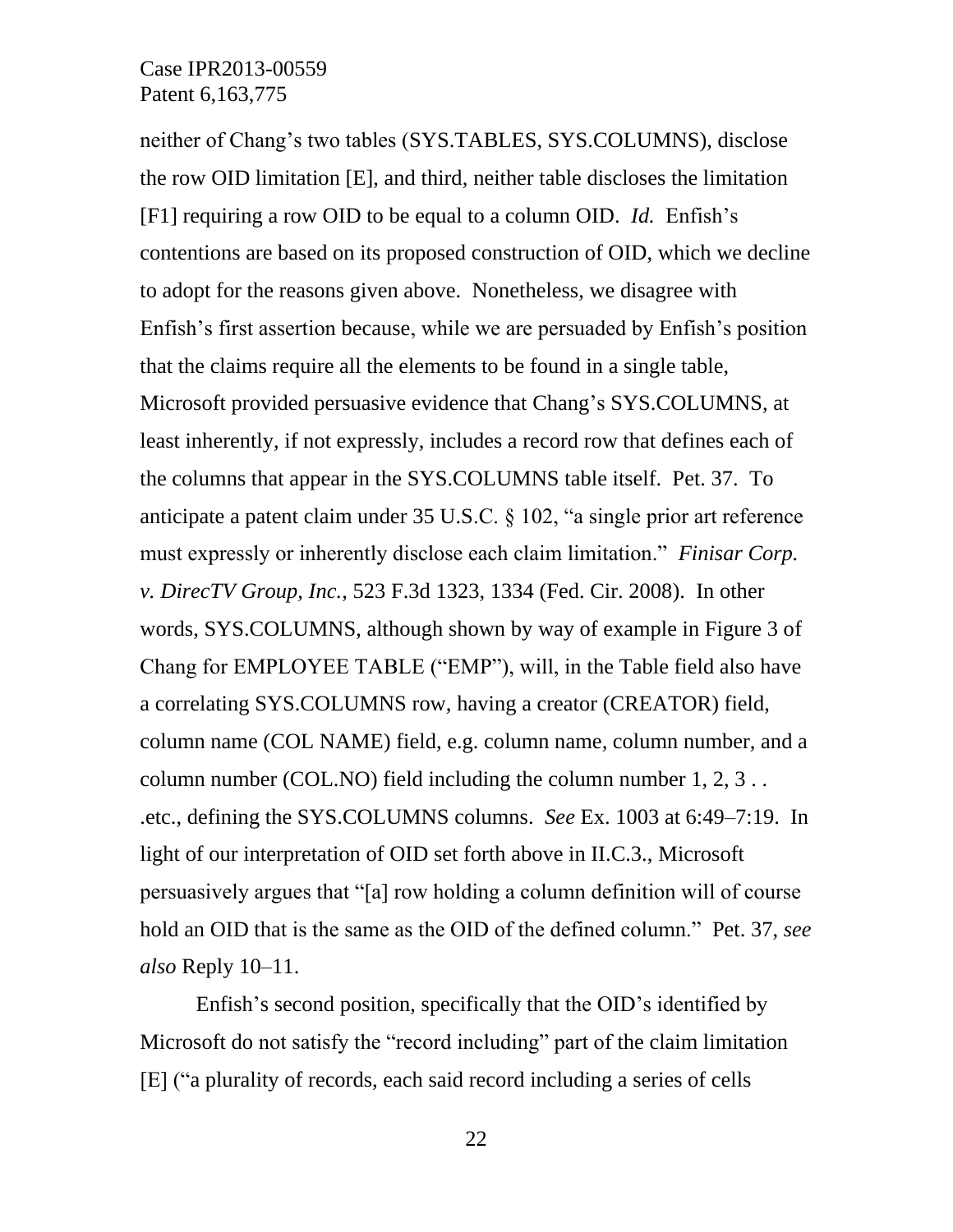having the same first address segment, each said record including an OID to identify each said record,") "because no cell in any row of Annotated FIG. 3[] contains all these values together," is also not persuasive. PO Resp. 31. Enfish did not advance any claim construction for the term "record including." The limitation reads in context "each said record including," not "*a cell of* each said record including." Indeed, the evidence asserted by Enfish, specifically Dr. Hosking's deposition testimony, indicates that an OID *can* be stored in a cell, not that it *must* be stored in a cell, in order to identify the row. *Id.*at 30, Ex. 2003, 183:12–184:17. Accordingly, we give little weight to Enfish's interpretation of Dr. Hosking's testimony. We are not apprised by Enfish of any persuasive evidence from the specification of the '775 patent, or otherwise, that the claims require that an OID *must* be stored in a cell of either a row or column.

In its third argument, Enfish maintains that element [F1] ("wherein at least one of said records has an OID equal to the OID of a corresponding one of said attribute sets") is not meet by Chang because none of the OID values considered by Microsoft (record i.d., column number, column name, a combination of the table name, creator name, and/or column name or number) "satisfy all three of the requirements of OIDs—uniqueness, immutability and system generated." PO Resp. 30. Enfish's claim interpretation does not address the limitation in terms of the claim construction for OID provided in these proceedings. We determine that the OID values, alone and in combination, identified by Microsoft satisfy our construction for an OID as "an array of bits that define." Each row in SYS.COLUMNS, shown in Figure 3 of Chang, includes both the table name (column 1), as well as column number (column 4). Therefore, for at least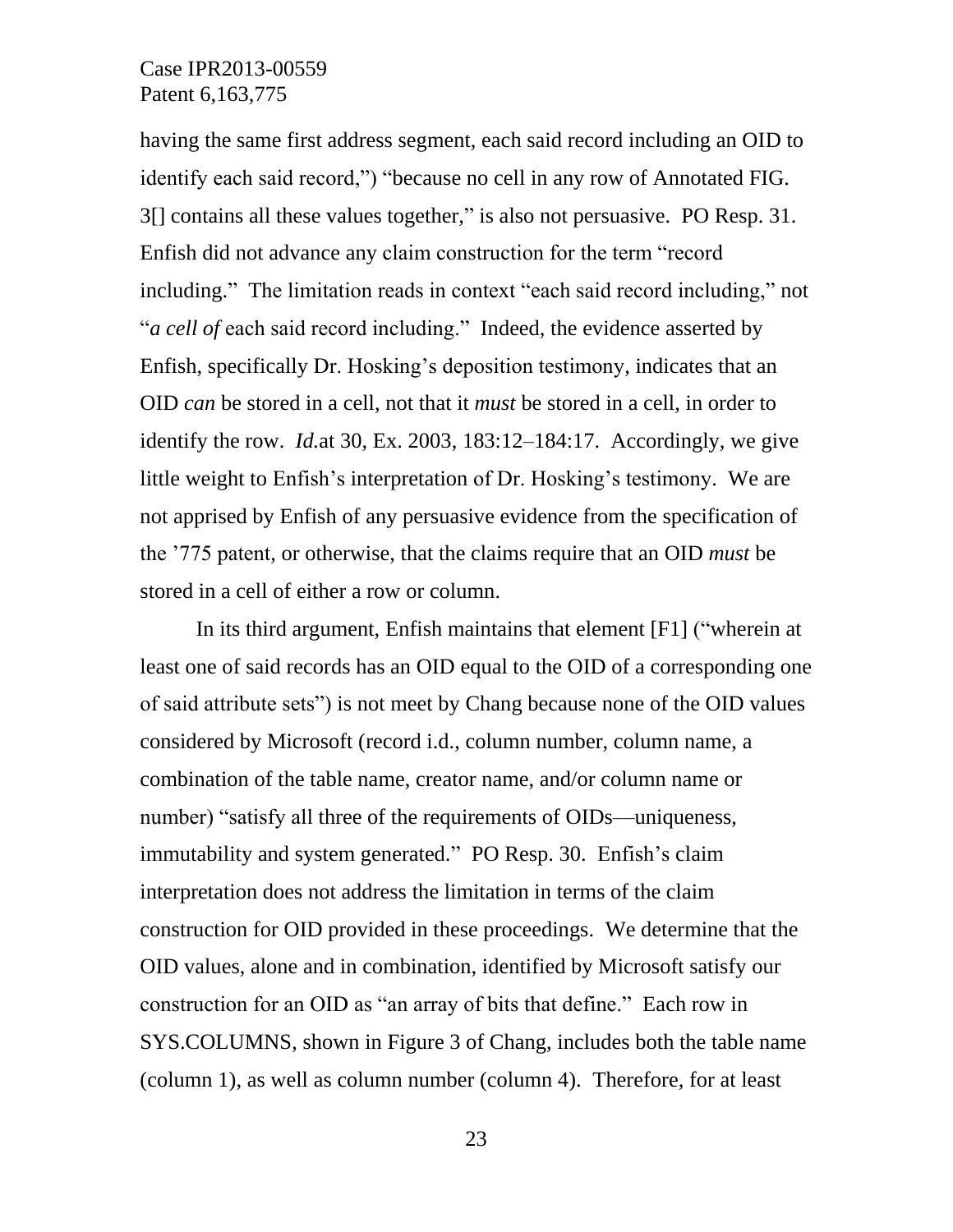the table name and column number values, included in the row defining a particular column, SYS.COLUMNS satisfies the [F1] limitation "wherein at least one of said records has an OID equal to the OID of a corresponding one of said attribute sets," as recited in claim 31.

Enfish does not address the additional limitation [G] in claim 41 "searching said table for said pointer" in either the Preliminary Response or Patent Owner's Response. *See* Prelim. Resp. 21–31, PO Resp. 22–47. Microsoft explains how this limitation of claim 41 is met by Chang. Pet. 38–39 (citing Ex. 1003, Fig. 5, Ex. 1022 ¶¶ 204–207, 297–282. Chang discloses searching a relational database in which columns are amenable to being searched by disclosing that certain columns are indexed. *See* Ex. 1003 at Figure 5. Microsoft asserts that the ordinary use of such an index is searching the index to return a particular row or rows, from which the OID, acting as a pointer, described for limitation [G] can be determined. Pet. 39 (citing Ex. 1022, Hosking Decl. at ¶¶ 204–207, 275–277). We are persuaded by this explanation.

For the foregoing reasons, Microsoft has shown, by a preponderance of the evidence, that claims 31 and 41 of the '775 patent are anticipated by Chang.

# *3. Claim 32*

Enfish further argues that the elements of claim 32 are not found in a single table, but are only found in SYS.INDEXES catalog of Figure 4, which is not a part of SYS.TABLES (Figure 2) or SYS.COLUMNS (Figure 3). PO Resp. 47–48. Microsoft does not address this argument in their Reply. As discussed above, we are persuaded that claims 31 and 32 require all the claim limitations following "said logical table including" to be found in the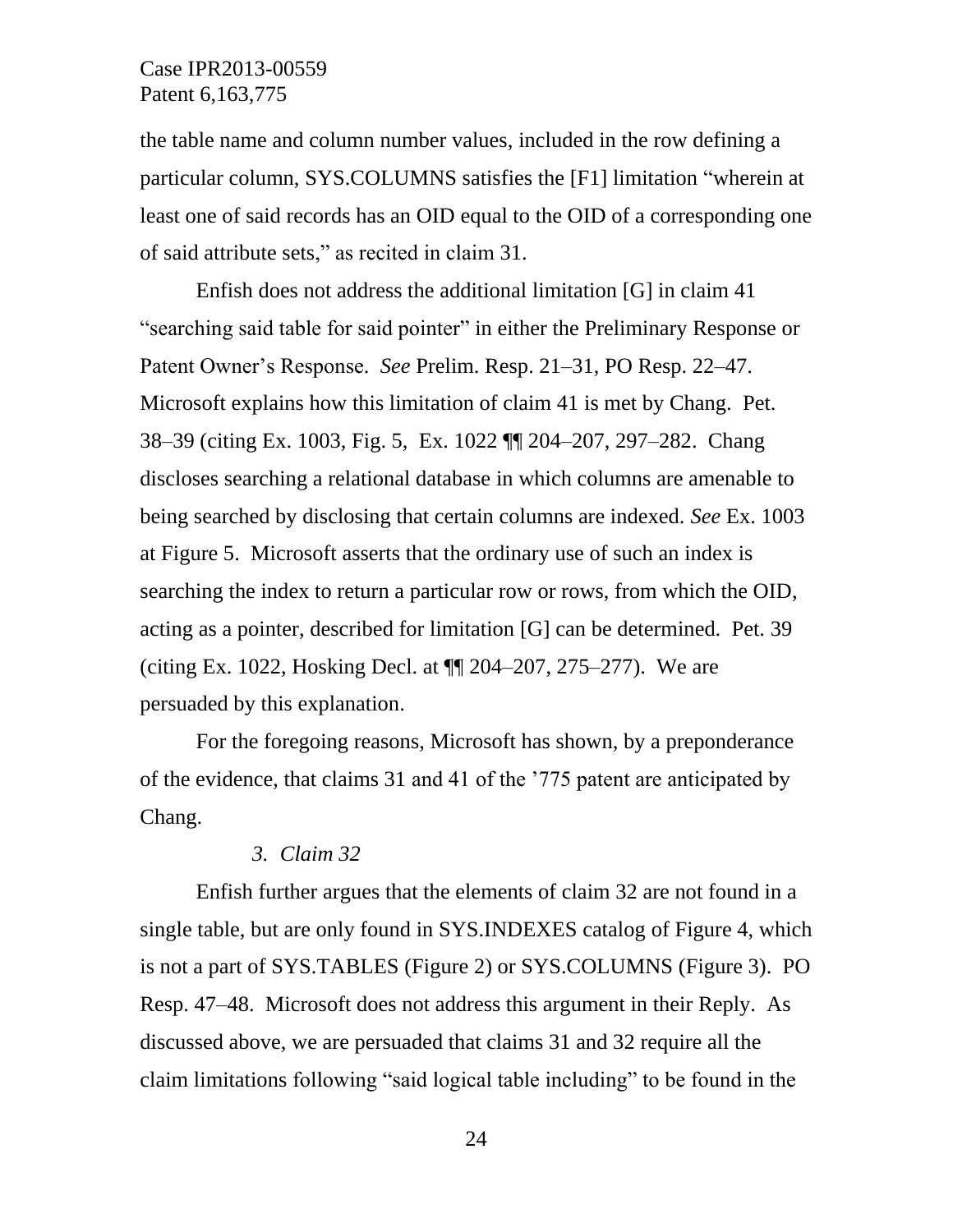same logical table. The Federal Circuit has repeatedly emphasized that the indefinite article "a" carries the meaning of "one or more" in open-ended claims containing the transitional phrase "comprising." *Baldwin Graphic Sys., Inc. v. Siebert, Inc*., 512 F.3d 1338, 1342 (Fed. Cir. 2008). Claim 31 recites "a logical table," and while the claim is not restricted to a database with one table, we determine that the recitations following "said logical table including" in claim 31 must be found in a single table regardless of the number of tables in the database. Claim 32 further limits the "attribute set information" recited as an element of the logical table in claim 31.

Our review of the specification of the '775 patent does not reveal any evidence, or embodiment, nor does Microsoft point us to any evidence, indicating that the elements of Enfish's claimed "logical table" were intended to be in separate, different tables. *See* Ex. 1001 Abst., 1:36–55, 3:13–27. The specification of the '775 patent consistently refers to table 100 in the context of a single table, including, in an embodiment used in a word processing application. *Id.* at 17:16–18, Figs 3, 9, 10, 13. ("The database of the present invention includes a novel Structured Word Processor that may be used in conjunction with the table 100.")

The evidence provided by Microsoft with respect to the packed description in SYS.TABLES storing column information, including primary key column definition information from the SYS.COLUMNS table is not persuasive because it does not explain how OID determination, by text entry, as recited in claim 32 would be conducted on such stored information and definitions in these particular tables, or even that SYS.TABLES or SYS.COLUMNS are indexed to provide such a search function. Pet. 39–40. Dr. Hosking states that it is SYS.INDEX of Figure 4 that is necessary for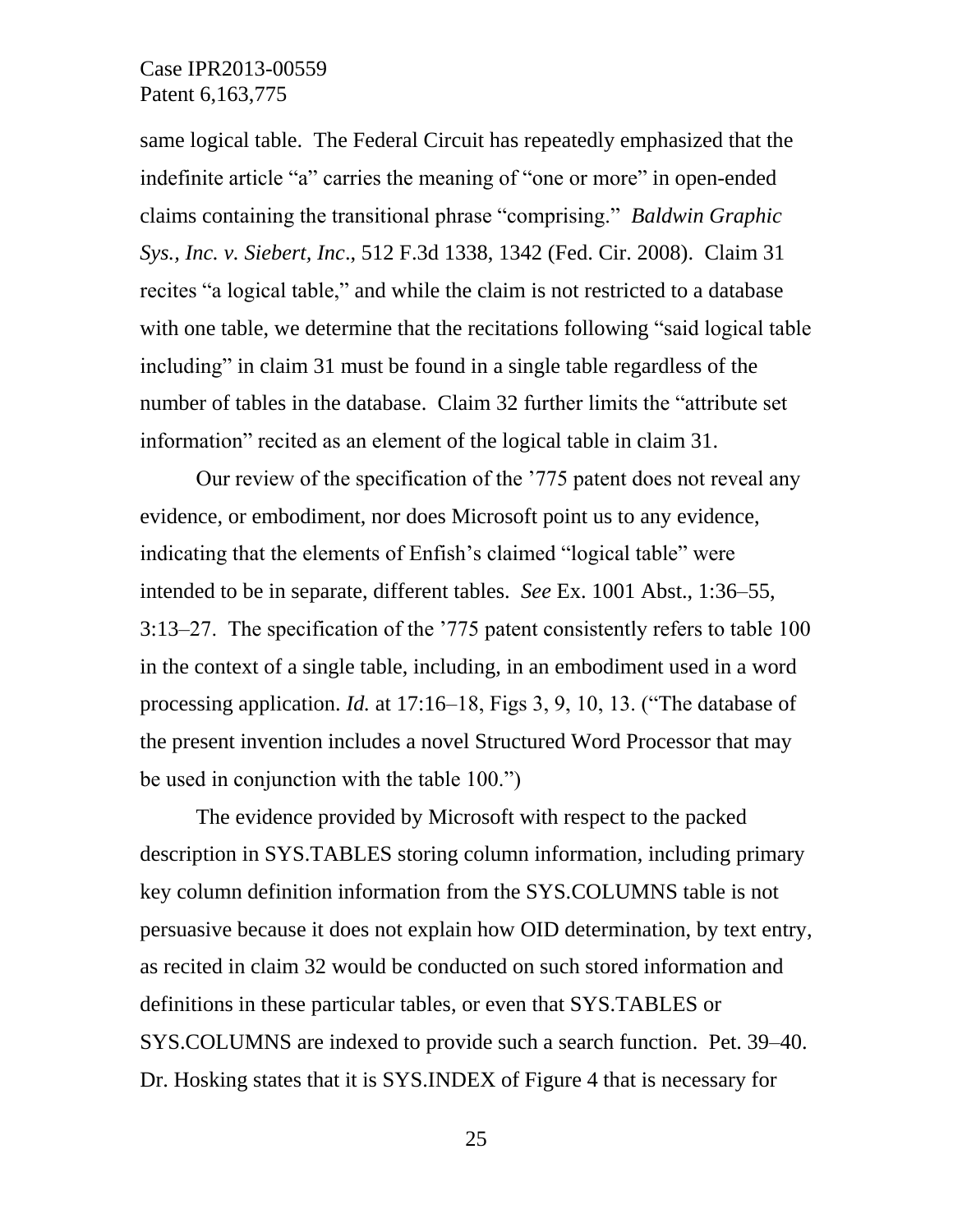Chang to determine what "columns are amenable to being searched." Ex. 1003 ¶ 200. Enfish argues persuasively that the only table Chang discloses for index searching is SYS.INDEX shown in Figure 4. PO Resp. 48 (citing Ex. 1003, 7:27–29, Ex. 2003 at 193:3-6).

For the foregoing reasons, Microsoft has not shown, by a preponderance of the evidence, that claim 32 of the '775 patent is anticipated by Chang.

#### *B. Obviousness over Chang and Webb*

We have reviewed Microsoft's obviousness arguments and supporting evidence, including Chang and Webb's disclosure and the detailed explanation appearing on pages 46–48 of the Petition. Microsoft's explanation persuasively reads all elements of claim 45 onto the disclosure of Chang. For the reasons given below, Microsoft has shown, by a preponderance of the evidence, that claim 45 is unpatentable as obvious over the combination of Chang and Webb.

#### *1. Webb*

Webb describes a distributed application which runs on a local computer and accesses data stored on a central computer. Ex. 1007, 14. The central computer makes the same data accessible to multiple users and application programs. *Id.* Webb describes itself as a "[*g*]*uide* . . . for C programmers who want to embed Structured Query Language (SQL) statements into their programs for access to local or remote (distributed) databases." *Id.* Webb also discloses table 3-5 including several rows, PRODUCT ID 102 through 108, each row having pointer 101, that points to PARENT\_PRODUCT\_ID 101 which is a separate record/row. *See* Ex. 1007 at 47.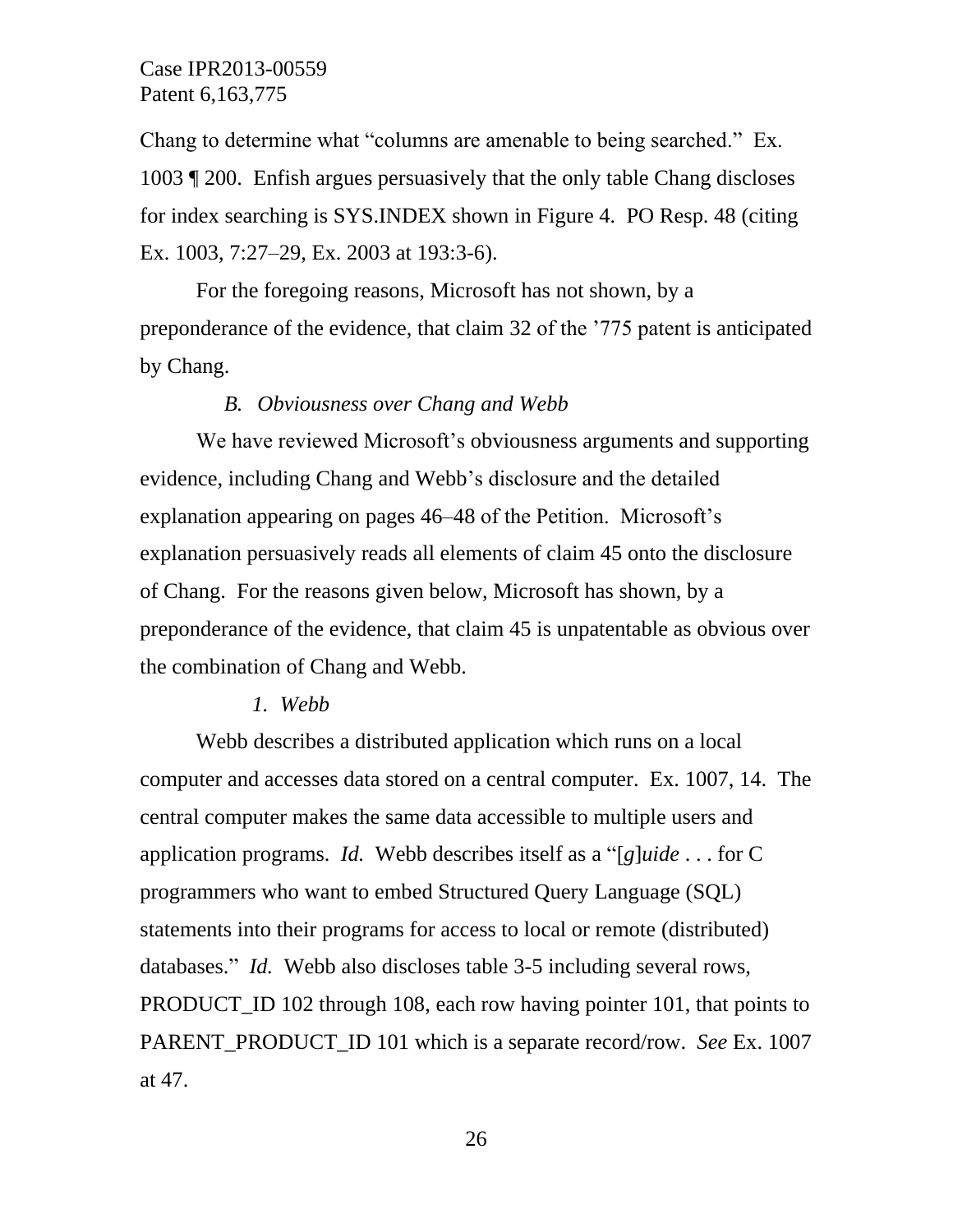#### *2. Claim 45*

Enfish argues that Microsoft does not provide sufficient rationale for combining Chang and Webb. PO Resp. 58–59. Enfish specifically argues "[n]either the Petitioner nor Dr. Hosking, however, have even discussed such a combination, let alone demonstrated that such a combination is possible." *Id.* at 58 (citing Prelim. Resp, 53–56). We are not persuaded by this argument. In contrast to this statement, Microsoft explained that Webb provides a flexibility desired by relational database designers and relates to a relational database system and specific database structure, which includes SQL (Structured Query Language) statements, and discloses table 3-5 where at least one of the records/rows contains a cell that contains a pointer to a different row." Pet 46–47 (citing Ex. 1007 at 47, Ex. 1022 ¶¶ 287–288.).

We are persuaded that Microsoft has shown a sufficiently articulated reason with rational underpinning to support obviousness. Pet. 47–48 (citing Ex. 1022 ¶¶ 289–297). Microsoft explained that one of ordinary skill in the art would have understood the SQL language and would have combined Webb's database structures with Chang's system in order to "consolidate[e] system catalog information to reduce access requirements within a relational database." *Id*. at 48. The predictable use of familiar prior art elements according to their established functions renders the recited invention obvious. *See KSR Int'l Co. v. Teleflex, Inc.*, 550 U.S. 398, 417 (2007).

Microsoft explains how the initial limitations [A]–[E], and limitation [H3] of claim 45 are met by Chang for the same reasons as claims 31 and 41 discussed above in section III.C.2. Pet. 46. Microsoft additionally explains how the remaining elements of claim 45, listed below as [H1], [H2] as referred to by Microsoft and Enfish, are met by Webb. Pet. 46–48 (citing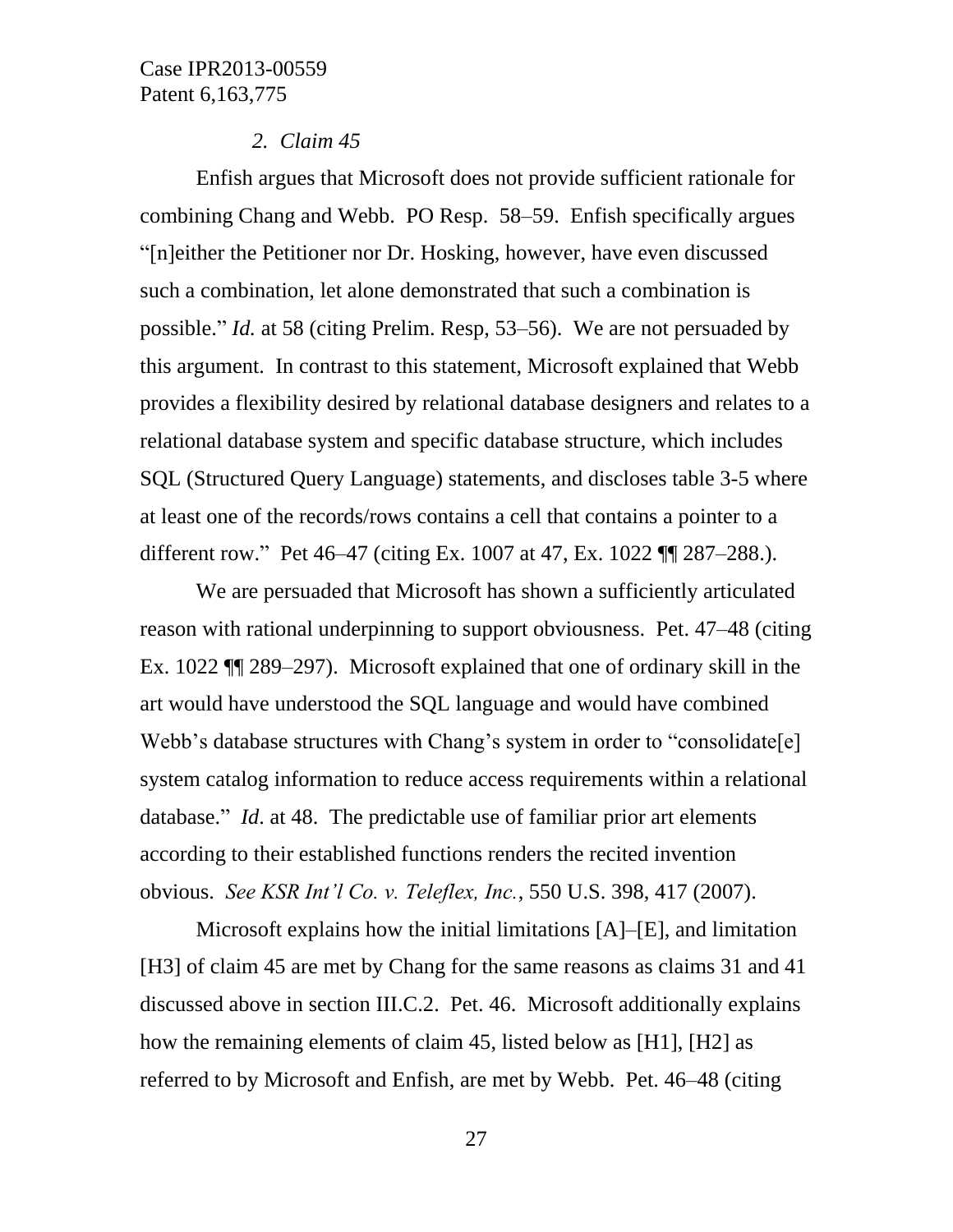Ex. 1007, xiii, 47, Ex. 1022 ¶¶ 287–297.

[H1] at least one of said plurality of records contains a cell having a pointer to a different record

[H2] at least one of said plurality of records includes information defining the type of a different record; and

[H3] searching said table for said pointer (claim 45).

Microsoft contends that Webb discloses table 3-5 having several rows that point to the parent product ID of a different record/row. Pet. 47 (citing Ex. 1007, 47, Ex. 1022 ¶¶ 287–288). Microsoft further argues "that rows with PRODUCT\_ID of 102 through 108 are all of the same type, i.e. category, defined by the row for PRODUCT\_ID 101, as indicated in the PARENT\_PRODUCT\_ID column. *See* Ex. 1007 at 47. We are persuaded by this explanation. For the foregoing reasons, Microsoft has shown, by a preponderance of the evidence, that claim 45 of the '775 patent is unpatentable as obvious over the combination of Chang in view of Webb.

> *C. Obviousness over Chang and Smith '162, or over Chang, Horn, and Smith '162, or over Chang, Smith '162, and Jenness, or over Chang, Horn, Smith '162, and Jenness*

We have reviewed Microsoft's obviousness arguments and supporting evidence, including Chang and Smith '162's disclosure and the detailed explanation appearing on pages 48–50 of the Petition. For the reasons given below, Microsoft has not shown, by a preponderance of the evidence, that claims 33, 38, 39, 43, and 44 are unpatentable as obvious over the combination of Chang and Smith '162.

*1. Smith '162*

Smith '162 describes an object-oriented database system where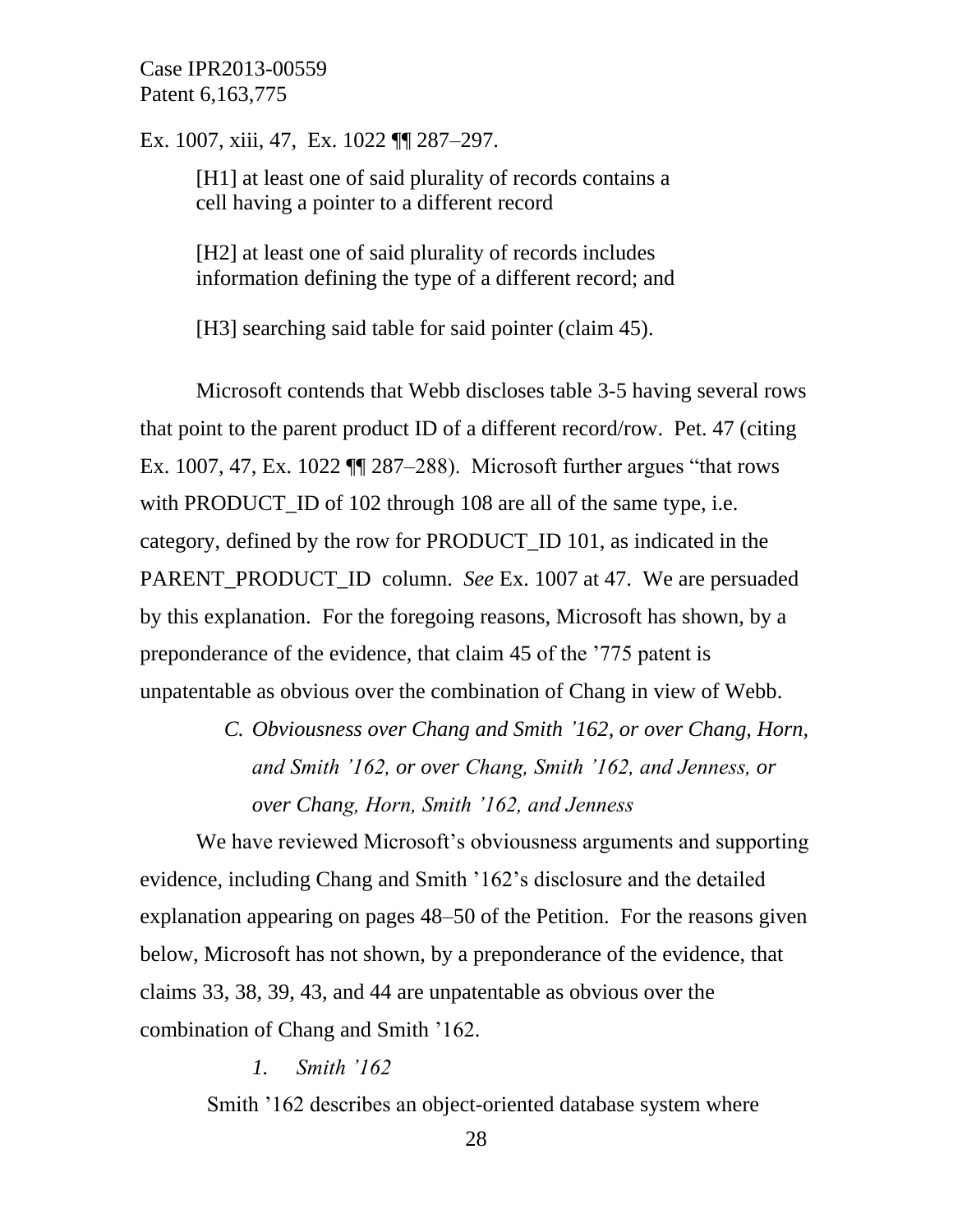various documents are organized and represented as collections of logically related documents, i.e. documents of a similar type, or "objects." Ex. 1008, Abst. These "objects" containing the document collections can be "generically referred to as 'folders,'" and the folders represented as "objects." *Id.* at 3:29–35. The underlying database management system has an organizational table structure with rows and columns, where columns can specify objects, including attributes of an object, representing a folder. *See Id.* at 9:66–68, 10:31–34, Fig. 1.

#### *2. Claims 33 and 38*

Enfish asserts that Microsoft fails to provide a sufficient rationale for combining Chang and Smith '162. Prelim. Resp. 41. Enfish contends that Microsoft's only motivation for the combination is that "Chang and Smith '162 are closely related and address the same technical issues." Prelim. Resp. 41 (citing Pet. 49:10–12). Enfish argues that the bare assertion by Microsoft and Dr. Hoskings, that two references are within a similar field of endeavor, is insufficient to support a determination of obviousness. *Id.* (citing Ex.1022 ¶ 307).

We agree with Enfish that Microsoft has not met its burden to show that a person of ordinary skill in the art would have modified Chang based on the disclosure of Smith '162 resulting in the subject matter of the challenged claims. Microsoft asserts that "a person of ordinary skill in the art would have been motivated to combine Chang with Smith '162 because Chang and Smith '162 are closely related and address the same technical issues." Pet. 49 (citing Ex. 1022 ¶¶ 298–308). In support of this statement, Microsoft contends that Chang discloses a "file i.d." for each record, "that contains groups of records of a similar type," but does not explicitly disclose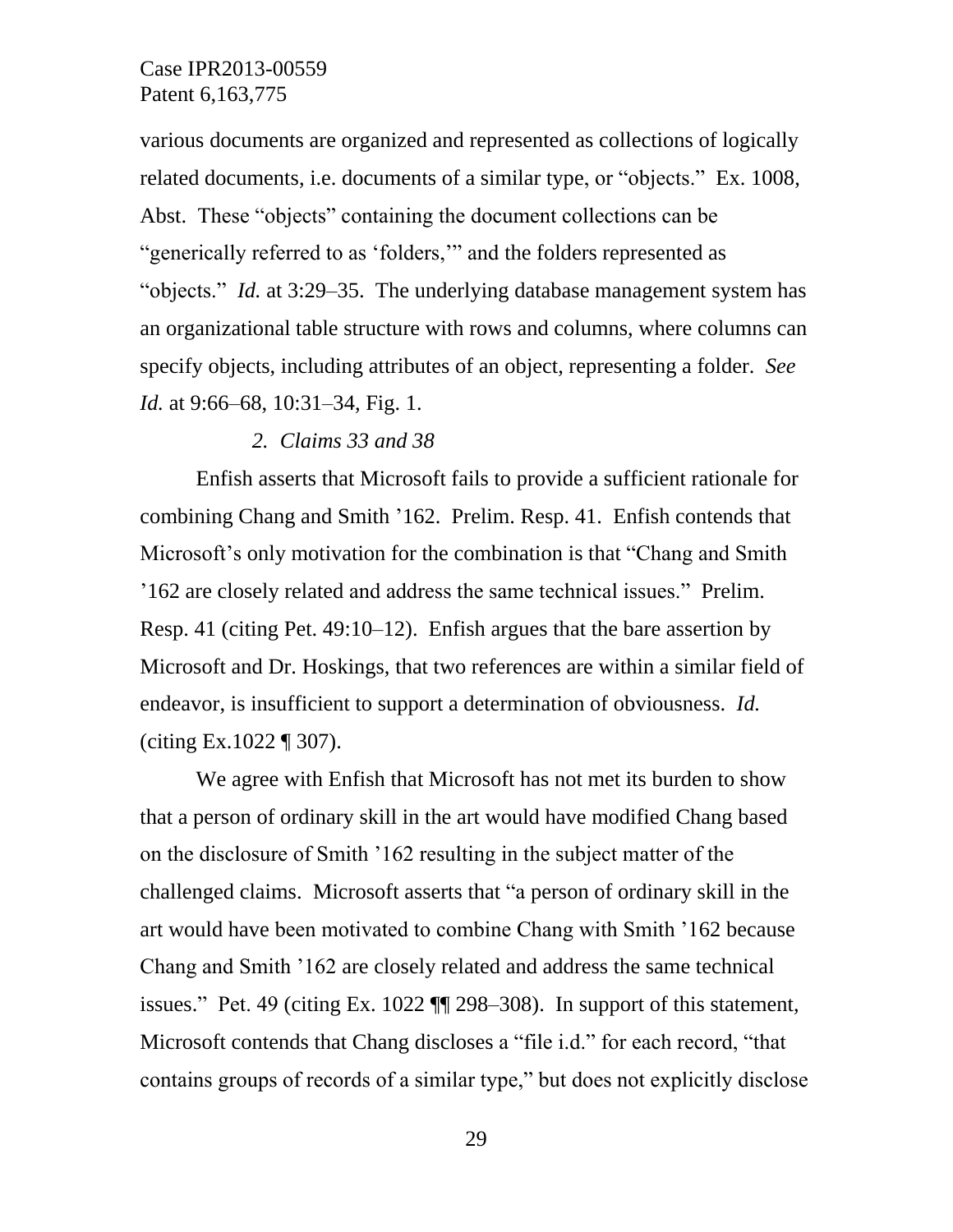this FID column object as a folder. *Id.* (citing Ex. 1008, 10:31–34). Petitioner further contends that Smith '162 discloses folder objects which contain objects, such as documents, of a similar type. *Id.* (citing Ex. 1008 9:66–69, Fig. 1).

Our review of Chang reveals simply that "file i.d." represents a file location "from which additional information on the table may be derived." Ex. 1003, 6:5–10. Microsoft's restatement of Chang's disclosure extrapolates "groups of records of a similar type" from "additional information," without sufficient explanation or evidence for this factual leap. *See* Pet. 49. A claim is unpatentable for obviousness under 35 U.S.C. § 103(a) if the differences between the subject matter sought to be patented and the prior art are such that the subject matter as a whole would have been obvious at the time the invention was made to a person having ordinary skill in the art to which the subject matter pertains*. See KSR Int'l Co. v. Teleflex Inc.*, 550 U.S. 398, 406 (2007). A patent claim composed of several elements, however, is not proved obvious merely by demonstrating that each of its elements was known, independently, in the prior art. *Id.* at 418. In analyzing the obviousness of a combination of prior art elements, it can be important to identify a reason that would have prompted one of skill in the art to combine the elements in the way the claimed invention does. *Id.*

Microsoft's argument does not explain why one of skill in the art would look to Smith '162 for a "folder type record." Microsoft has not articulated any reason, or presented rational evidentiary underpinnings, explaining why Chang's "file i.d." was, or should have been, understood as a "folder object" as disclosed by Smith '162, or why one of skill in the art at the time of invention of the subject matter of the '775 patent would have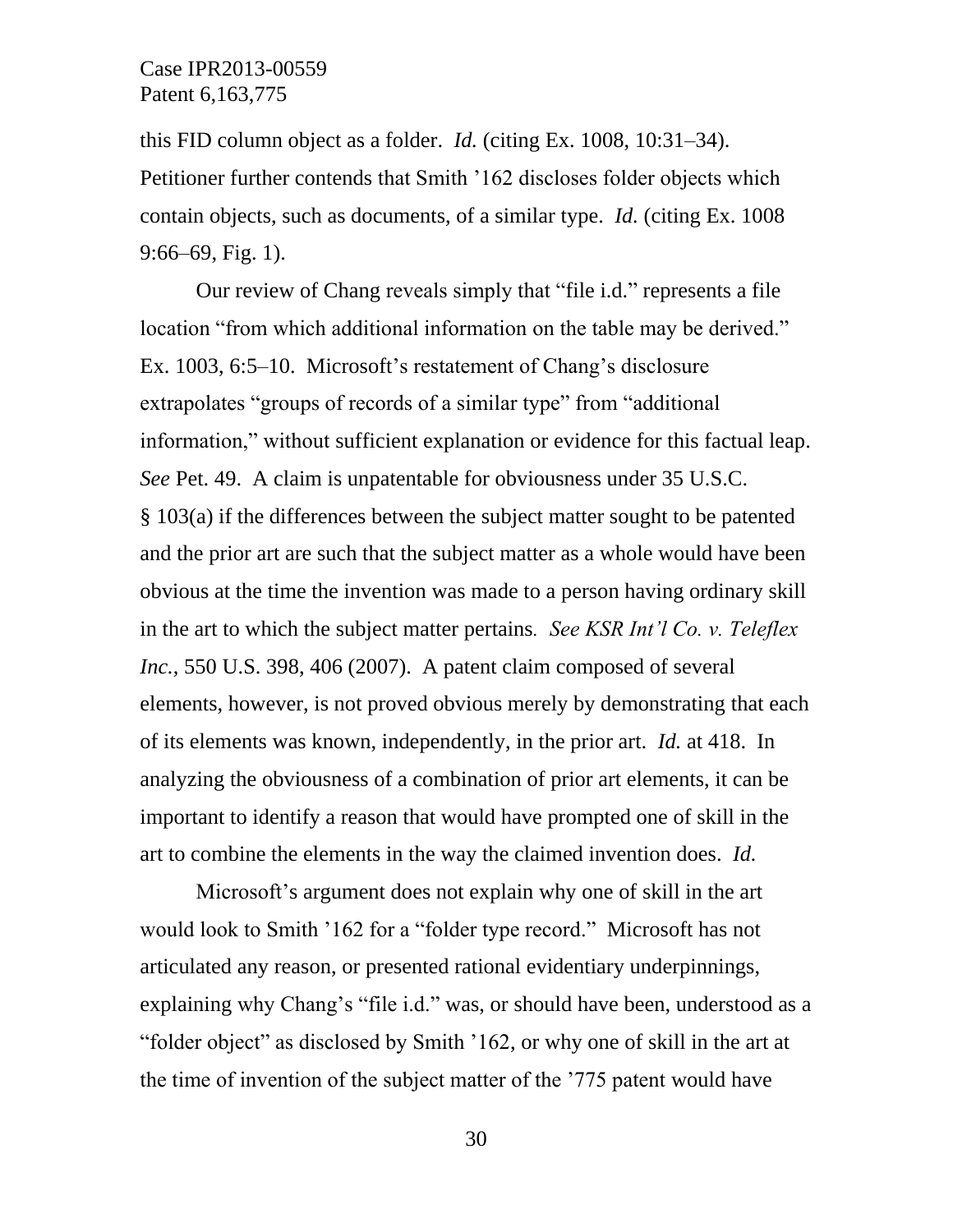looked to combine Smith '162's "folder objects" with Chang "file i.d."

We conclude that Microsoft has not shown by a preponderance of the evidence that claims 33 and 38 would have been obvious over Chang and Smith '162.

#### *3. Claims 39, 43, and 44*

For claim 39, Microsoft relies on the combination of Chang, Smith '162, and Jenness. Pet. 54–55. Microsoft contends that Jenness teaches a pointer to the folder allegedly disclosed by Smith '162. *Id.* (citing Ex. 1013 5:62-63). As explained above with regard to claims 33 and 38, we conclude that Microsoft has not articulated any reason, or presented rational evidentiary underpinnings, explaining why Chang would have been combined with Smith. Thus, claim 39, which depends from claim 38, is not obvious for the same reason as claim 38. To meet the limitations of claim 43, Microsoft relies upon the combination of Chang, Horn, and Smith '162 and states that "it would have been obvious to combine Chang and Smith '162, as described for claim [] 38, with the further teachings of Horn. Pet. 57. Chang and Smith '162, however, cannot be combined to meet claim 43 for the same reasons discussed above in regard to claim 38. Claim 44 depends from claim 43, thus for the same reasons discussed above, Chang and Smith '162 cannot be combined to meet claim 44. Accordingly, we conclude that Microsoft has not shown by a preponderance of the evidence that claims 39, 43, and 44 would have been obvious over Chang, Smith '162, and Jenness, and/or Horn.

# *D. Obviousness over Chang and Dickerson, or over Chang, Dickerson, and Crus*

For the reasons given below, after consideration of Microsoft's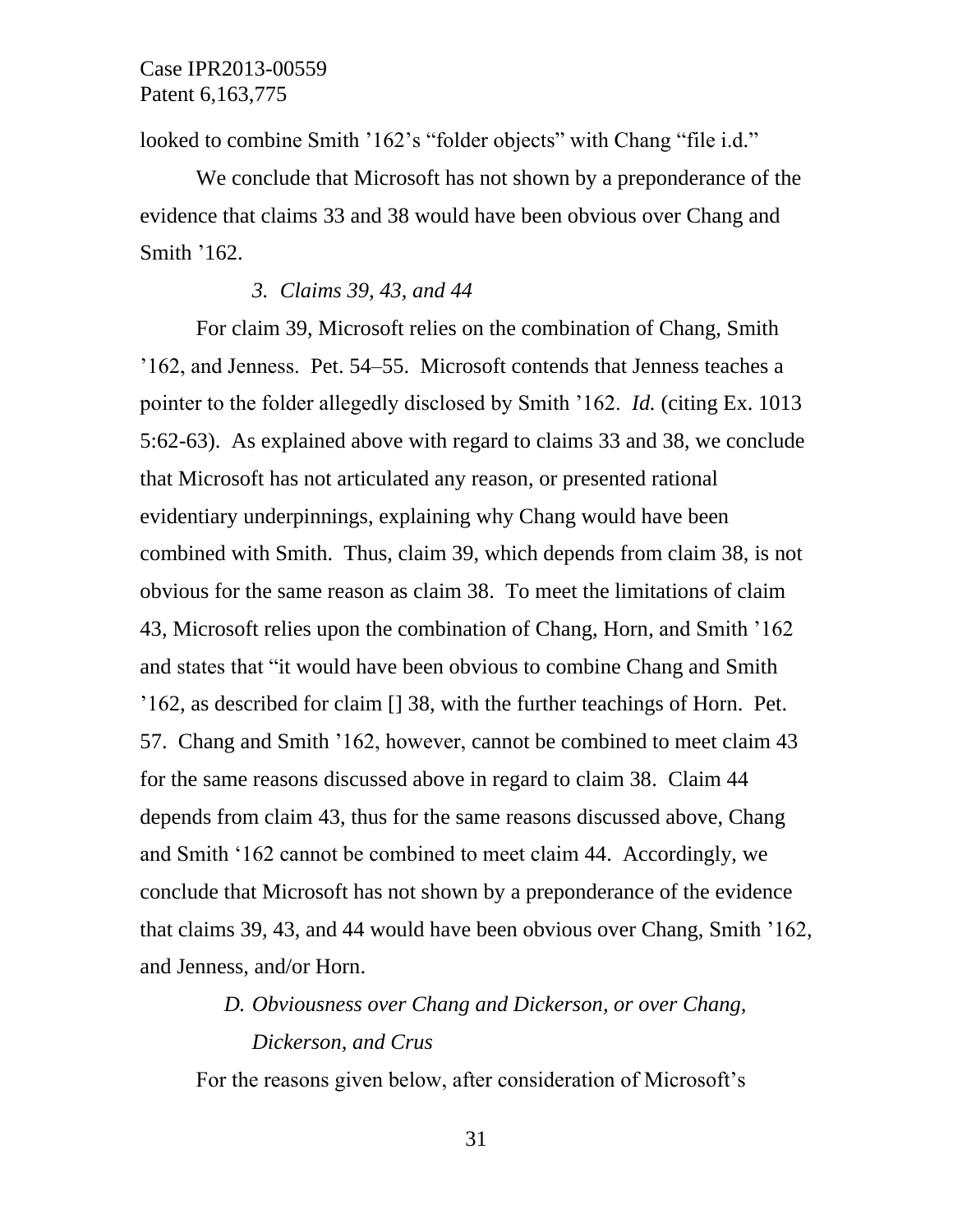Petition and Enfish's PO Response, and the evidence cited therein, Microsoft has not shown by a preponderance of the evidence that claims 34 and 35 are unpatentable as obvious over the combination of Chang and Dickerson, or Chang, Dickerson, and Crus.

#### *1. Dickerson*

Dickerson discloses a database system residing on a host, or central computer, and users can access the database from terminals connected to the central computer. Ex. 1009, 1:25–45, Fig. 1. Dickerson also teaches a contingency system having the same database at two different sites, with both sites being accessible by users from other terminals, where both databases are updated to maintain the databases identical. *Id.* at 11:5–20. Dickerson states "[w]henever a resource such as a part of a database is accessed during a sync interval, a lock will be placed on both copies of that resource (one copy at each site) . . . the two databases will always remain identical for practical purposes as the locks on the data at the second site will not be released until its commit process is completed, so that no terminal will ever be able to obtain differing information from the two databases." *Id.* at 11:9–20.

#### *2. Claim 34*

Microsoft argues that Chang discloses all the limitations of base claim 31, but not the reciprocal synchronization of two attribute sets recited in claim 34. Pet. 50. More particularly, Microsoft asserts that Dickerson discloses the limitation in claim 34 "*wherein said attribute set information defines one of said attribute sets to contain information for synchronizing two attribute sets reciprocally." Id.* Microsoft argues that Dickerson discloses "mirroring," that teaches "reciprocal synchronization of two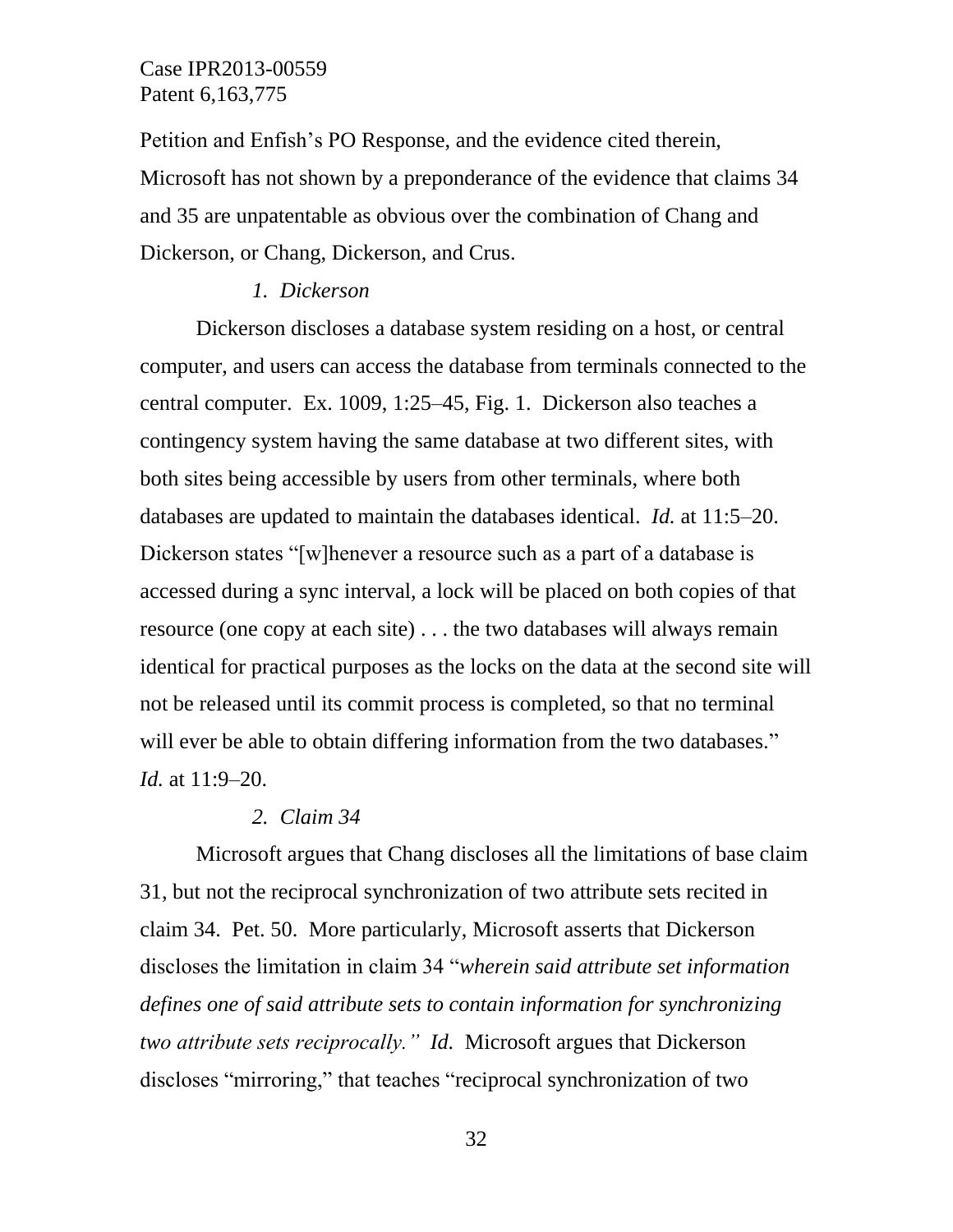attribute sets," where Dickerson discloses modification of an attribute in one database replicated in databases at other sites. *Id.* at 50–51 (citing Ex. 1009 at 10:56-11:4, Figure 8). In support of this ground, Microsoft relies on the Hosking Declaration (Ex. 1022 ¶¶ 248, 309–320), explaining how each limitation is disclosed in Chang and Dickerson. Pet. 51.

Enfish contends that Microsoft's arguments are based on "mirroring" that "occurs across separate databases as opposed to across two columns within the same table." PO Resp. 50. Enfish makes two specific arguments with respect to "mirroring" and the asserted combination. *Id.* Enfish first contends that Petitioner has failed to explain, or provide evidence, why one of skill in the art would combine these references to "mirror" columns within the same logical table in the first place. *Id.* Enfish asserts that, on the contrary, one of skill in the art would understand that "mirroring" columns across different databases defeats the purpose of a single system catalog such as SYS.TABLES and SYS.COLUMNS in Chang. *Id.* Also, Enfish contends that "mirroring" occurs across separate databases and is not the same function as "synchronizing two attribute sets reciprocally" as recited in claim 34. *Id.*

Dickerson teaches replication of data across separate databases at different sites by synchronization:

Whenever a resource such as a part of a database is accessed during a sync interval, a lock will be placed on both copies of that resource (one copy at each site). A communications function local to the transaction manager will participate in the commit process with that transaction manager so as to guarantee that any update information is transmitted out of that site by the time that commit takes place. The transmitted update information is used to update the database at the other site so as to maintain the two databases identical.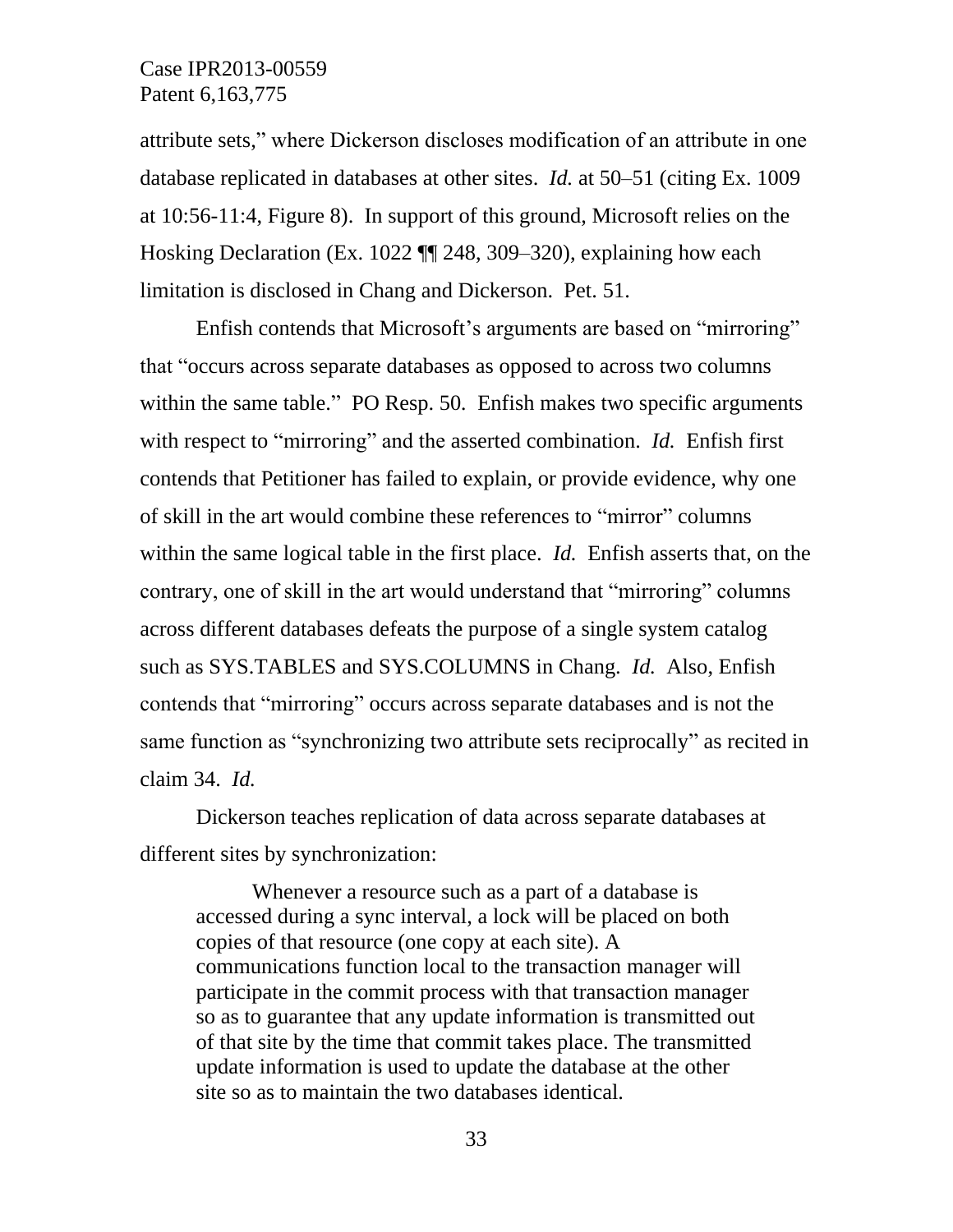Ex. 1009, 11:9–20. Dickerson states that mirroring "is an arrangement in which databases at different sites hold the same data, as in a contingency system, but with the databases at both sites being available for access by terminals." *Id.* at 10:58–11:4. The evidence in Dickerson relating to mirroring data in separate databases reveals a discrete sync interval permitting the transfer of the same data, in the same attribute set, between separate databases and separate tables. *Id.* at 5:56–6:5. This disclosure, however, does not describe how to synchronize two attribute sets in the same table by a specific synchronizing attribute set, also in the same table, as called for in claim 34.

We give little weight to Dr. Hosking's testimony with respect to the limitations in claim 34 because he does not provide an explanation or evidence as to why Dickerson's synchronization of data in the same attribute set across separate databases teaches reciprocal synchronization of attribute sets in the same table. Dr. Hosking states that a person of skill in the art would be motivated to combine Chang and "the synchronization concept as taught in Dickerson in the case that similar elements were to be reciprocally synchronized." Ex. 1022 ¶ 248. The premise of this argument is the assumption that Dickerson's synchronization across separate databases is the same as synchronizing two attribute sets reciprocally in the same database table. Dr. Hosking does not provide support for this assumption. This argument, therefore, does not sufficiently explain why mirroring data across separate databases leads to data synchronization between attribute sets in the same table. Dr. Hosking's testimony does not explain why, or how, one of ordinary skill in the art would use the database management disclosed by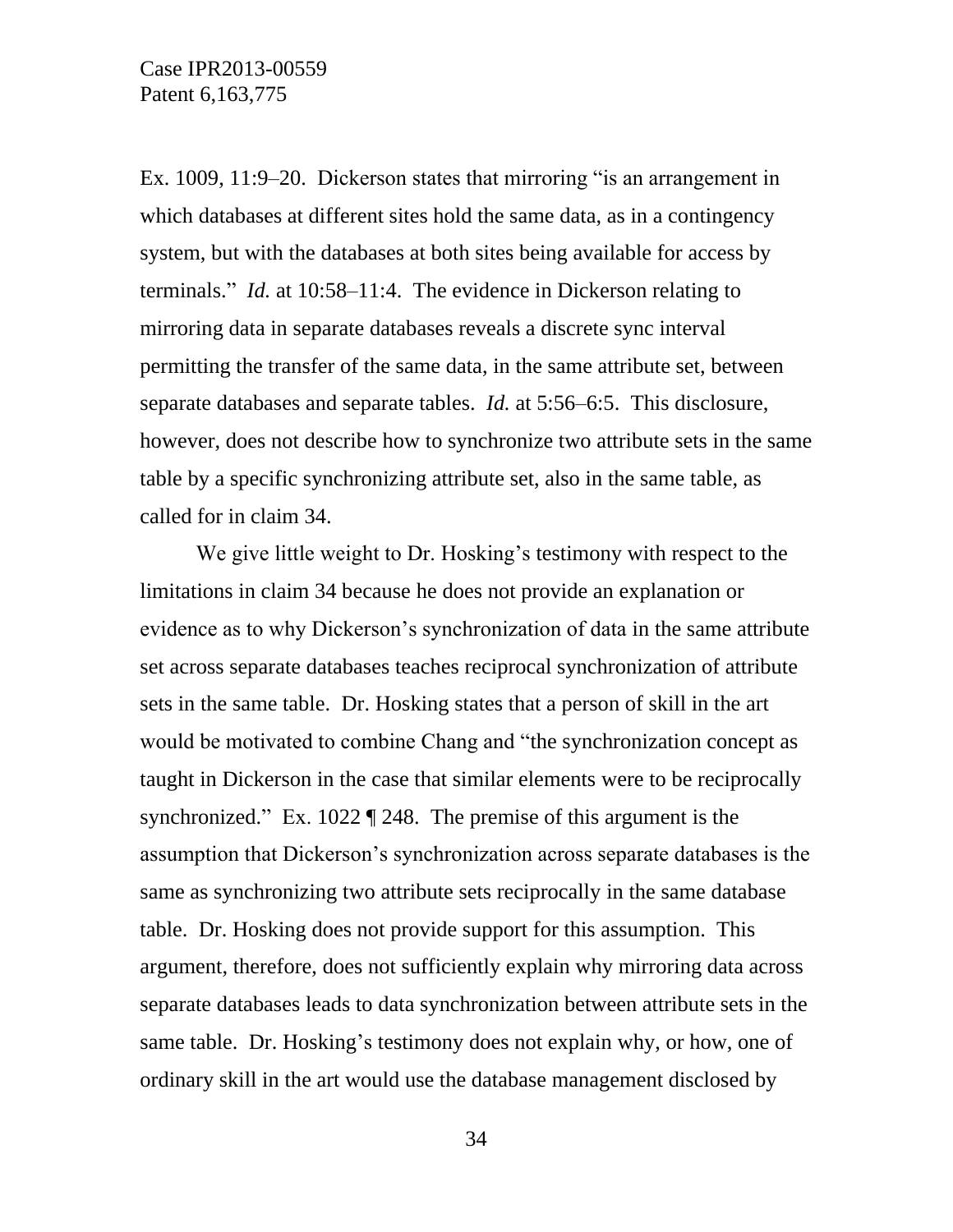Chang in cooperation with the linked database elements between separate databases to achieve reciprocal synchronization between attribute sets in the same table. *See id.* ¶¶ 310–320.

We conclude that Microsoft has not shown by a preponderance of the evidence that claim 34 would have been obvious over Chang and Dickerson.

#### *3. Claim 35*

For claim 35, which depends from claim 34, Microsoft relies on the combination of Chang, Dickerson, and Crus. Pet. 51–52. Microsoft contends that Crus teaches "reciprocal pointers to said two attribute sets" as required by claim 35. Chang and Dickerson cannot be combined to meet claim 35 for the same reasons as set forth above with respect to claim 34. Accordingly, we conclude that Microsoft has not shown by a preponderance of the evidence that claim 35 would have been obvious over Chang, Dickerson, and Crus.

#### *E. Obviousness over Chang and Goldberg*

For the reasons given below, after consideration of Microsoft's Petition and Enfish's PO Response, and the evidence cited therein, Microsoft has not shown, by a preponderance of the evidence, that claim 36 is unpatentable as obvious over the combination of Chang and Goldberg.

#### *1. Goldberg*

Goldberg teaches a database management system for a relational database which facilitates storage and retrieval of what are known as "directed graphs." Ex. 1011, 1:7–10, Fig. 1. Goldberg also discloses that a column in a table will have a reference data type, and that entries in that column "are pointers to rows in a specified table." *Id.* at Abst. Goldberg further explains that the directed graph structure is stored as a record/row in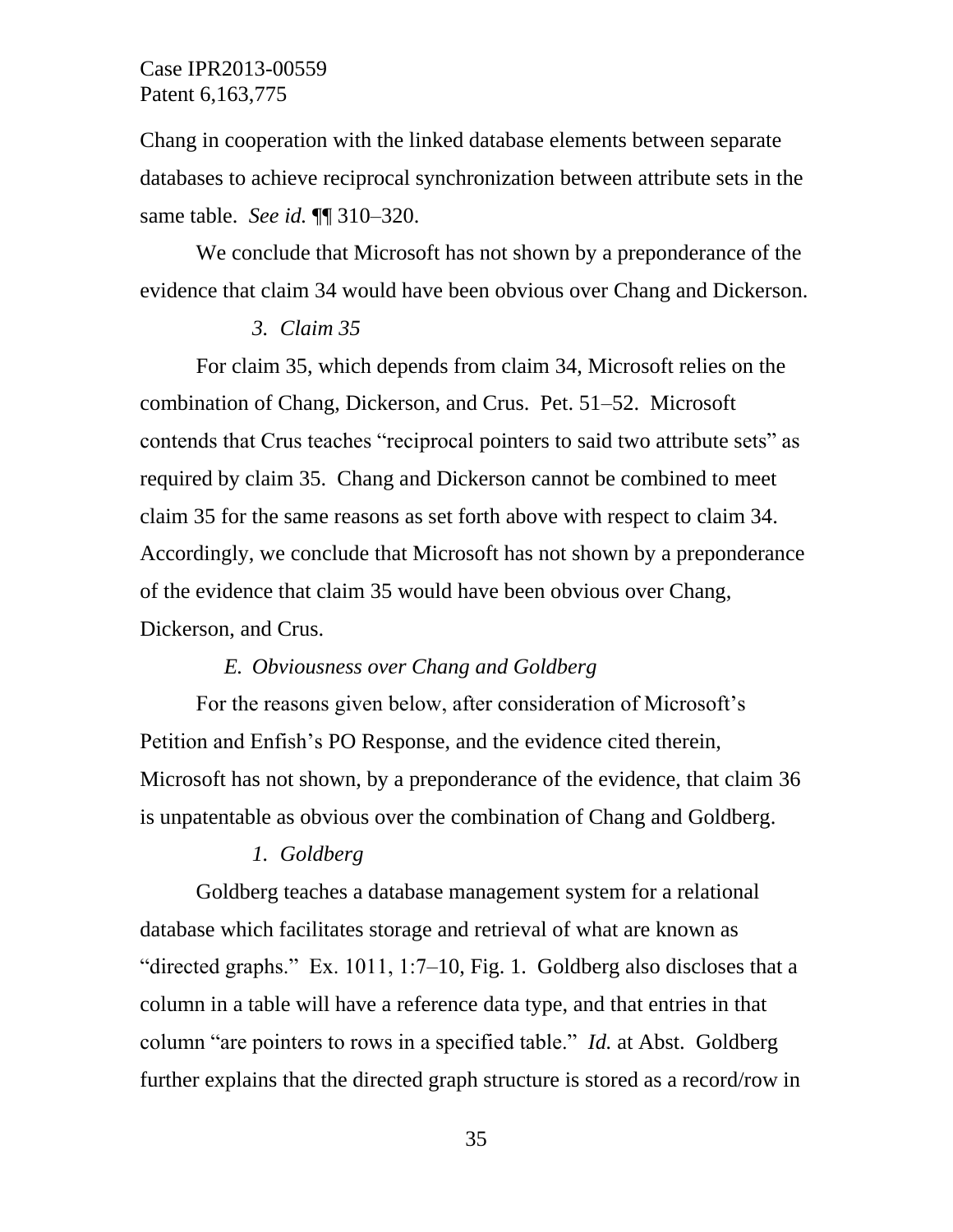a table, "with references corresponding to interconnections between records being stored in reference data type columns." *Id.*

#### *2. Claim 36*

Microsoft relies on Dr. Hosking's Declaration to explain how each limitation of claim 36 is disclosed in Chang and Goldberg. Pet. 52-53 (citing Ex. 1022 ¶¶ 335-339). In the Petition, Microsoft addresses only the second limitation in claim 36, not the first limitation. *Id.* In Dr. Hosking's Declaration, however, he states that Chang discloses, "at least one of said plurality of records includes information defining the type of a different record," addressing the first limitation recited in claim 36, With respect to this first limitation, Dr. Hosking testifies that:

336. As previously stated, Chang discloses a Packed Description, PD, in a row that contains information about columns that are represented by rows. *See* Claim 1[F] and 31[F] Anticipation by Chang Discussion. The PD includes information that defines the column type. *Id.* The column is represented as a row in the SYS.COLUMNS table. *Id.* Accordingly, the PD disclosed by Chang includes information that defines the type of a different logical row.

Ex. 1022 ¶ 336.

Enfish argues that Dr. Hosking's rationale is flawed in that it relies upon the Packed Description in SYS.TABLES table, and the column defining the Packed Description in SYS.COLUMNS table, and therefore does not meet the single table requirement of base claim 31. PO Resp. 51– 52. Enfish contends that the correct reading of claims 31 and 36, "[t]he 'at least one of said plurality of records' and the 'different record' are recited as being within the same table." *Id.* at 52.

Microsoft's position is based upon the Packed Description in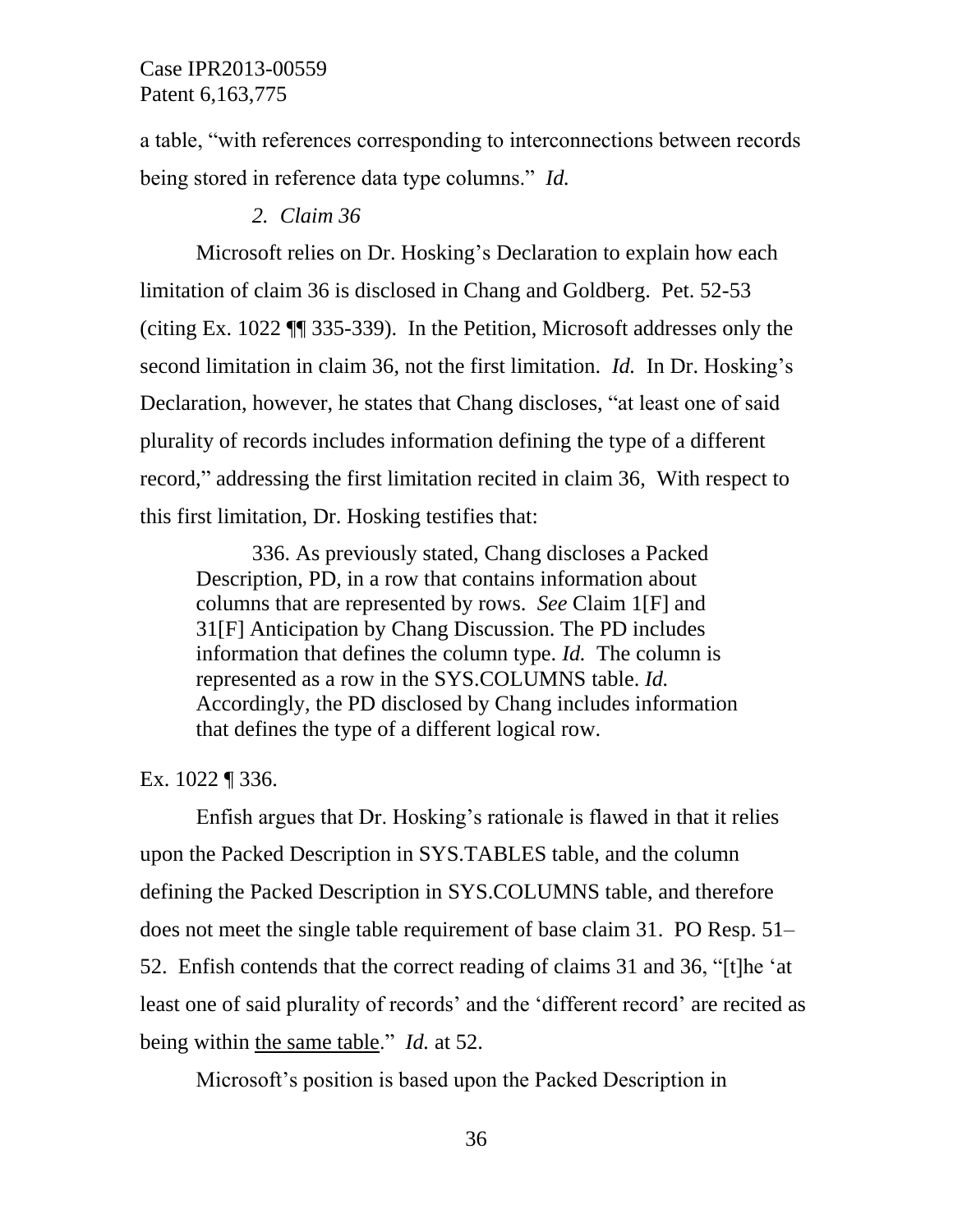SYS.TABLES allegedly defining the column type of any particular table, and that the columns are each represented as a row in the SYS.COLUMNS table. *See* Pet. 52–53, Ex. 1022 ¶ 336. We are persuaded that this evidence, even when read as Microsoft suggests, does not meet the single table requirement of base claim 31as discussed in section III.A.3. Accordingly, we conclude that Microsoft has not shown by a preponderance of the evidence that claim 36 would have been obvious over Chang and Goldberg.

# *F. Obviousness over Chang and Anderson, or over Chang, Anderson, and Horn*

For the reasons given below, after consideration of Microsoft's Petition, Enfish's Preliminary Response, and PO Response, and the evidence cited therein, Microsoft has not shown, by a preponderance of the evidence, that claim 37 is unpatentable as obvious over the combination of Chang and Anderson, nor has Microsoft shown that claim 42 is unpatentable as obvious over the combination of Chang, Anderson, and Horn.

#### *1. Anderson*

Anderson discloses an electronic spreadsheet having numbered columns, for example 1, 2, 3 . . . etc., and letters referencing columns, for example A, B, C... etc. Ex. 1012, 1:51–65. The intersection of any row and column, for example B2, defines an addressable storage location, i.e. a "cell" for holding text and numeric information. *Id.* Anderson also teaches that spreadsheet cells can store formulas applying calculations to numbers stored in spreadsheet cells. *Id.* at 2:3–6. Anderson explains that "[i]n this fashion, cell references can serve as variables in an equation, thereby allowing precise mathematical relationships to be defined between cells." *Id.* at 6–9.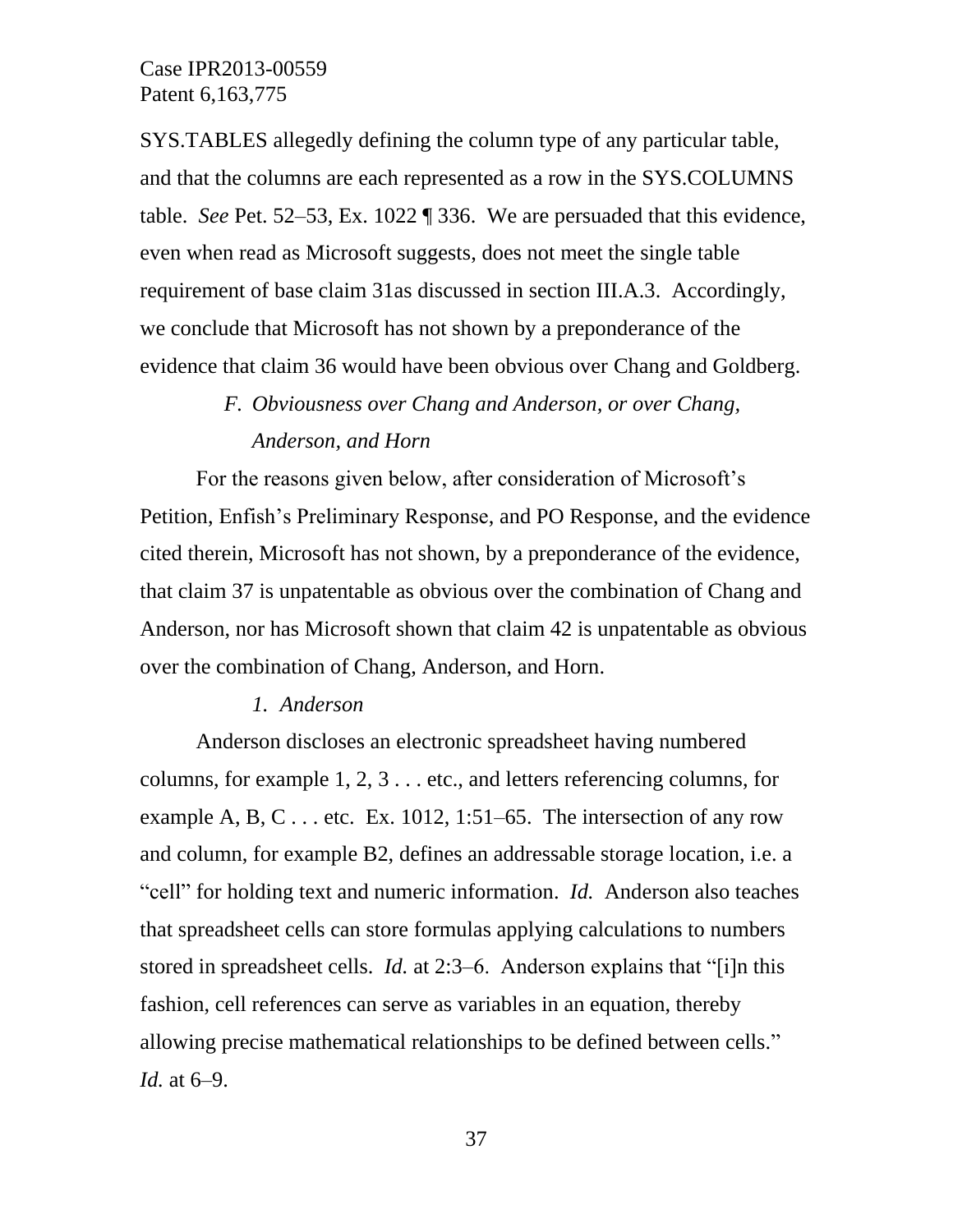#### *2. Claim 37*

In support of this asserted ground of unpatentability, Microsoft relies on the Hosking Declaration (Ex. 1022 ¶¶ 342–353), explaining how each limitation is disclosed in Chang and Anderson. Pet. 53-54.

Microsoft asserts that Anderson teaches a spreadsheet program having notebooks, i.e., tables, with cells, rows and columns, where the cells have pointers to other columns. Pet. 53–54. Dr. Hosking testifies that one of skill in the art would understand spreadsheet programs as a simple form of a database similar to relational databases. Ex. 1022, ¶ 347, Further, Dr. Hosking states that one of skill in the art would therefore recognize it as obvious to combine the cell pointer functions in such spreadsheets with the relational tables in Chang, so that a cell in Chang's table would contain a plurality of pointers to other columns which contain defined values. *Id*. ¶ 347-351 (citing Ex. 1012, Figs. 4J, 4G).

Enfish argues that a cell address in a spreadsheet, for example the intersection of column A and row 2, "A2," shown in Anderson's Figure 4H, is not a "pointer" in a relational database, but "a cell reference [that] merely serves as a variable in the formula and the data stored within this referenced cell (i.e., cell A2) is used in the calculation." Prelim. Resp. 48–49. Enfish asserts specifically that "[t]he term "pointer" is known in the art to mean a variable that stores an address to a location where an object resides. The formula variables in Anderson are not pointers." PO Resp. 54. Enfish relies upon its Declarant, Dr. Jagadish, to explain that one of ordinary skill in the art of relational databases would not have understood a cell reference in Anderson's spreadsheet program, to be a "pointer," in a relational database as recited in the '775 patent. Ex. 2007 ¶ 215. Dr. Jagadish refers to three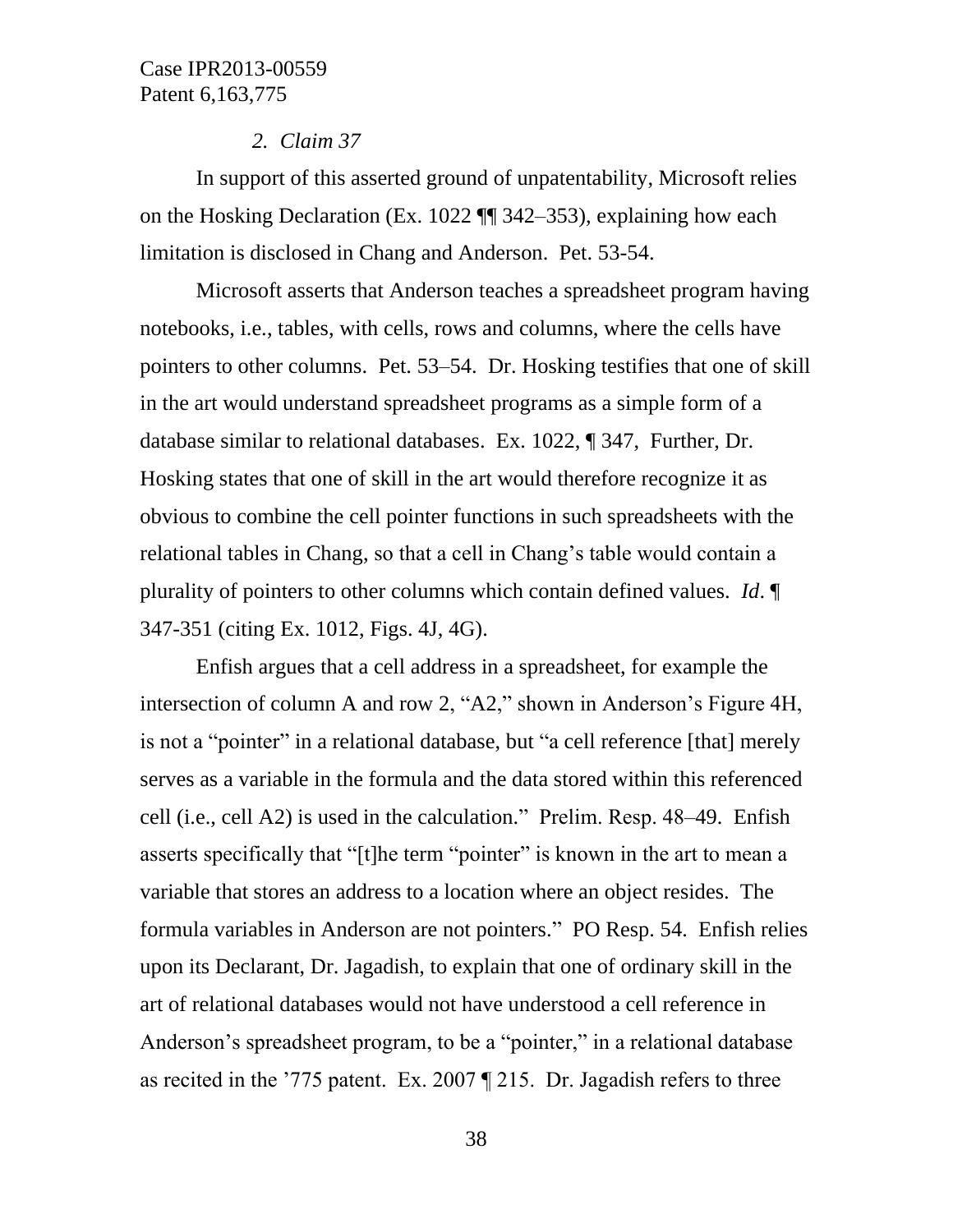textbooks which explain that [t]he plain and ordinary meaning of the term "pointer" is a variable that stores the address where another object resides." *Id.* 1210. We credit Dr. Jagadish's testimony and evidence as to the meaning of the word "pointer" as it is understood by one of skill in the art because it is consistent with usage of the term "pointer" in the '775 patent. The '775 patent, although it does not give a specific definition, describes for example an OID used as a pointer to an object, where "the 'Employed By' column 126 is synchronized with the 'Employees' column by an OID pointer in the 'Synchronize With' column 144 to the 'Employees' column, represented by row 139." Ex. 1001, 10:8–12, *see also, Id.* at 12: 22–32.

Microsoft does not explain sufficiently or provide evidence that a cell reference for incorporating a variable stored in the cell into a formula in a spreadsheet would have been understood as a variable that stores an address to a location where an object resides in the database, at the time of the invention of the subject matter of the '775 patent.

We conclude that Microsoft has not shown by a preponderance of the evidence that claim 37 would have been obvious over Chang and Anderson.

#### *3. Claim 42*

For claim 42, Microsoft relies on the combination of Chang, Anderson, and Horn. Pet. 58. Microsoft contends that Horn discloses rowto-row pointers. Pet. 43. Claim 42, however, contains the same limitations as claim 37, therefore, Chang and Anderson do not meet the limitations of claim 42 for the same reasons discussed above in regard to claim 37. Accordingly, Microsoft has not shown by a preponderance of the evidence that claim 42 would have been obvious over Chang, Anderson, and Horn.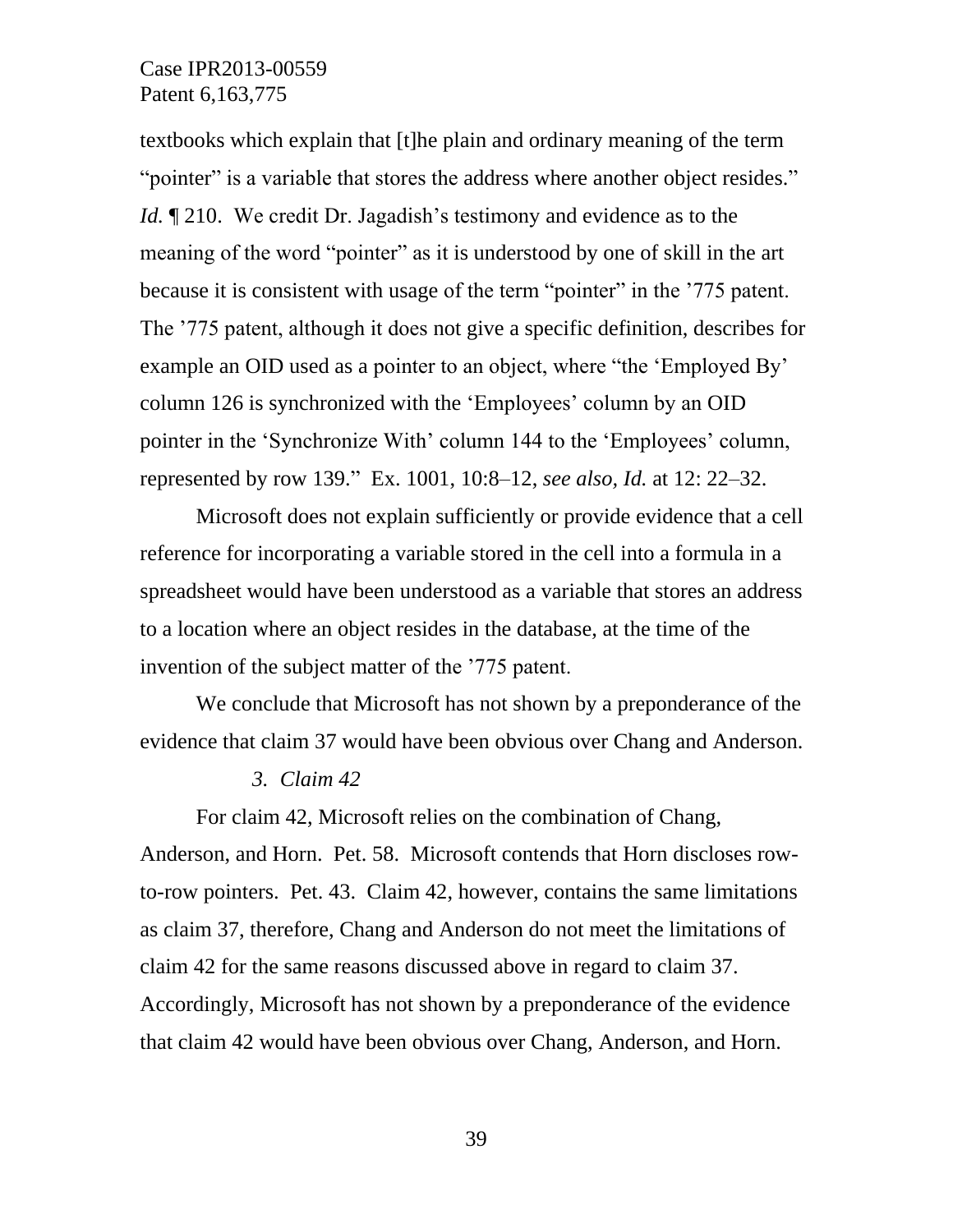#### *G. Obviousness over Chang and Covey*

For the reasons given below, after consideration of Microsoft's Petition and Enfish's Preliminary Response, and the evidence cited therein, Microsoft has not shown, by a preponderance of the evidence, that claim 40 is unpatentable as obvious over the combination of Chang and Covey.

#### *1. Covey*

Covey is titled "Method for Creating and Maintaining a Database for a Dynamic Enterprise" and discloses a method of constructing a database which records a "token" to identify a database object, where a token is created for each event and includes a field corresponding to the event date. Ex. 1014. Abst. The database thus creates a record that preserves the historical state conditions of the database. *Id.* at 8:21–26.

#### *2. Claim 40*

Microsoft argues that dependent claim 40 is obvious in view of Chang and Covey. Microsoft concedes that Chang fails to disclose an OID having a session identification number and a timestamp. Pet. 55. Microsoft asserts that claim 40 is made obvious by Covey's disclosure of a relational database associating time values and session identifiers with database objects. *Id.* (citing Ex. 1014 at Abst., Figs. 12-13, 202). Microsoft argues that "[b]ecause Chang and Covey both address the same technical issues and disclose closely related subject matter, a person having ordinary skill in the art would be motivated to combine Chang and Covey." *Id.* at 55–56 (citing Ex. 1022  $\P$  36[6] –372. Dr. Hosking states that based on Chang's disclosure of variable length OID's and Patent Owner's contention that a text field, like a column name, can serve as an OID, it therefore "would be obvious, given this description, to add other types of identifying information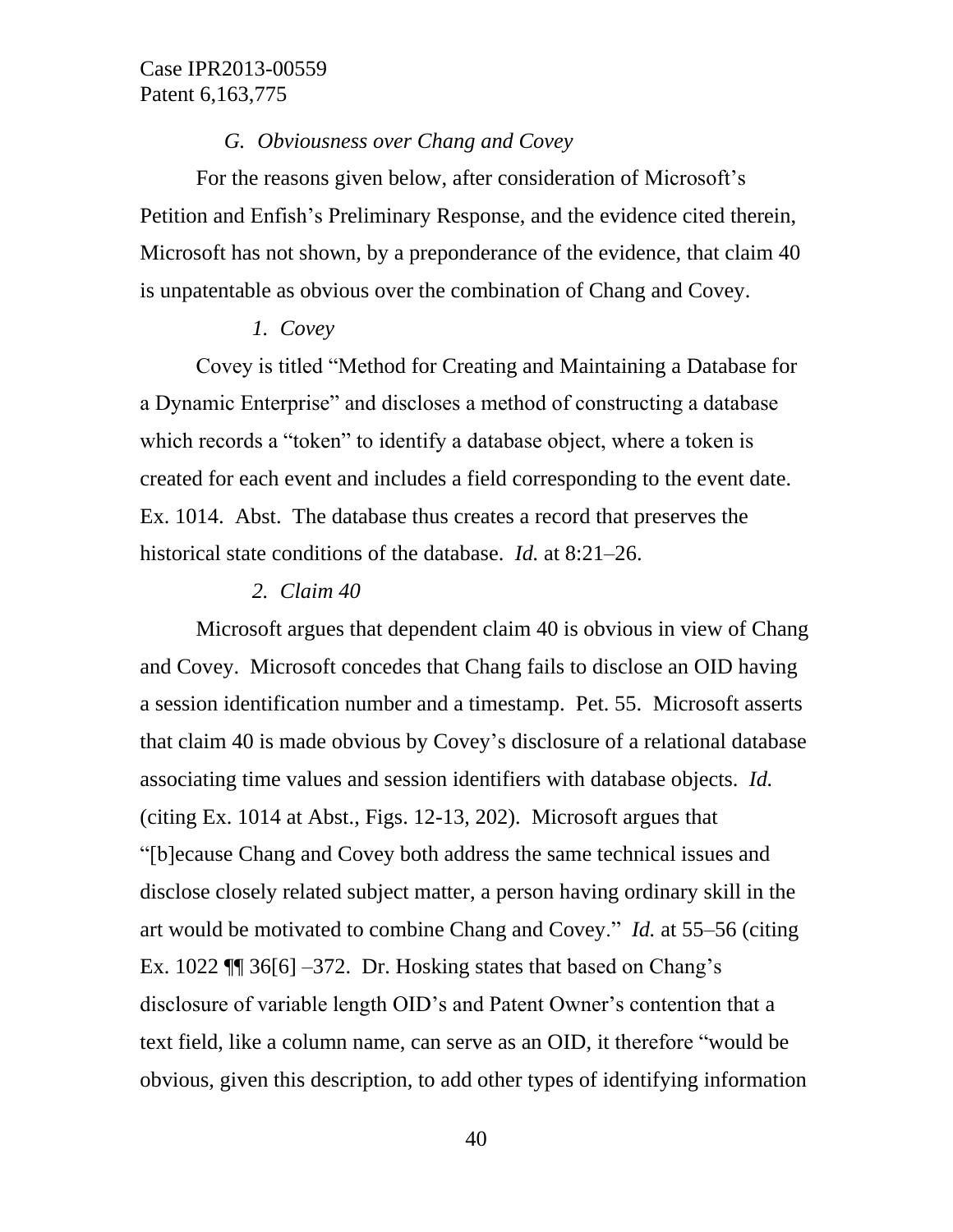such as a session identifier and timestamp to each column." Ex. 1022 ¶ 370.

Enfish counters that Microsoft's statement that the references are analogous art is not sufficient to support obviousness. Prelim. Resp. 52. Microsoft does not, in the Petition, provide any reason for the combination of Chang and Covey apart from asserting the references are analogous art and address similar technical issues. Pet. 55–56. This is not a sufficient reason with rational evidentiary underpinnings to support the combination of Chang and Covey.

Microsoft cites to Dr. Hosking's testimony, apparently to provide the necessary reasoning and rational underpinnings. *Id.* at 56 (citing Ex. 1022 ¶ 36[6]–372). We are not persuaded by this testimony. Dr. Hosking's explanation of Chang's OID being variable length, and capable of being a text field, does not explain why one or ordinary skill would have looked to Covey to include a session identification and time stamp in an OID. At best, this reasoning explains that Chang's OID could accommodate the text and length of an OID including a session identification and time stamp. Dr. Hosking's statement, "I believe that it would be obvious, given [Chang's] description, to add other types of identifying information such as a session identifier and timestamp to each column," is hindsight. *See* Ex. 1022 ¶ 370. It is not, a sufficient reason with rational evidentiary underpinnings to support the combination of Chang and Covey.

We conclude that Microsoft has not shown by a preponderance of the evidence that claim 40 would have been obvious over Chang and Covey.

#### *H. Secondary Considerations*

The factual inquiries for obviousness include secondary considerations based on evaluation and crediting of objective evidence.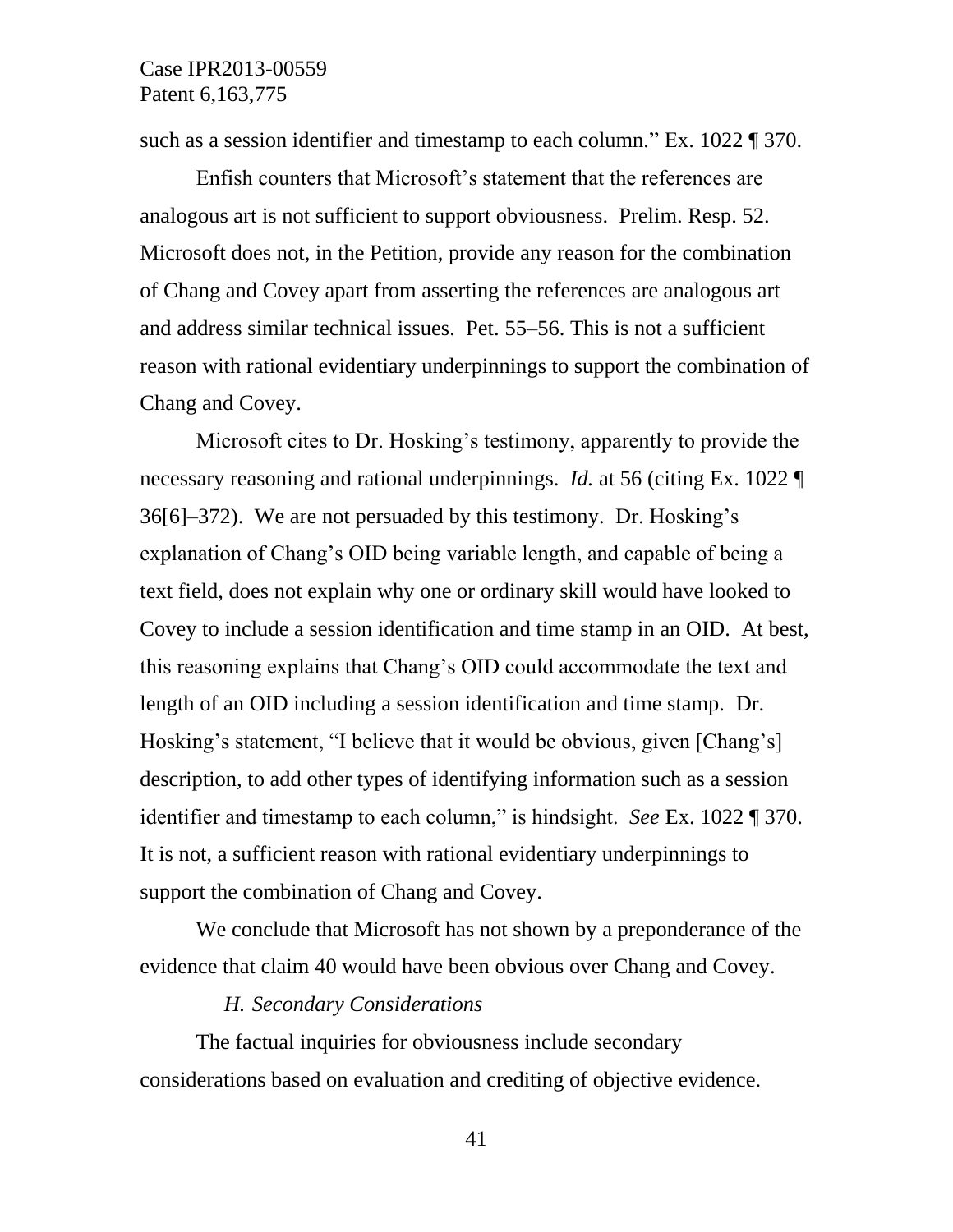*Graham v. John Deere Co.*, 383 U.S. 1, 17 (1966). However, to accord substantial weight to objective evidence requires the finding of a nexus between the evidence and the merits of the claimed invention. *In re GPAC Inc.*, 57 F.3d 1573, 1580 (Fed. Cir. 1995); *see also In re Huang*, 100 F.3d 135, 140 (Fed. Cir. 1996) ("success is relevant in the obviousness context only if there is proof that the sales were a direct result of the unique characteristics of the claimed invention.").

Enfish contends that the claimed invention received industry accolades, including praise from Microsoft, satisfied a long-felt need, resulted in success where others had failed, as well as commercial success and copying. PO Resp. 61–65. Enfish points to features of claim 31 that it contends resulted in the objective indicia of success to which Enfish refers. *Id.* at 61. We are not convinced by this argument. Claim 31 of the '775 patent is challenged as anticipated by Chang. Secondary considerations do not weigh into determinations regarding anticipation. *Cohesive Techs., Inc. v. Waters Corp.*, 543 F.3d 1351, 1364 (Fed. Cir. 2008).

In addition, we are not persuaded by secondary considerations here because Enfish has not shown a nexus between any of the accolades or successes it says occurred and the use of the pointer or pointer searching function.

Enfish asserts that Microsoft failed at developing a suitable search engine. PO Resp. 65–66. We are not persuaded by this argument. The statements of Bill Gates and others at Microsoft submitted relied on by Enfish in support of this assertion are not tied sufficiently to any claim at issue in this proceeding. Instead, the statements broadly refer to search engines. None of the statements reference two-way pointers, folder objects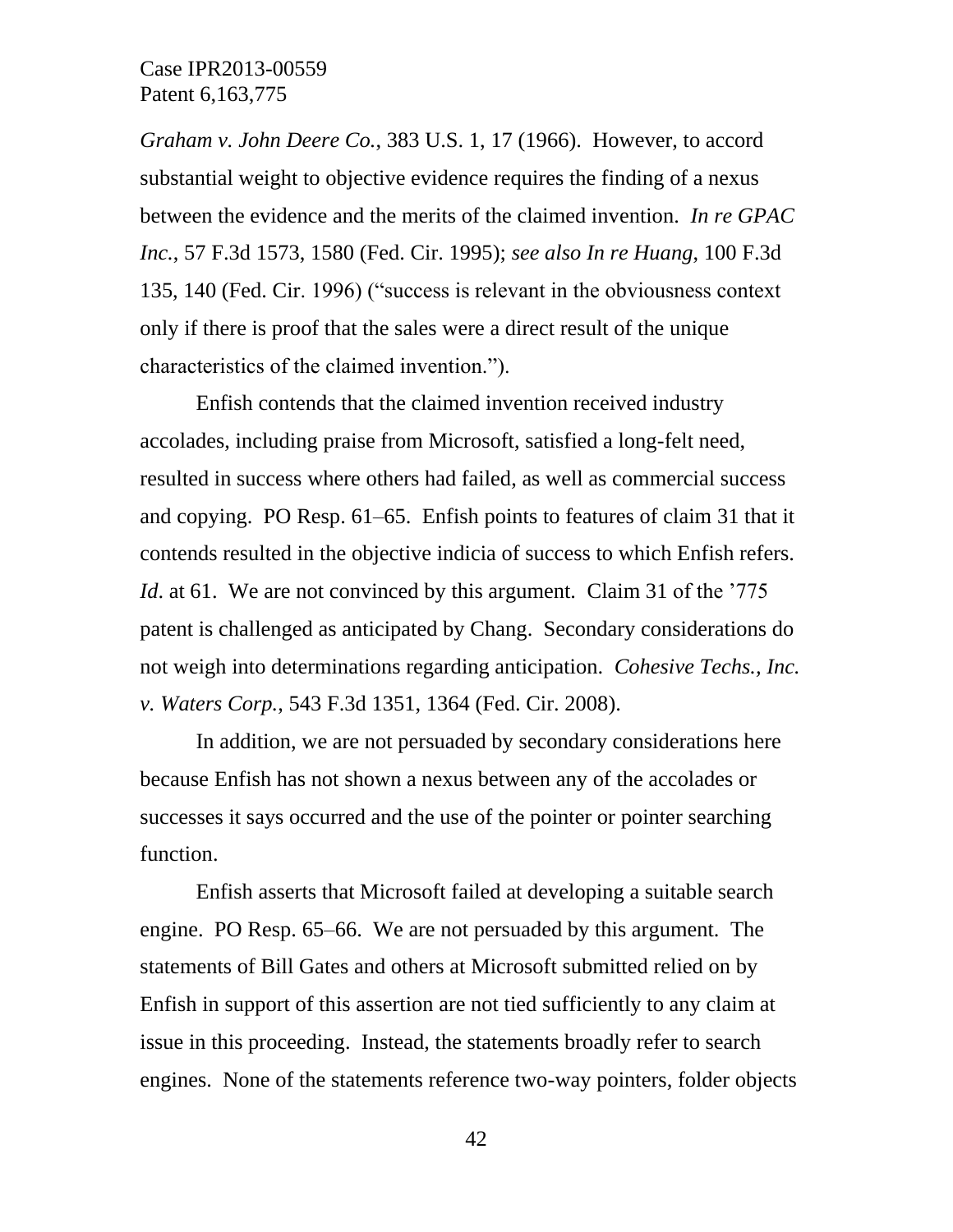or searching for pointers or OID's.

Enfish further submits evidence to show commercial success. PO Resp. 66. The evidence Enfish cites refers to how many users downloaded Enfish's software and to the planning of a collaborative effort as set forth in one paragraph of its business plan. *See* Ex. 2025, 2. Enfish's evidence, however, does not indicate that these users paid for or actually used the downloaded software. The evidence also does not indicate how the number of downloads indicates commercial acceptance, for example, as compared to downloads of other software at the time. Additionally, a planned collaborative effort does not indicate the results of the collaboration. Enfish's evidence does not establish commercial acceptance or financial success. *See In re Fielder*, 471 F.2d 640, 644 (CCPA 1973). Thus, we are not persuaded by Enfish's evidence of commercial success.

*I. Motion to Correct Patent Owner Response*

After institution of trial, Enfish timely filed a Patent Owner Response (Paper 24), along with the Jagadish Declaration (Ex. 2007). On September 16, 2014, Enfish filed an unopposed motion to file a second corrected Patent Owner Response and a corrected Jagadish Declaration, which Enfish contends correct only typographical errors and erroneous citations. Paper 40. We grant Enfish's September 16, 2014 motion.

#### *J. Joint Stipulation*

On November 14, 2014, the parties filed a joint stipulation requesting that we expunge confidential versions of exhibits 2049–2058 and 2060– 2065. Paper 57. The parties contend that Microsoft withdraws its motion to seal (Paper 28) provided that we expunge the confidential versions. Paper 57. Microsoft agrees that the sealed version of Exhibit 2059 may be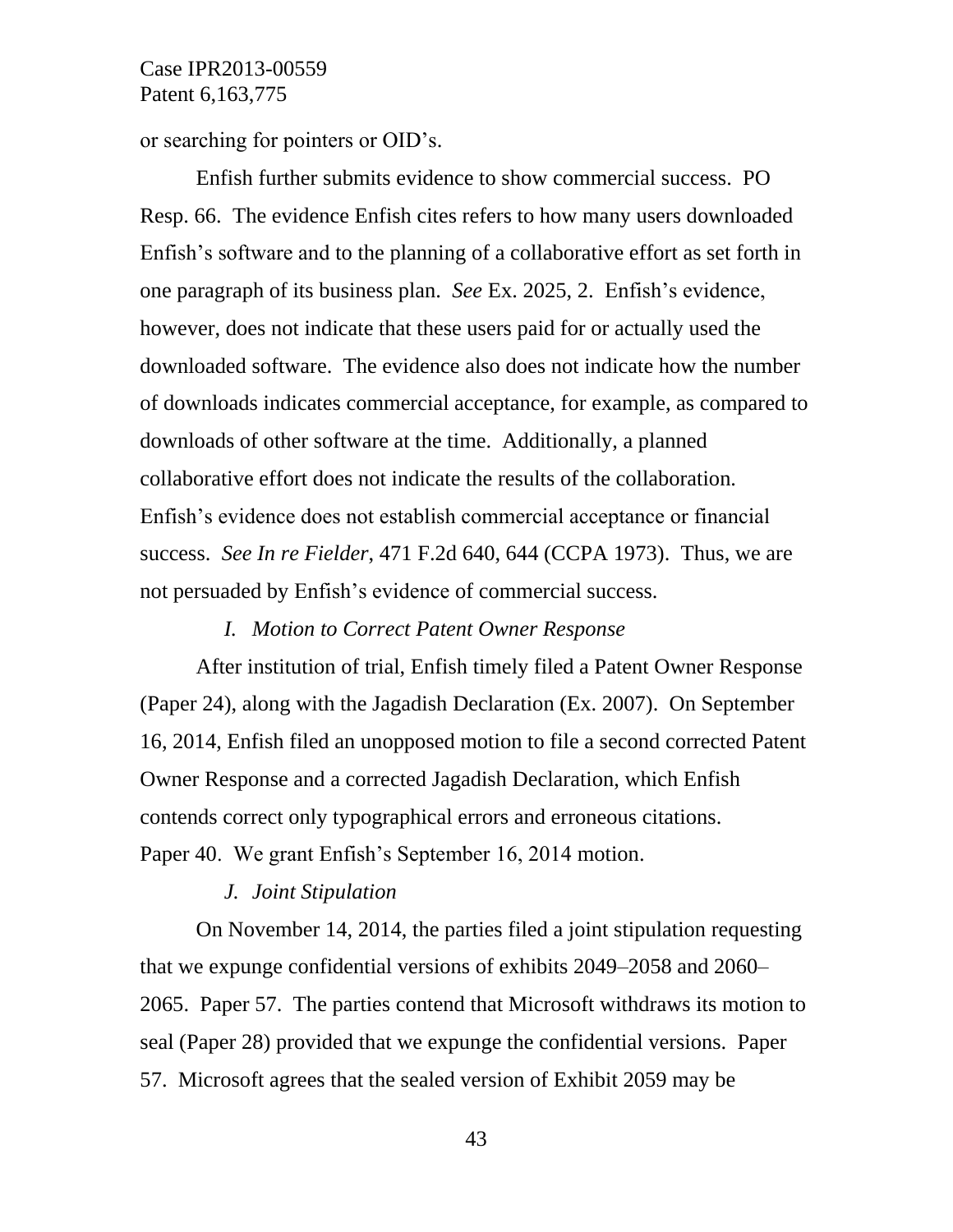unsealed. *Id*. We hereby grant the motion and expunge only confidential versions of exhibits 2049–2058 and 2060–2065.

#### *K. Motion to Exclude*

On November 3, 2014, Microsoft filed a motion to exclude Exhibit 2071, the Declaration of Dr. Sharad Mehrotra ("Mehrotra Declaration") and two paragraphs of the Declaration of Louise Wannier ("Wannier Declaration," Exhibit 2077 ¶¶ 32, 33). Paper 48.

Regarding the Mehrotra Declaration, we agree with Microsoft's assertion that Dr. Mehrotra provides only conclusory opinions and, therefore, we do not rely on it in this Decision. 37 C.F.R. § 42.65(a). Because Microsoft has not argued persuasively any other reason to exclude the Mehrotra Declaration, we deny Microsoft's request to exclude it.

Regarding the Wannier Declaration, we disagree with Microsoft that "Patent Owner has no basis to file the Wannier Declaration as supplemental evidence because Microsoft has not moved to exclude the Armon Declaration." Paper 48, 4–5. Patent Owner is entitled to submit supplemental evidence in response to Microsoft's objection. 37 C.F.R. § 42.64(b)(2). Microsoft further contends that the Wannier Declaration inserts untimely, conclusory, and improper technical opinions. Paper 48, 5. Patent Owner contends that paragraphs 32 and 33 do not exceed the scope because they are submitted to support admissibility. Paper 60, 3–4. We agree with Microsoft that the Wannier Declaration provides conclusory technical opinions, and, therefore, we do not rely upon it. Because Microsoft has not argued persuasively any other reason to exclude paragraphs 32 and 33 of the Wannier Declaration, we deny Microsoft's request to exclude it.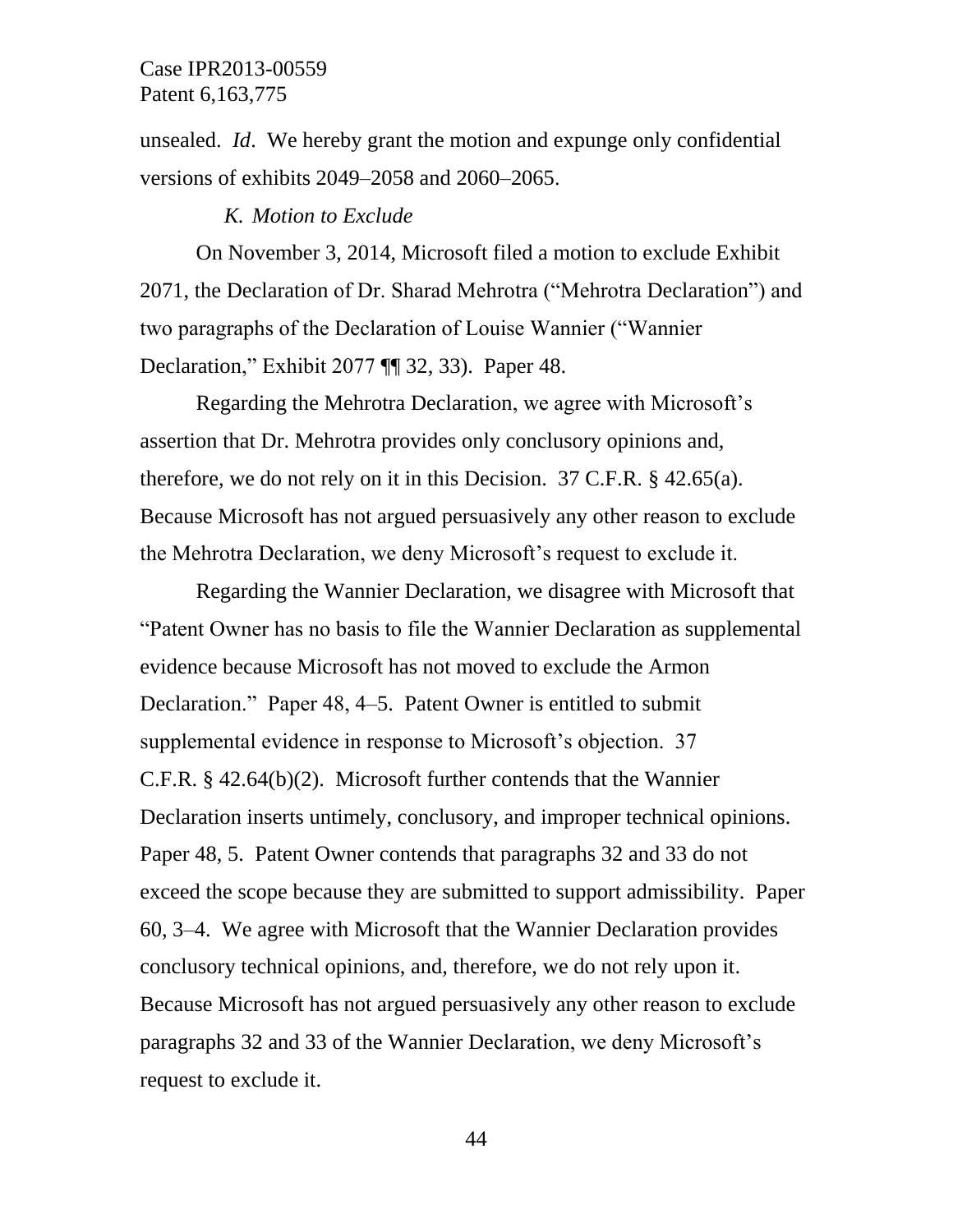#### IV. CONCLUSION

We conclude that Microsoft has demonstrated by a preponderance of the evidence that (1) claims 31 and 41 of the '775 patent are anticipated by Chang, and (2) claim 45 of the '775 patent is obvious over the combination of Chang and Webb.

We further conclude that Microsoft has not shown that claims 32–40 and 42–44 of the '775 patent are unpatentable as obvious. In addition, we terminate this proceeding with respect to claims 1–15 under 37 C.F.R. § 42.72.

V. ORDER

For the reasons given, it is

ORDERED that claims 31, 41, and 45 of U.S. Patent No. 6,163,775 are determined by a preponderance of the evidence to be unpatentable;

FURTHER ORDERED that this proceeding is TERMINATED, under 37 C.F.R. § 42.72, with respect to claims 1–15;

FURTHER ORDERED Enfish's motion to file a second corrected Patent Owner Response and a corrected Jagadish Declaration (Paper 38) is GRANTED;

FURTHER ORDERED that Microsoft's motion to exclude (Paper 48) is DISMISSED;

FURTHER ORDERED that confidential versions of Exhibits 2049– 2058 and 2060–2065 are EXPUNGED;

FURTHER ORDERED Microsoft's motion to seal is DISMISSED; and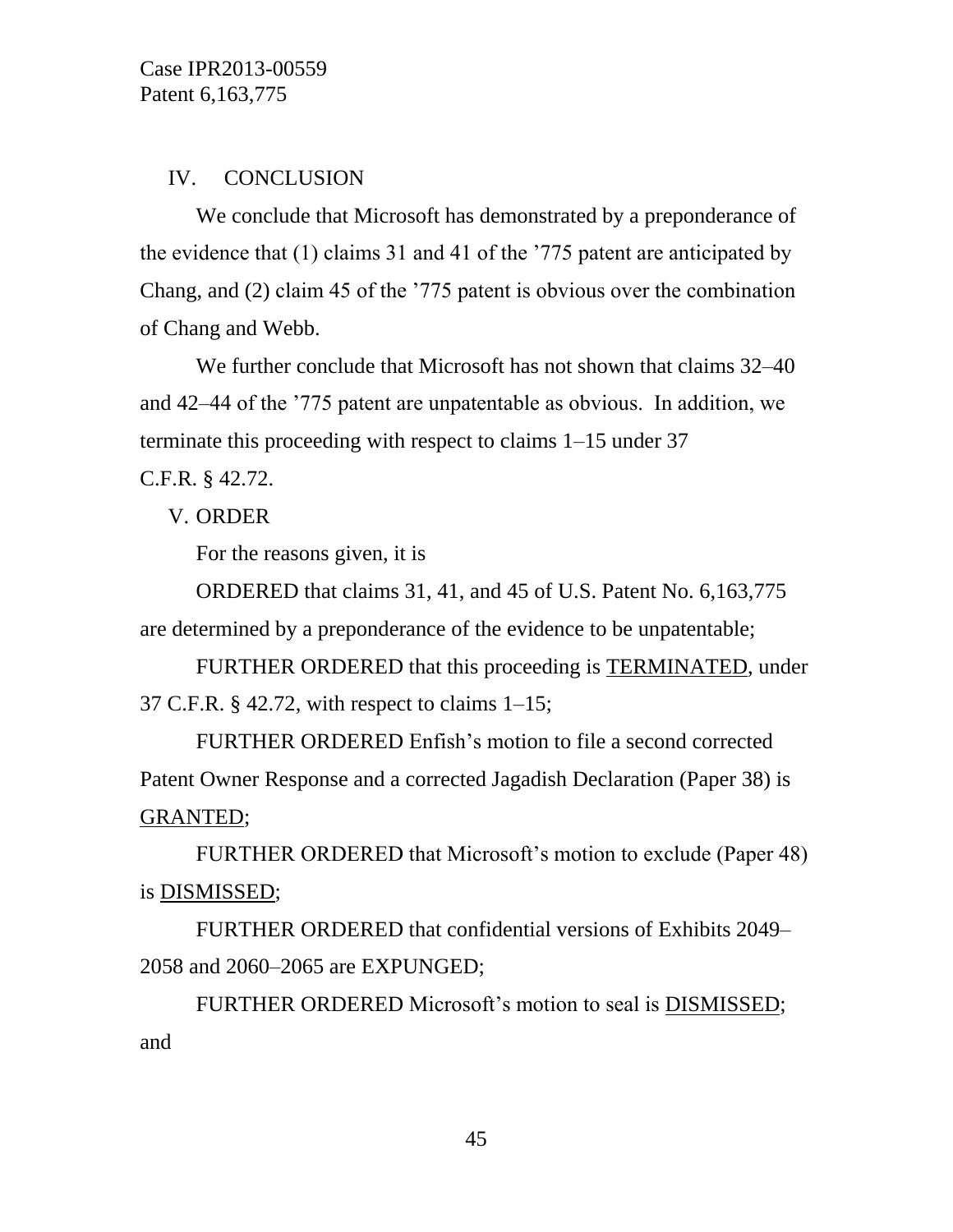FURTHER ORDERED that because this is a final written decision, parties to the proceeding seeking judicial review of the decision must comply with the notice and service requirements of 37 C.F.R. § 90.2.